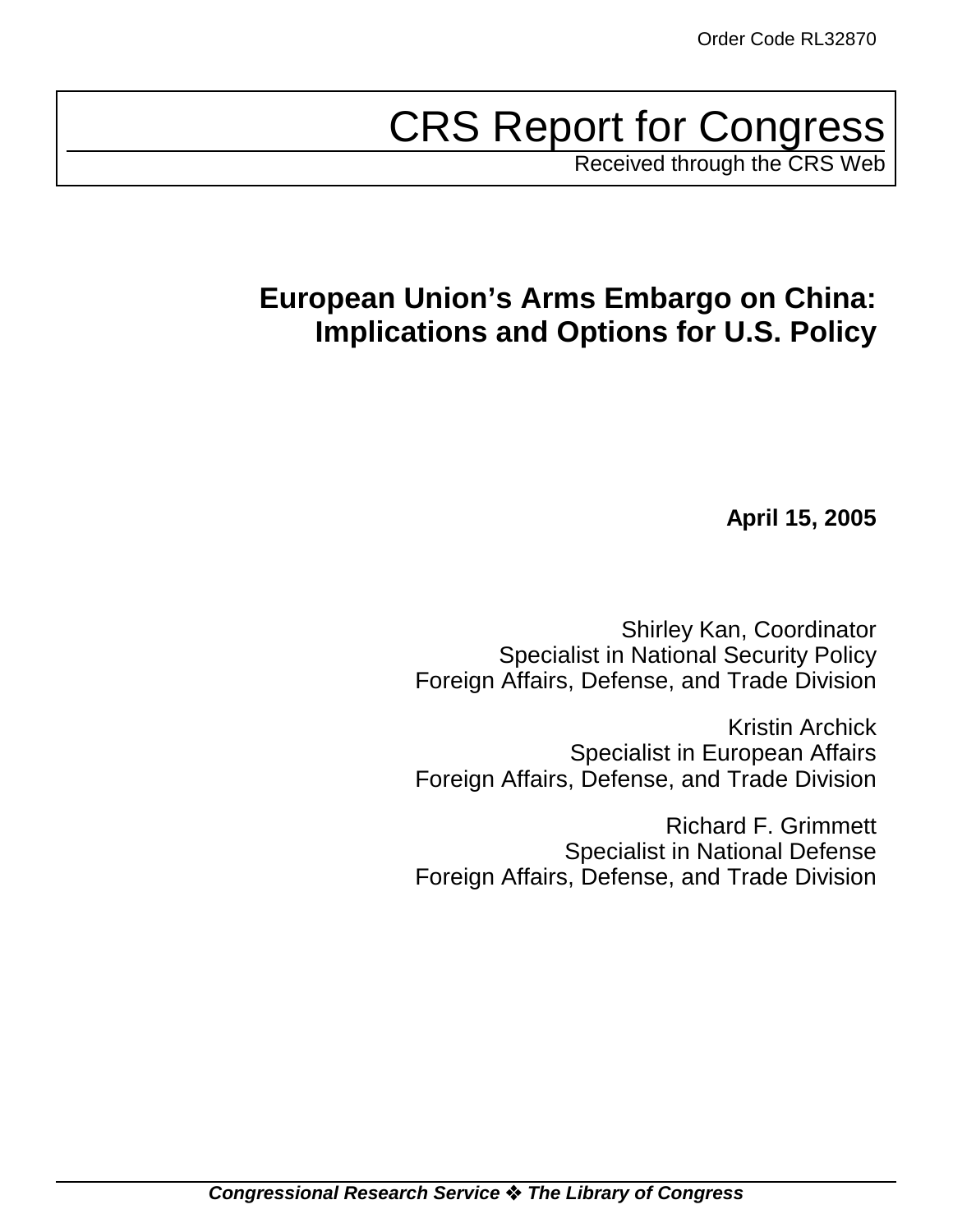## European Union's Arms Embargo on China: Implications and Options for U.S. Policy

## **Summary**

The European Union (EU) is considering lifting its arms embargo on China, which was imposed in response to the June 1989 Tiananmen Crackdown. France, Germany, and other EU members claim that the embargo hinders the development of a "strategic partnership" with China. The Bush Administration and Members of Congress strongly oppose an end to the EU's arms embargo and urge stronger arms export controls. The United States contends that engagement with China need not send the wrong signals on China's human rights record and military buildup that threatens a peaceful resolution of Taiwan and other Asian issues.

The EU argues that the arms embargo — which is not legally binding — is weak and largely symbolic. Indeed, some EU members reportedly have allowed defenserelated exports to China under the arms embargo. While such sales have raised questions about the effectiveness of the EU's arms embargo on China, they also point to the potential for future sales of military equipment or technology to China, particularly without the political restraint of the embargo. EU governments, led by the United Kingdom, stress that if and when the embargo is overturned, its end would be accompanied by a stronger EU arms export control regime — including an enhanced EU Code of Conduct on Arms Exports — that will improve accountability and better control arms sales to China and elsewhere. U.S. critics, however, remain skeptical that even a tighter EU Code will contain sufficient enforcement and transparency mechanisms to dissuade EU countries from exporting advanced defense technologies that could enhance China's military buildup and ultimately threaten common U.S., European, and Asian interests in peace and stability.

Many observers had expected that the EU would lift the embargo in the spring of 2005, but this timeline is now in doubt. All 25 EU member states must agree before the embargo can be overturned, but some members appear to be less supportive of ending the embargo amid vocal and high-level U.S. opposition, especially since early 2005. Those arguing against lifting the embargo have cited persistent human rights problems in China, including a refusal to reexamine the Tiananmen Crackdown, and China's adoption in March 2005 of its "Anti-Secession Law" warning of a possible use of force against Taiwan. Still, the EU is politically committed to overturning the embargo, and many observers believe that its end is ultimately only a matter of time. In the meantime, U.S. diplomacy could be effective, and the disagreement presents a chance for closer coordination of U.S.-European policies, including those dealing with arms export controls and a rising China.

Overall, there are two sets of questions for Congress in examining U.S. policy toward the fate of the EU's arms embargo on China. What are the implications for U.S. interests in trans-Atlantic relations and China? If U.S. interests are adversely affected, what are some options for Congress to discourage the EU from lifting its arms embargo on China and, if it is lifted, to protect U.S. national security interests in both Asia and Europe? Issues raised by these questions are the subject of this CRS Report. This report will be updated as warranted.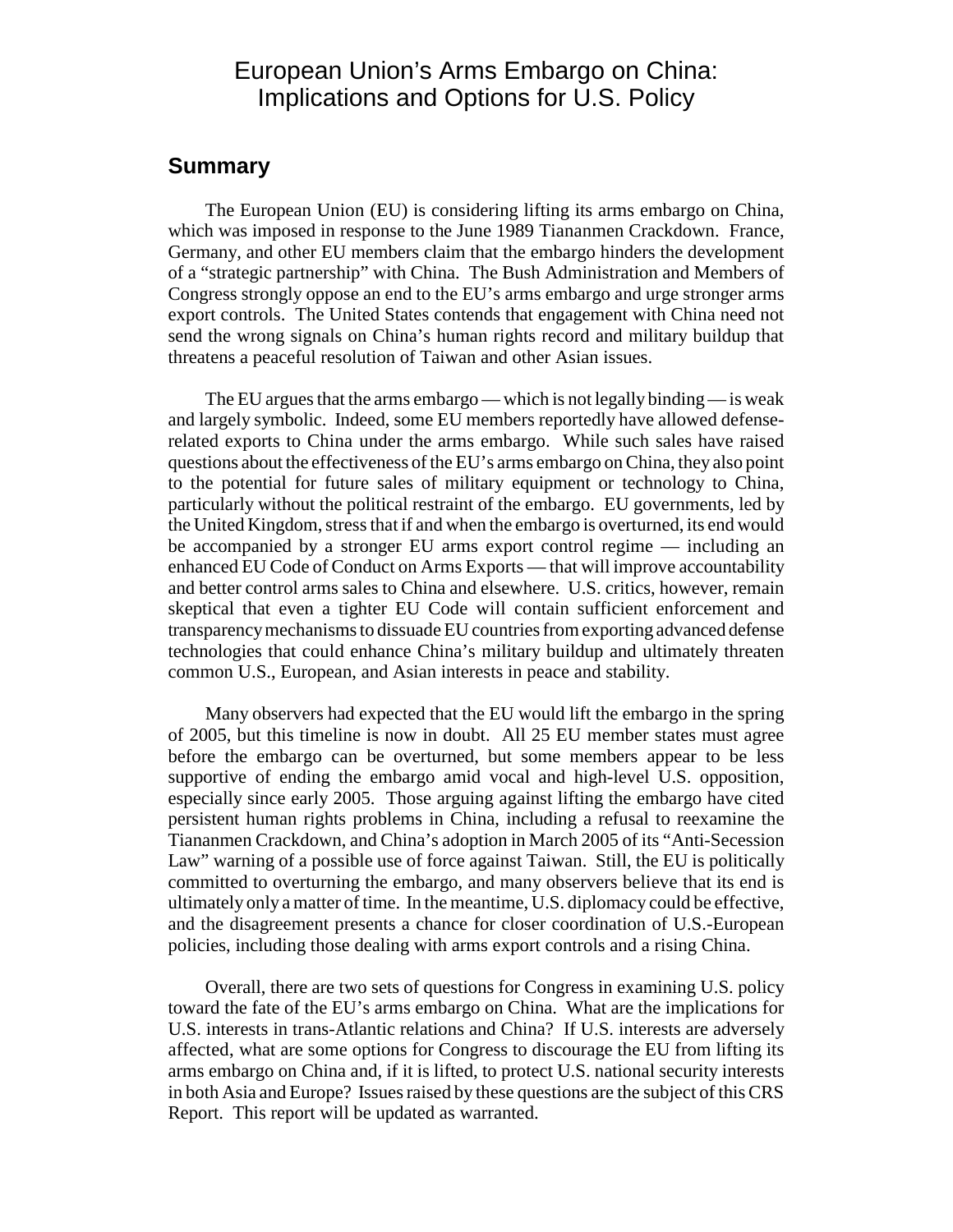## **Contents**

| Continue to Urge the EU to Maintain its Arms Embargo 33<br>Pursue Robust Bilateral Efforts on European Arms Exports 34 |  |
|------------------------------------------------------------------------------------------------------------------------|--|
|                                                                                                                        |  |
|                                                                                                                        |  |

## **List of Tables**

| Table 1: China's Acquisitions under Reported Contracts for Military-related                                                   |  |
|-------------------------------------------------------------------------------------------------------------------------------|--|
| Systems from Europe (Excluding Russia), Israel, and Others                                                                    |  |
| Since the 1990s $\dots \dots \dots \dots \dots \dots \dots \dots \dots \dots \dots \dots \dots \dots \dots \dots \dots \dots$ |  |
| Table 2: China's Reported Negotiations for Military-related Systems from                                                      |  |
|                                                                                                                               |  |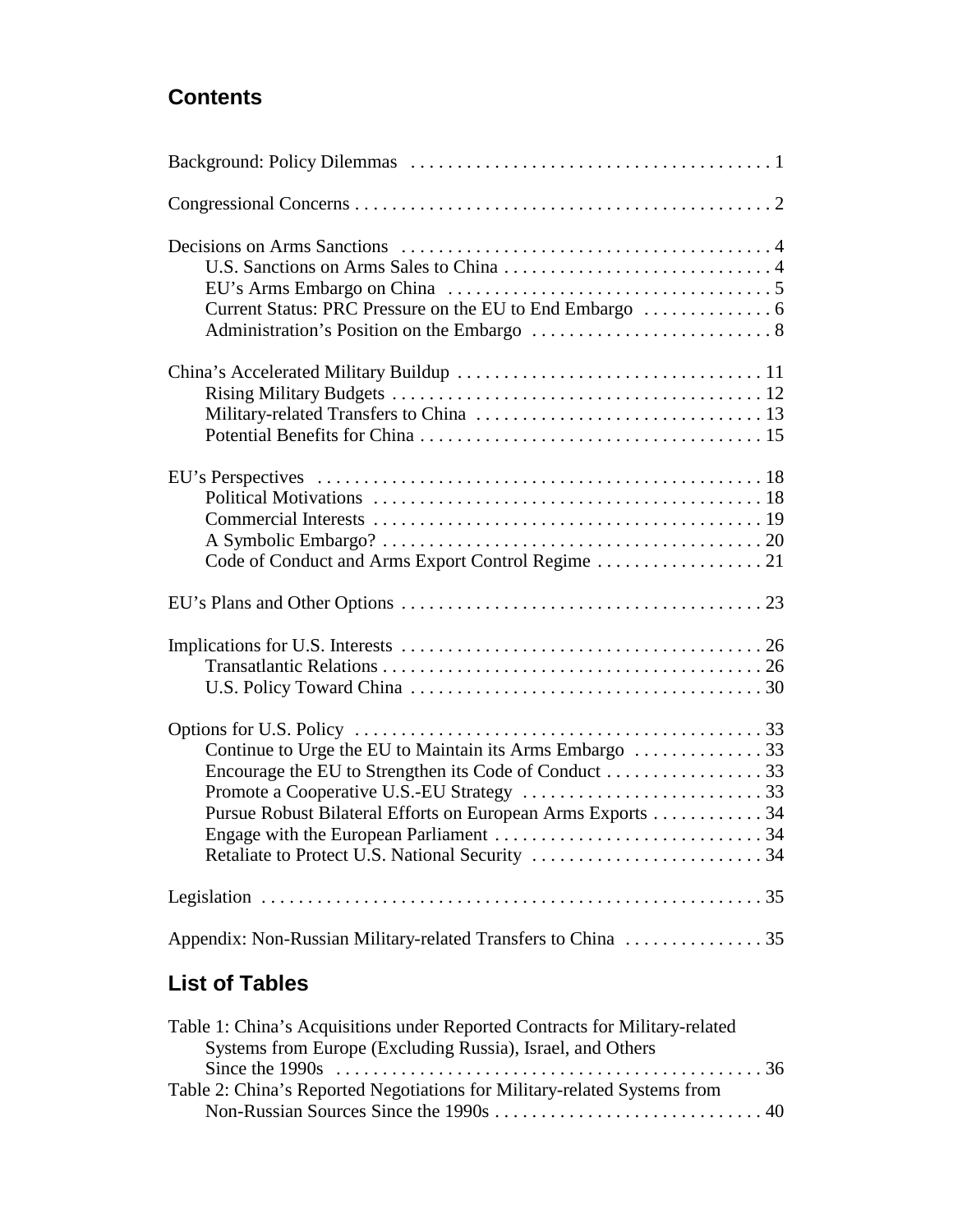## **List of Figures**

|--|--|--|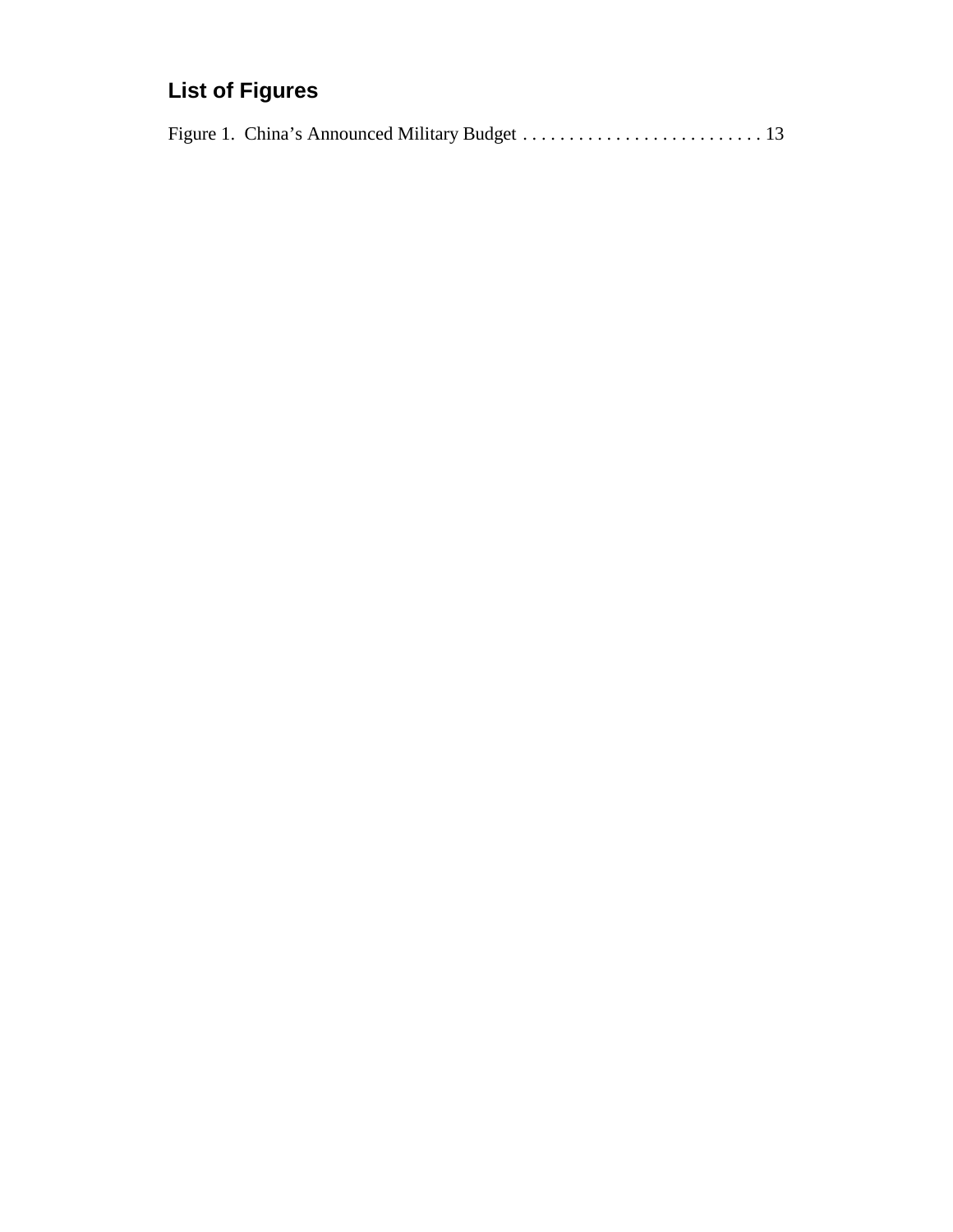## European Union's Arms Embargo on China: Implications and Options for U.S. Policy

## **Background: Policy Dilemmas**

The European Union (EU) is considering lifting its arms embargo on the People's Republic of China (PRC), imposed after the June 1989 Tiananmen Square crackdown.<sup>1</sup> Many countries imposed sanctions on China, after Deng Xiaoping and other PRC rulers ordered the military, the People's Liberation Army (PLA), to violently suppress peaceful demonstrators in Beijing on June 4, 1989. (Although the killing of demonstrators took place beyond the Tiananmen Square in the capital of Beijing, the crackdown is commonly called the Tiananmen Crackdown in reference to the square that was the focal point of the nation-wide pro-democracy movement.)

The Bush Administration opposes an end to the EU's arms embargo on China, seeing it as a relaxation in the EU's human rights and arms export policies toward China, and out of step with U.S. sanctions on arms sales to China that have remained since 1989. Overall, there are two sets of questions for Congress in examining U.S. policy toward this question. What are the implications for U.S. political and security interests concerning Europe and China? If U.S. interests are adversely affected, what are some options for Congress to discourage the EU from lifting its arms embargo on China and, if it is lifted, to protect U.S. national security interests? The purpose of this CRS Report is to discuss U.S. concerns and implications for U.S. interests, as the EU considers the future of the arms embargo, as well as options for U.S. policy.

Given strenuous U.S. objections, there are concerns that a decision made by the EU to expand engagement with China by lifting the arms embargo would negatively impact the trans-Atlantic alliance (if there is a division in U.S. and European approaches toward China) and defense cooperation (if the United States responds by restricting technology transfers to Europe or defense procurement from Europe). At the same time, the current disagreement presents an opportunity for closer coordination of U.S.-European policies, including controls over military-related exports and strategy towards China. The United States has important interests in maintaining strong alliances with common approaches toward a rising China.

Like Europe, Washington increasingly has engaged Beijing on the economic, political, and military fronts. A fundamental issue, then, has been how engagement

<sup>&</sup>lt;sup>1</sup> The 25 members of the EU are: Austria, Belgium, Cyprus, the Czech Republic, Denmark, Estonia, Finland, France, Germany, Greece, Hungary, Ireland, Italy, Latvia, Lithuania, Luxembourg, Malta, the Netherlands, Poland, Portugal, Slovakia, Slovenia, Spain, Sweden, and the United Kingdom. Also see CRS Report RS21372, *The European Union: Questions and Answers*, by Kristin Archick.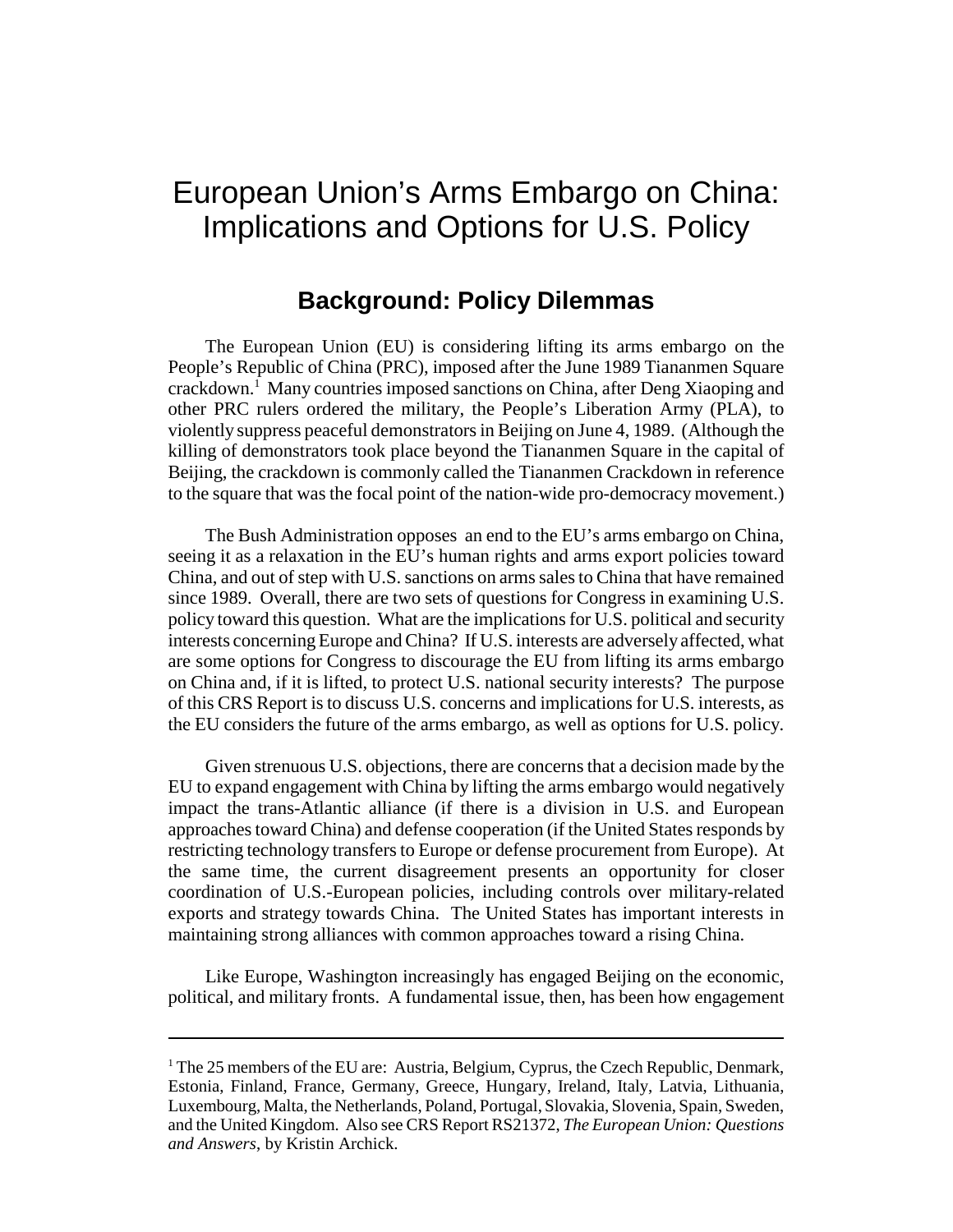is pursued and whether it contributes to a more responsible China in domestic and international affairs or aggravates developments in China with adverse implications. For decades, U.S.-PRC relations have expanded with trade and cooperation on international issues. There remain Western concerns, however, about restrictions on human rights and democracy in China, and about the impact of China's weapons proliferation practices and military buildup on peace and stability in Asia and other regions around the world.

Because some European companies have transferred defense-related systems to China under the arms embargo that is not legally binding, the United States has called for the EU to maintain the embargo and strengthen export controls. There are fears that any acceleration of China's military modernization with European defense technology would result in instability in the Taiwan Strait, which could involve U.S. military intervention. This concern stems from one dilemma for U.S. policy: adherence to the "one China" policy since the Nixon Administration started secret talks with the PRC in 1971 while maintaining diplomatic relations with the Republic of China (commonly called Taiwan) until 1979 and unofficial relations since then.

Taiwan remains the major U.S.-PRC issue that could bring the countries into conflict. The 1979 Taiwan Relations Act (TRA), P.L. 96-8, governs U.S. policy toward Taiwan, including offering arms to assist its self-defense. The TRA did not commit the President and Congress to determine any decision to intervene in the event of threats to Taiwan, other than to consider any non-peaceful efforts to determine Taiwan's future "of grave concern to the United States." Nonetheless, among the stipulations of U.S. policy, the TRA declared that it is U.S. policy "to maintain the capacity of the United States to resist any resort to force or other forms of coercion that would jeopardize the security, or the social or economic system, of the people on Taiwan."2 Thus, in addition to issues about arms sales to Taiwan and the extent of any U.S. commitment to help defend Taiwan, one question is whether the U.S. forces have the capability to deter or defeat the PLA, not only in the event of a use of force but also coercion against Taiwan. Maintenance of cross-strait stability has required a careful balance of ties with both the PRC and Taiwan. There have been periodically heightened tensions between the PRC and Taiwan since the Taiwan Strait Crisis of 1995-1996, sensitive assertions of a separate national identity in Taiwan since 1999, and President Bush's articulation of stronger U.S. support for Taiwan's self-defense in 2001, later qualified by criticism of Taiwan's president in 2003 for perceived attempts to change the cross-strait status quo.

## **Congressional Concerns**

Congress exercises oversight of the effectiveness of the Bush Administration's diplomacy toward Europe. Since 2004, U.S. officials have pressured EU member states not to lift the arms embargo. Congress has supported this stance.

<sup>2</sup> See CRS Report RL30341, *China/Taiwan: Evolution of the "One China" Policy — Key Statements from Washington, Beijing, and Taipei*; and CRS Report RL30957, *Taiwan: Major U.S. Arms Sales Since 1990*, by Shirley Kan.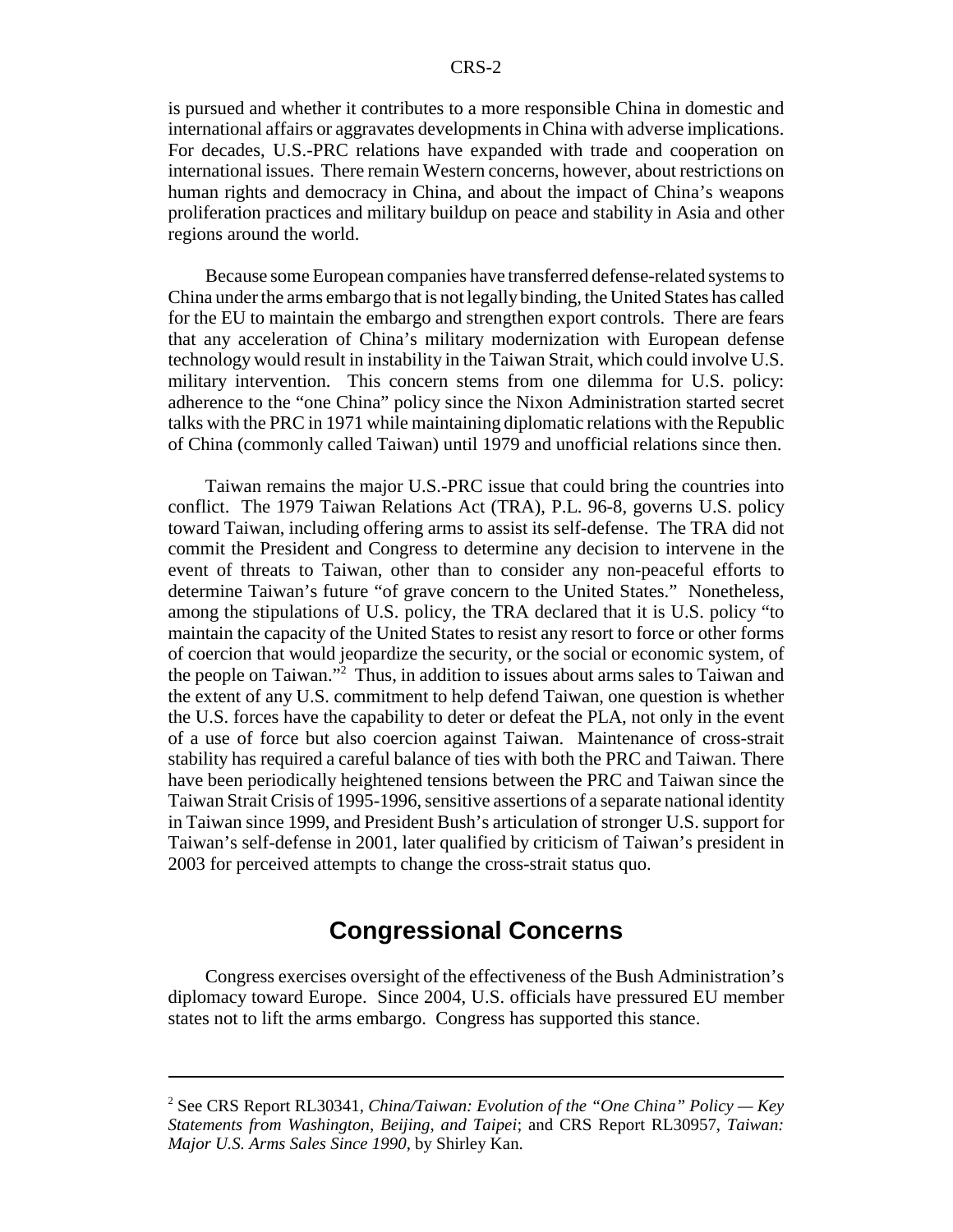Congress also has expressed concerns about policy toward China, including promotion of human rights. Moreover, Congress has expressed increasing concerns about the PLA's modernization, particularly following the military exercises and missile launches targeted against Taiwan in 1995-1996. Because many EU member states have narrowly interpreted the arms embargo as banning only lethal weapons, some EU countries have sold defense-related technology to China. There is concern that without the arms embargo, EU countries might sell additional dual-use technology and/or weapons systems to China. The PLA could then employ European technology and weapons against U.S. forces and friends, in the event of a conflict with China. Moreover, there is concern about the potential for EU companies involved in U.S.-European defense cooperation to transfer U.S. defense technology to China, undermining U.S. export controls and sanctions on arms sales to China.

In May 2004, the House passed its version of the National Defense Authorization Act for FY2005 (H.R. 4200), reported out of the House Armed Services Committee, which included a provision to impose procurement sanctions against any foreign person that transfers certain military items to China. (Also see section on **Legislation** below.)

In early 2005, Senator Richard Lugar warned that "the technology the U.S. shares with European allies could be in jeopardy if allies were sharing that through these commercial sales with the Chinese."3 Senator Joseph Biden said that lifting the embargo is "a non-starter with Congress."4 In the House, Representative Henry Hyde wrote that "the choice for Europe could not be clearer: it is between policies that promote the development of democracy in China or those that support China's military buildup and threaten U.S. security interests."5

At a hearing of the Senate Foreign Relations Committee on March 16, 2005, Senator Lugar cautioned that if European military-related transfers to China rises markedly, "we should reassess sales to Europe of our most critical military technology." Referring to China's adoption two days earlier of its "Anti-secession Law" threatening the use of force against Taiwan and raising cross-strait tensions, Senator Lugar counseled that "this is no time to be taking steps that might either help China achieve a decisive military advantage over Taiwan or send the wrong political signal." Likewise, Senator Biden urged the Europeans to maintain the embargo as well as strengthen the Code of Conduct on arms sales, particularly given the timing when the Bush Administration "has reached out to try to begin to mend our frayed relationships with our European allies..."6

<sup>&</sup>lt;sup>3</sup> Edward Alden and Demetri Sevastopulo, "Lugar Threat on EU Arms Sales to China," *Financial Times*, February 21, 2005.

<sup>4</sup> Thom Shanker and David Sanger, "U.S. Lawmakers Warn Europe On Arms Sales to China," *New York Times*, March 2, 2005.

<sup>5</sup> Henry Hyde, "Don't Sell Arms To China," *Wall Street Journal*, February 23, 2005.

<sup>&</sup>lt;sup>6</sup> Senate Foreign Relations Committee, "Hearing on Lifting the EU Arms Embargo on China," March 16, 2005.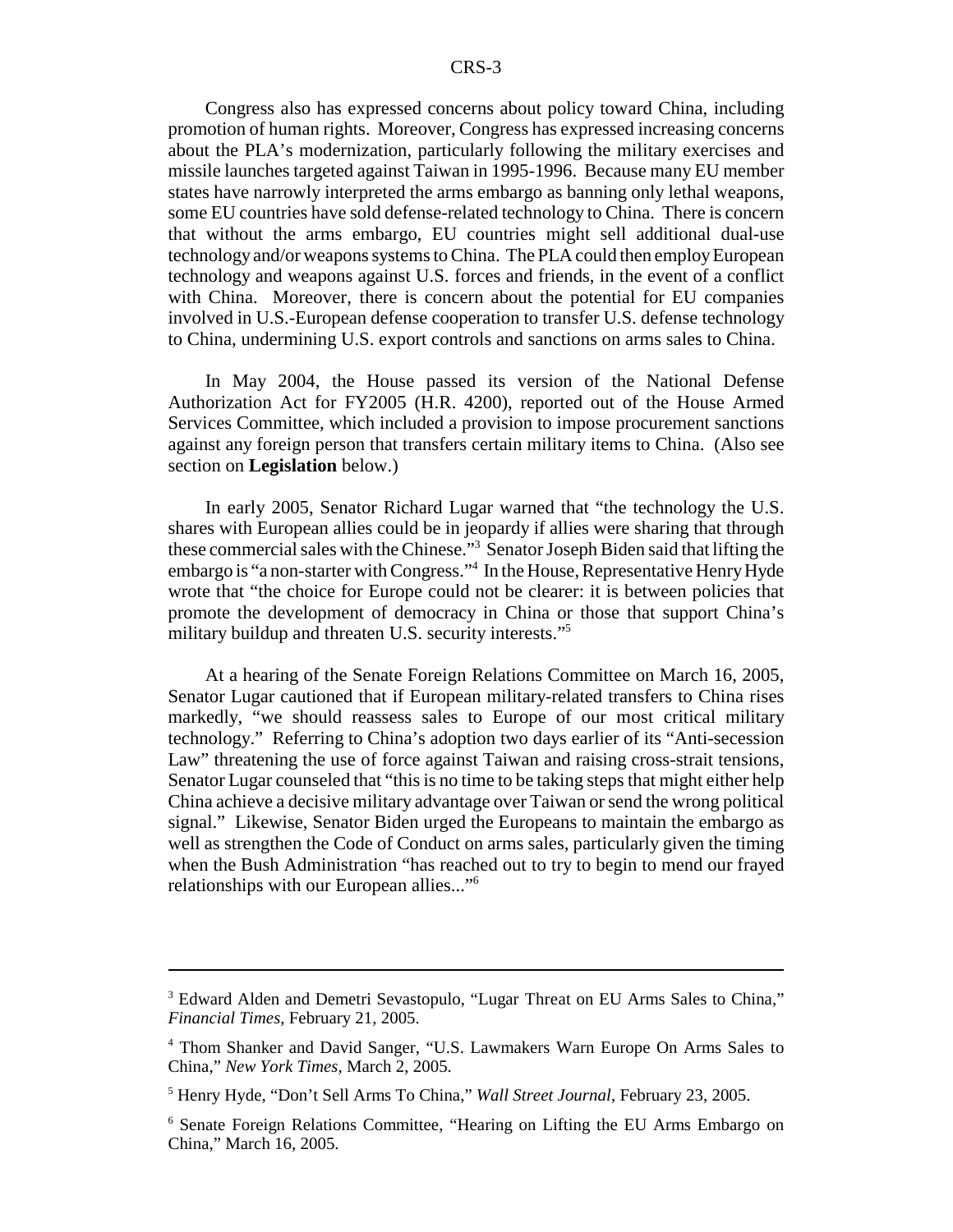Convening a joint hearing in April 2005, Representatives Duncan Hunter, Ike Skelton, Henry Hyde, and Tom Lantos, the Chairs and Ranking Members of the House Armed Services and International Relations Committees expressed their opposition to an end to the EU's arms embargo.7

## **Decisions on Arms Sanctions**

## **U.S. Sanctions on Arms Sales to China**

Between 1985 and 1987, the United States had agreed to extend to China four programs of Foreign Military Sales (FMS): modernization of artillery ammunition production facilities; modernization of avionics in F-8 fighters (called the "Peace Pearl" program); sale of four Mark-46 anti-submarine torpedoes; and sale of four AN/TPQ-37 artillery-locating radars.<sup>8</sup> However, in response to the Tiananmen Crackdown, the United States suspended military-to-military contacts and arms sales. First imposed by President George H.W. Bush on June 5, 1989, the ban on arms sales was later codified among sanctions passed in Section 902 of the Foreign Relations Authorization Act for FYs 1990 and 1991 (P.L. 101-246), approved in February 1990. Faced with the sanctions, in April 1990, China canceled the "Peace Pearl" program to upgrade the avionics of the F-8 fighters.<sup>9</sup> In December 1992, President Bush decided to close out the four suspended FMS programs, returning PRC equipment, reimbursing unused funds, and delivering sold items without support.<sup>10</sup>

Congress has oversight of these sanctions that continue to prohibit the issuance of licenses under the Arms Export Control Act to export Munitions List items to China, explicitly including helicopters and helicopter parts; crime control and detection equipment; as well as satellites exported for PRC launch. In certain cases, Presidents have exercised the waiver authority "in the national interest" to export sanctioned items to China. Presidents Bush and Clinton issued 13 waivers for 20 satellite projects from 1989 to 1998.<sup>11</sup> In January 2002, President George W. Bush issued two waivers of the Tiananmen sanctions to export a bomb containment and disposal unit for the Shanghai fire department to prevent terrorist bombings and to export equipment to clean up chemical weapons left in China by Japan in World War  $II<sup>12</sup>$  In September 2003, President Bush issued a waiver of the sanctions to allow the

<sup>&</sup>lt;sup>7</sup> Joint Hearing of the House Armed Services and International Relations Committees, "the National Security and Foreign Policy Implications for the United States of Arms Exports to the People's Republic of China by Member States of the European Union," April 14, 2005.

<sup>&</sup>lt;sup>8</sup> Department of State and Defense Security Assistance Agency, "Congressional Presentation for Security Assistance, Fiscal Year 1992."

<sup>9</sup> *Jane's Defense Weekly*, May 26, 1990.

<sup>&</sup>lt;sup>10</sup> State Department, "Presidential Decision on Military Sales to China," December 22, 1992.

<sup>11</sup> CRS Report 98-485, *China: Possible Missile Technology Transfers Under U.S. Satellite Export Policy — Actions and Chronology*, by Shirley Kan.

<sup>12</sup> CRS Report RS21995, *U.S.-China Counter-Terrorism Cooperation: Issues for U.S.* (continued...)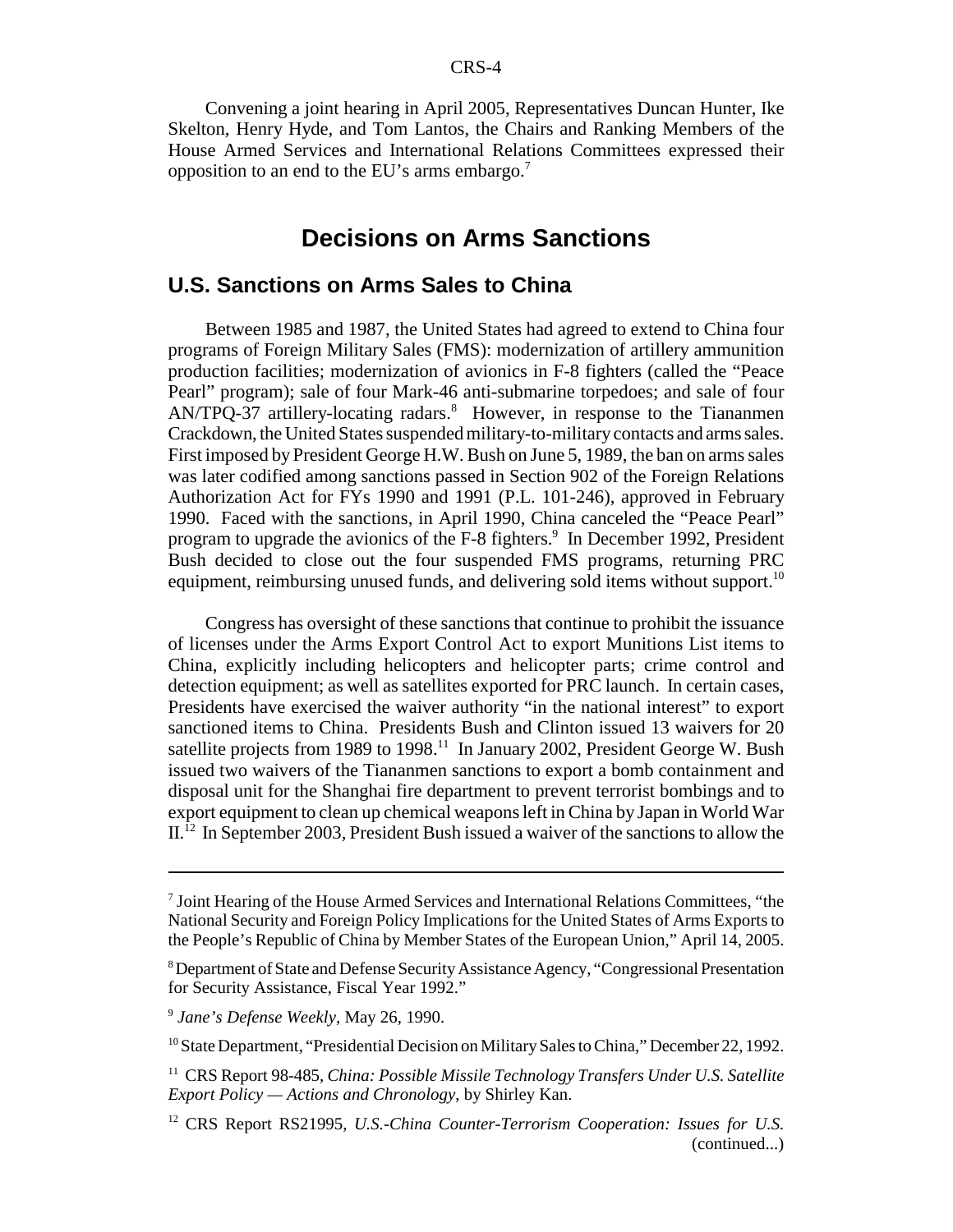export to China of QRS-11 sensors that serve as components of inertial measurement units (IMU) used in Boeing commercial aircraft, with export approvals that raised concerns with the Chairman and Ranking Member of the House International Relations Committee.13

## **EU's Arms Embargo on China**

European countries took action that corresponded to steps taken by the United States earlier in June 1989 to respond to the Tiananmen Crackdown. The EU arms embargo on China is based on one sentence in a political declaration issued on June 27, 1989, by the then-12 member European Community, the EU's precursor. The declaration condemns the "brutal repression" taking place in China, requests that the Chinese authorities cease executions and respect human rights, and contains measures agreed by the member states. These include the suspension of military cooperation and high-level contacts, reduction of cultural, scientific and technical cooperation programs, and the prolongation of visas to Chinese students. The specific wording of the arms restrictions on China calls for "interruption by the member states of the Community of military cooperation and an embargo on trade in arms with China."14

While the EU's June 1989 declaration on China is not legally binding, it represents a political commitment that all EU members are supposed to uphold and enforce.<sup>15</sup> Each EU member, however, defines and implements the arms embargo differently; this has allowed some EU countries to continue to export certain types of military equipment to China despite the embargo. According to the EU, the embargo does not cover a large proportion of "sensitive items," which are covered by other EU legal mechanisms.<sup>16</sup> These on-going sales to China have raised questions about the effectiveness of the EU's arms embargo on China and the EU's wider defense export control policies.

 $12$  (...continued)

*Policy*, by Shirley Kan.

<sup>&</sup>lt;sup>13</sup> President George W. Bush, "Waiver of Suspensions With Respect to the Issuance of Licenses for QRS-11 Sensors," September 24, 2003; Letter to Secretary of State Colin Powell from Representatives Tom Lantos and Henry Hyde of the House Committee on International Relations, October 10, 2003; Bill Gertz, "Boeing Sale to China Skirts Ban on Technology Transfer," *Washington Times*, February 5, 2004; House International Relations Committee, hearing on the Budget Request for International Affairs, February 11, 2004.

 $14$  See the Madrid European Council, Presidency Conclusions, June 27, 1989, available at [http://www.eurunion.org/legislat/Sanctions.htm].

<sup>&</sup>lt;sup>15</sup> For information on the legal basis of the EU's arms embargo on China and the EU's legal regime on arms exports, see the Law Library of Congress Report No. 2005-01586, *European Union Arms Embargo on China*, by Theresa Papademetriou.

<sup>&</sup>lt;sup>16</sup> European Union, Fact Sheet, "EU Arms and Dual Use Exports Policy and EU Embargo on China," February 2005 [http://europa.eu.int/comm/external\_relations/us/bush/china.pdf].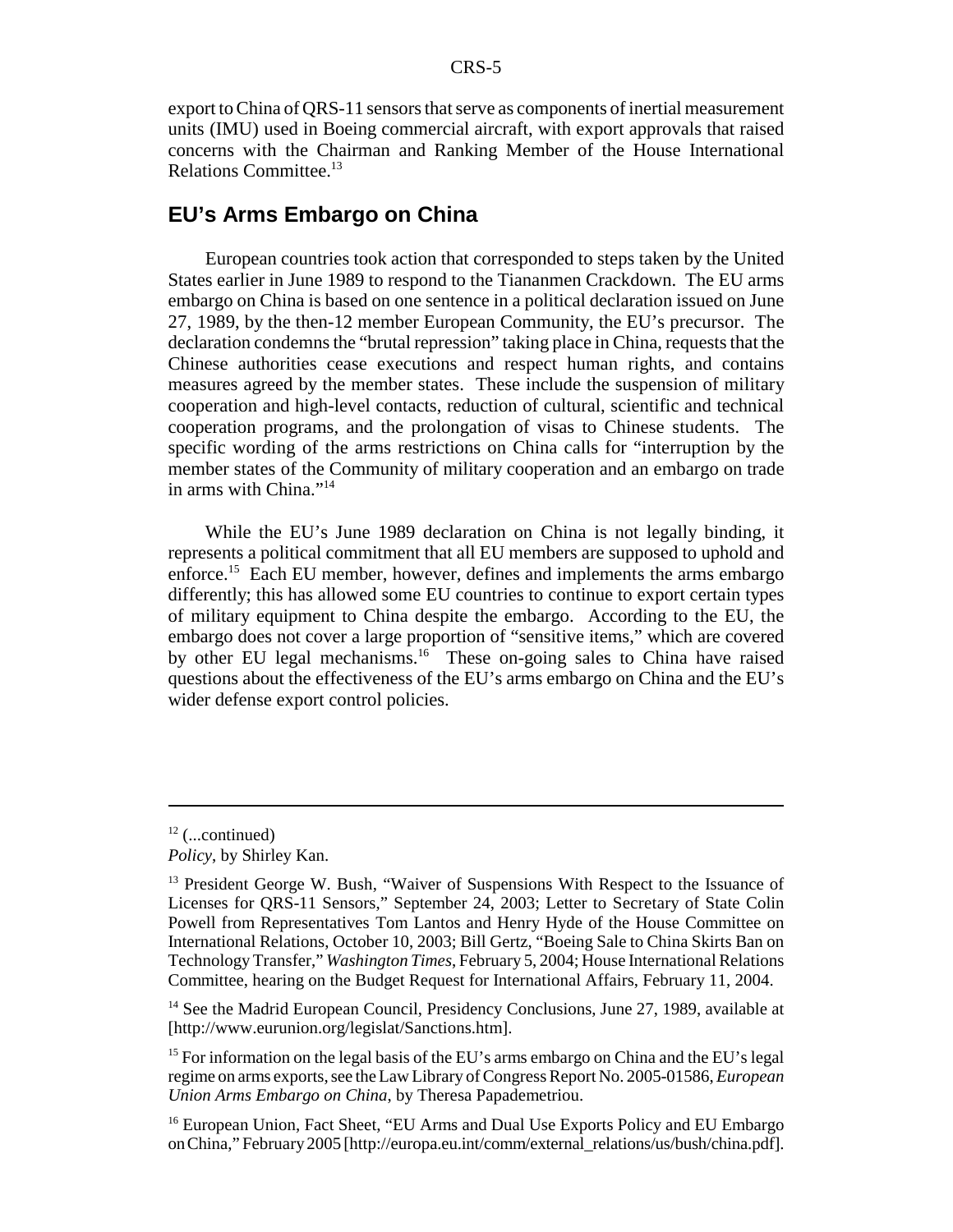## **Current Status: PRC Pressure on the EU to End Embargo**

Since 2003, China has been increasing pressure on the EU to end the embargo. In October 2003, China issued its "Policy Paper on the EU," urging the EU to lift its arms embargo in order to "remove barriers to greater bilateral cooperation in defense industries and technology."17 The EU began reexamining the arms embargo in early 2004.18 France and Germany have been key drivers of this review process.

The EU-China summit on December 8, 2004, came three days before crucial elections in Taiwan, for which its president campaigned (unsuccessfully) to win a majority for his coalition in the legislature that some feared would lead to constitutional changes considered by Beijing to provocatively push for de jure independence. The EU decided to maintain the embargo at that sensitive time, although it asserted its "political intention to continue to work towards lifting the embargo." China welcomed this "positive signal" for development of the "comprehensive strategic partnership" with the  $EU<sup>19</sup>$ 

The decision to end the EU arms embargo rests with the member states of the Union and requires unanimity. In other words, all member states of the now-25 member EU must agree before the arms embargo can be lifted. At the December 16- 17, 2004 meeting of EU heads of state and government in Brussels, EU leaders "reaffirmed the political will to continue to work toward lifting the arms embargo." $^{20}$ The EU did not state a firm date for ending the embargo, but statements by EU officials strongly suggested that the embargo would be lifted in the spring of 2005.

France and Germany have been key proponents of ending the EU arms embargo on China. Other member states have been more hesitant. The United Kingdom (U.K.) and the Netherlands have shared U.S. concerns about the strategic implications of an end to the embargo, while some of the Scandinavian countries and other smaller states with strong human rights advocacy policies have also been less enthusiastic. But by early 2005, sufficient consensus appeared to have been built up among EU members to lift the embargo in May or June 2005. The willingness of the U.K. and others to overturn the embargo appeared based on their view that the embargo itself was largely ineffective and that it would only be lifted if a stronger EU export control regime was put in place at the same time. Some observers also suggest that London was eager to burnish its European credentials and keen to avoid another fight with Paris and Berlin so soon after their rift over the war in Iraq.

However, press reports and discussions with European officials indicate that it later became unlikely that the EU will move ahead with lifting the embargo in the spring of 2005. EU officials attribute the apparent delay largely to the PRC's "Anti-

<sup>&</sup>lt;sup>17</sup> *Xinhua* [New China News Agency], October 13, 2003.

<sup>18</sup> *EU Business*, December 12, 2003; Craig Smith, "France Makes Headway in Push to Permit Arms Sales to China," *New York Times*, January 27, 2004.

<sup>&</sup>lt;sup>19</sup> "Joint Statement of the Seventh EU-China Summit," December 8, 2004.

 $20$  See the Brussels European Council, Presidency Conclusions, December 17, 2004 [http://ue.eu.int/ueDocs/cms\_Data/docs/pressData/en/ec/83201.pdf].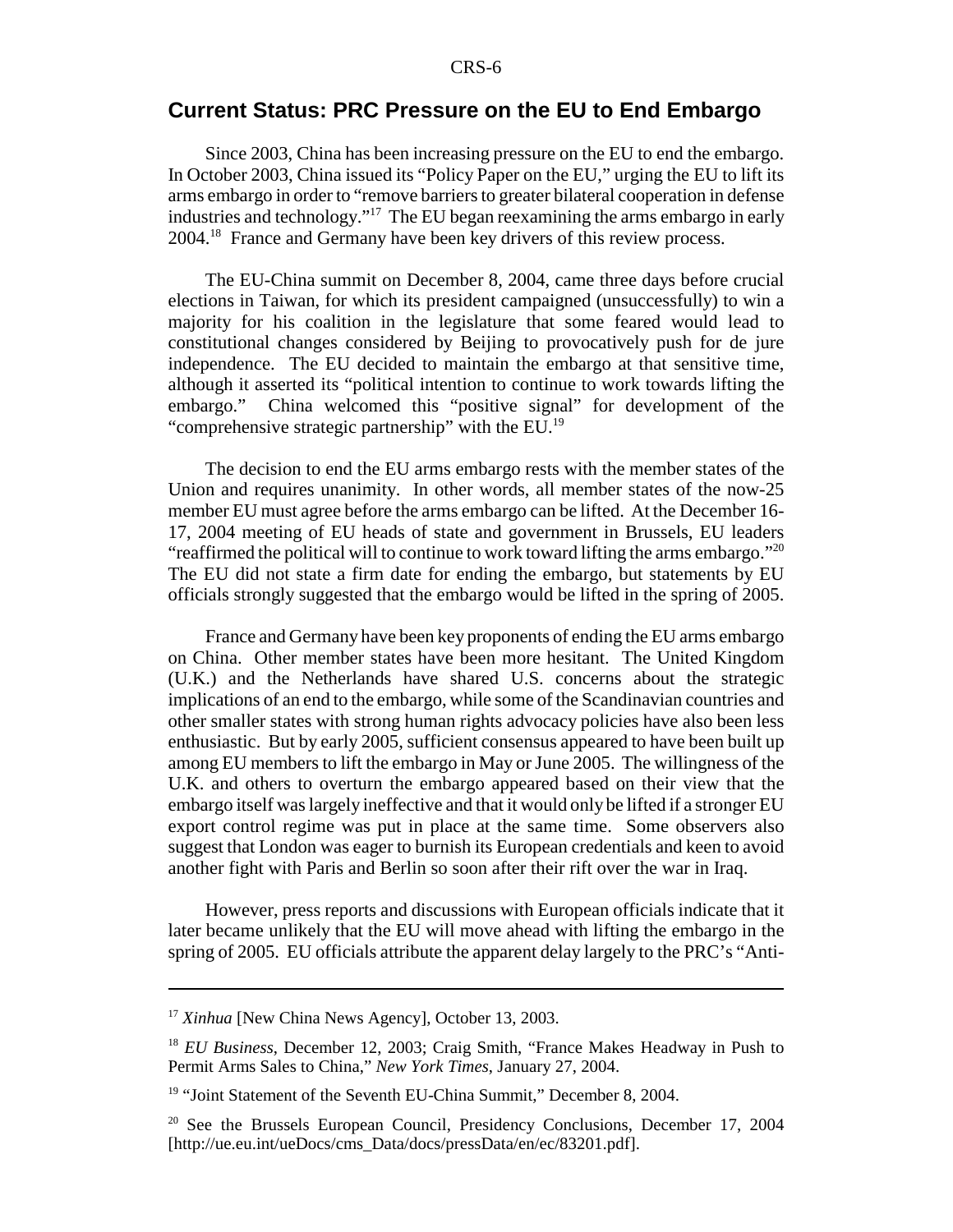Secession Law," warning of the use of force against perceived efforts at establishing Taiwan's independence. On March 14, 2005, China adopted its "Anti-Secession Law," declaring in Article 8 that:

If the separatist forces of "Taiwan independence" use any name or any means to cause the fact of Taiwan's separation from China, or a major incident occurs that would lead to Taiwan's separation from China, or the possibilities of peaceful unification are completely exhausted, the country may adopt non-peaceful means and other necessary measures to safeguard national sovereignty and territorial integrity. $21$ 

The European Union quickly criticized this "Anti-Secession Law," stating that the EU opposes any use of force and asks all parties to "avoid any unilateral action which might rekindle tensions."22

U.K. Foreign Secretary Jack Straw stated that this new PRC law has "created quite a difficult political environment."<sup>23</sup> The PRC move appeared to strengthen U.S. arguments that lifting the embargo could send the wrong signal to Beijing, and that a PLA possibly equipped with improved EU-provided defense technologies could pose a threat to Taiwan and U.S. forces in Asia. A high-level EU delegation to Washington in mid-March 2005 failed to convince U.S. officials and Members of Congress that existing EU plans for tighter export controls would sufficiently constrain arms sales to China. Lingering European human rights concerns about China also appear to be causing some EU members to consider postponing the decision on the arms embargo. $^{24}$ 

As a result, some observers speculate that the EU's decision on its arms embargo on China may now be delayed until at least 2006. The United Kingdom will assume the EU's rotating six-month presidency in July 2005 and is unlikely to want the embargo lifted on its watch. (Luxembourg is the current holder of the EU presidency.) EU officials stress that if and when the embargo is lifted, its end would be accompanied by the simultaneous introduction of a package of measures, including an enhanced EU Code of Conduct on Arms Exports, to curtail more effectively European arms sales to China (and elsewhere), and to address U.S. concerns. Many analysts point out that the EU is politically committed to lifting the embargo, and believe that its end is ultimately only a matter of time. During a visit

<sup>&</sup>lt;sup>21</sup> Translation of a portion of China's "Anti-Secession Law," adopted on March 14, 2005.

<sup>&</sup>lt;sup>22</sup> Council of the European Union, "Declaration by the Presidency on Behalf of the European Union Concerning the Adoption of the "Anti-Secession Law" by the National People's Congress of the People's Republic of China," March 14, 2005.

<sup>23 &</sup>quot;EU Could Delay Lifting China Arms Ban," *Agence France Presse*, March 21, 2005. For background on the PRC's "Anti-Secession Law," see CRS Report RL32804, *China-U.S. Relations: Current Issues and Implications for U.S. Policy*, by Kerry Dumbaugh.

<sup>24</sup> Daniel Dombey, "EU Move on China Embargo Faces Delay," *Financial Times*, March 18, 2005; Judy Dempsey, "German Opposition Fights Against China," *International Herald Tribune*, March 21, 2005; Steven Weisman, "EU Said to Keep Embargo on Arms to China," *New York Times*, March 22, 2005.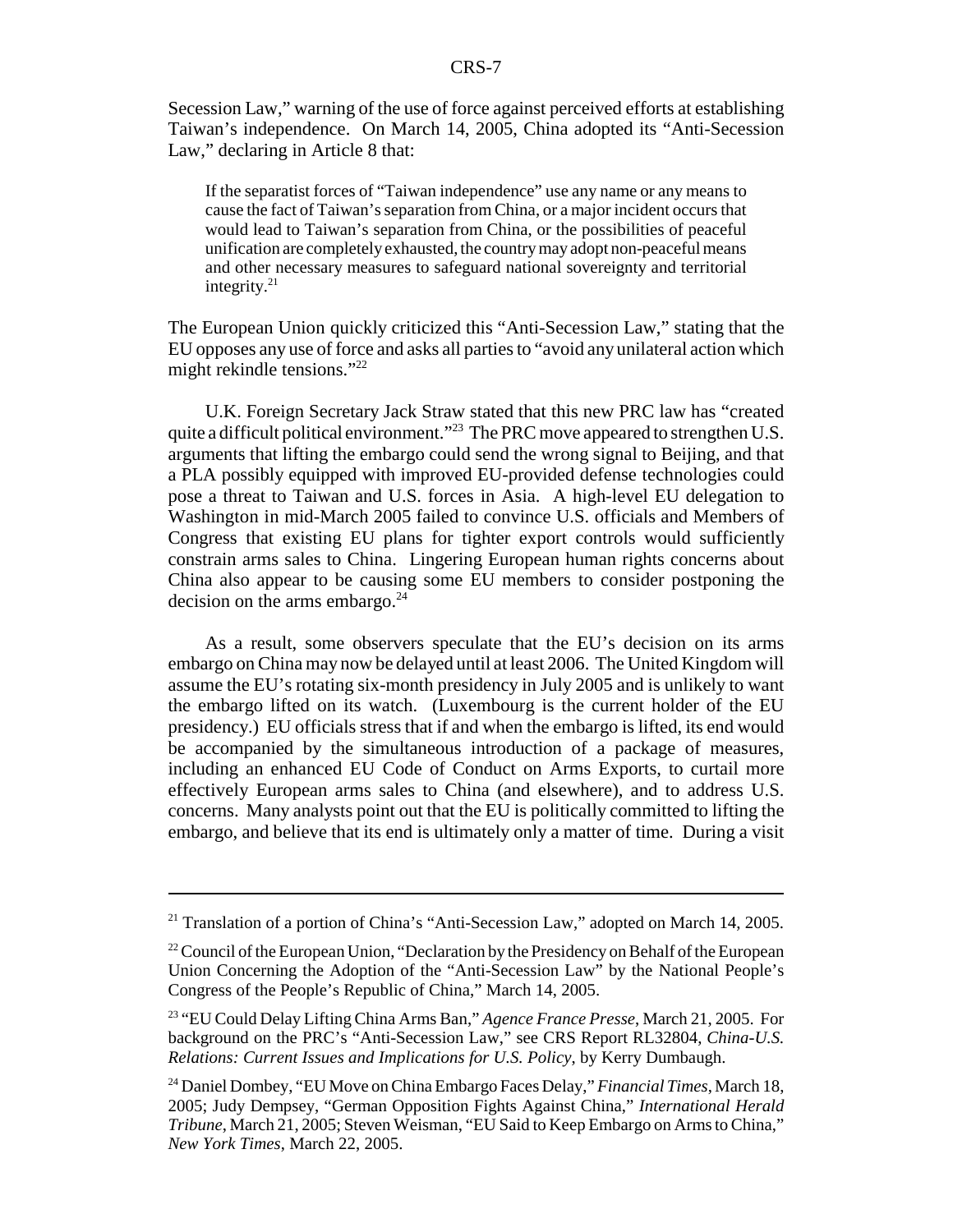to Brussels in mid-March 2005, PRC Foreign Minister Li Zhaoxing reportedly called again for an "early date" for lifting the "irrational" EU arms embargo against China.<sup>25</sup>

## **Administration's Position on the Embargo**

The Bush Administration has opposed an end to the EU's arms embargo on China based on two major points. The first argument is that China's human rights violations that formed the basis for the embargo still exist. The second is that any expanded EU defense sales to China would damage U.S. security interests. The U.S. national interests threatened by a lifting of the arms embargo deal with security and value-projection — especially human rights and democracy. Whether the EU's arms embargo is significant or symbolic, lifting it would reduce the leverage of the United States and Europe on China to improve its human rights situation. From the viewpoint of U.S. concerns, a relaxation would send a signal to China that it can continue to violate international standards of human rights and that the United States, rather than China, is increasingly isolated in its views. The pressure would also lessen on the rulers in Beijing to reexamine the Tiananmen Crackdown. Since the late 1990s, the United States has urged China to "ratify and adhere to the International Covenant on Civil and Political Rights."26 On the eve of the EU-China summit in December 2004, China acknowledged that it was still studying how to ratify the covenant.<sup>27</sup>

On January 28, 2004, a State Department spokesman acknowledged that the United States had held "senior-level" discussions with France and other EU countries about the issue of whether to lift the embargo on arms sales to China. He said, "certainly for the United States, our statutes and regulations prohibit sales of defense items to China. We believe that others should maintain their current arms embargoes as well. We believe that the U.S. and European prohibitions on arms sales are complementary, were imposed for the same reasons, specifically serious human rights abuses, and that those reasons remain valid today."28 The Bush Administration reportedly also lodged diplomatic protests with EU members.29

At a hearing of the House International Relations Committee in February 2004, Representative Steve Chabot asked Secretary of State Colin Powell about the EU's reconsideration of the arms embargo against China, as supported by France. Powell responded that he raised this issue with the foreign ministers of France, Ireland, United Kingdom, and Germany, and expressed opposition to a change in the EU's policy at that time in light of the PLA's missiles arrayed against Taiwan, the

<sup>25 &</sup>quot;Arms Embargo Under Scrutiny as Foreign Minister Visits," *Europe Information*, March 19, 2005.

<sup>&</sup>lt;sup>26</sup> Department of State, "State Department Hosts Bilateral Human Rights Dialogue with China," January 11, 1999.

 $27$  PRC Ministry of Foreign Affairs, press conference, December 7, 2004.

<sup>&</sup>lt;sup>28</sup> Department of State, press briefing by Richard Boucher, January 28, 2004.

<sup>29</sup> Philip Pan, "U.S. Pressing EU to Uphold Arms Embargo Against China," *Washington Post*, January 31, 2004.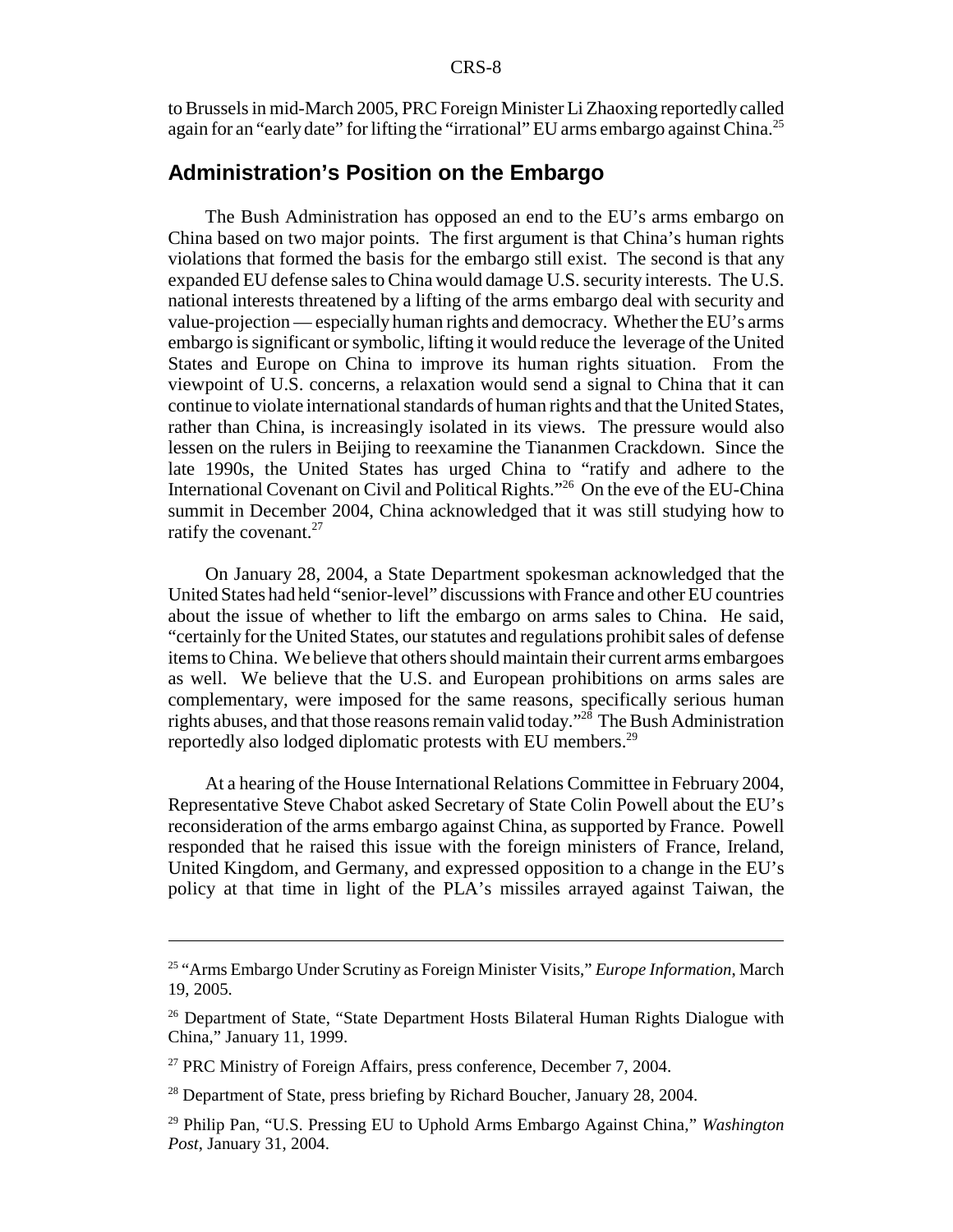referendums on sensitive political issues then planned in Taiwan, and China's human rights conditions.30

A State Department spokesman argued on January 25, 2005, that the United States would continue to champion human rights in countries whether they are small or big, and that China's human rights situation not only has not improved, but has suffered "some negative developments."<sup>31</sup> On February 28, 2005, the State Department issued its report on human rights in 2004. It reported that China's human rights record "remained poor," and the Government continued to commit "numerous and serious abuses," although it amended the constitution to mention human rights for the first time. Moreover, "authorities were quick to suppress religious, political, and social groups that they perceived as threatening to government authority or national stability, especially before sensitive dates such as the 15th anniversary of the 1989 Tiananmen massacre and other significant political and religious occasions." The PRC government also used the international war on terrorism "as a pretext for cracking down harshly on suspected Uighur separatists expressing peaceful political dissent and on independent Muslim religious leaders."<sup>32</sup>

However, there is an apparent inconsistency in the Administration's claim that the EU is not taking into adequate consideration China's human rights conditions. On March 17, 2005, China released a Uighur woman named Rebiya Kadeer whom China arrested in 1999 in Xinjiang, and on the same day, the State Department announced that the Administration decided not to introduce a resolution on China's human rights abuses at the Human Rights Commission in Geneva, citing "some significant steps" on human rights. The State Department acknowledged that Kadeer's impending release was "a factor" in the decision. The decision raised a question about whether it undermined the U.S. position that the EU should not end the arms embargo because of human rights concerns. The State Department responded that the embargo was imposed because of the Tiananmen Crackdown, "and there are hundreds of demonstrators that remain imprisoned and there is a complete unwillingness to revisit or examine that incident in a critical light. So with regard to the conditions leading to the embargo, those have not changed at all, period."33

Regarding this U.S. argument, China's government remains unmoved in its position that it was justified in using military force in the Tiananmen Crackdown. The State Department's report on human rights noted that the PRC government "outlawed public commemoration of the 1989 Tiananmen massacre." Zhao Ziyang, the PRC premier at the time of the Tiananmen Crackdown who was put under house

<sup>30</sup> House International Relations Committee, "Hearing on the Budget Request for International Affairs," February 11, 2004.

<sup>&</sup>lt;sup>31</sup> Department of State, press briefing, January 25, 2005.

<sup>&</sup>lt;sup>32</sup> Department of State, "Country Reports on Human Rights Practices in 2004," February 28, 2005.

<sup>&</sup>lt;sup>33</sup> Department of State, Daily Press Briefing, March 17, 2005; Jim Yardley, "China Frees Muslim Woman Days Ahead of Rice's Visit," *New York Times*, March 18, 2005; and "Freed China Prisoner Details 1999 Arrest," *AP/New York Times*, March 24, 2005.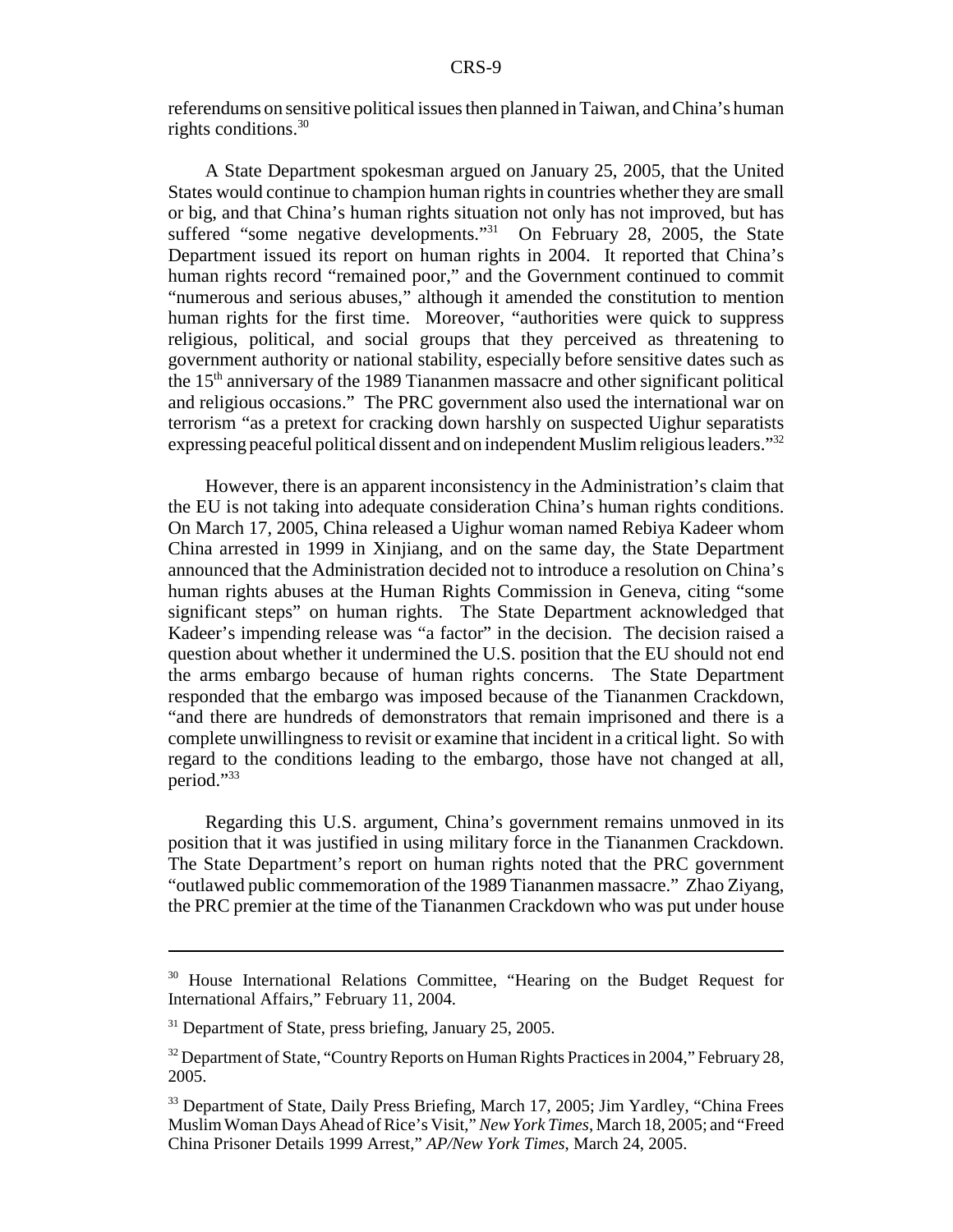arrest afterwards for not supporting the use of force, died on January 17, 2005. PRC rulers allowed his family to hold only a simple funeral on January 29, kept victims in house arrest, and deployed internal security forces to suppress voices of dissent calling for a reassessment of the brutal repression.<sup>34</sup> On March 22, 2005, hundreds of the former leaders of the 1989 pro-democracy movement, relatives of victims of the crackdown, and other activists wrote a letter to Secretary-General of the Council of the European Union and the President of the European Commission contending that "the human rights situation in China has not undergone any fundamental change since 1989." Moreover, they warned that "doing away with this sanction without corresponding improvements in human rights would send the wrong signal to the Chinese people, including especially those of us who lost loved ones, who are persecuted, and for all Chinese who continue to struggle for the ideal that inspired the 1989 movement."<sup>35</sup>

In early February 2005, newly-appointed Secretary of State Condoleezza Rice visited Brussels and expressed opposition to lifting the arms embargo on China and optimism that "the Europeans are listening to our concerns." She cited concerns about human rights and the military balance with China in Asia, namely, "the transfer of technology that might endanger in some way the very delicate military balance," while there are still American forces in the region.<sup>36</sup> Later that month, the Administration carried out diplomacy at the highest level with European allies. President Bush visited Brussels and cautioned that European defense-related transfers "would change the balance of relations between China and Taiwan."<sup>37</sup>

During Rice's first visit to Asia in March 2005 since becoming Secretary of State, she publicly warned that because the U.S. maintains a military presence in the Pacific region to support a stable environment for economic growth and democratic development, "anything that would appear to try and alter that balance would be of concern to us." She expressed concerns about the rise of China's military spending and potential military power with its "increasing sophistication." Rice stated that "the European Union should do nothing to contribute to a circumstance in which Chinese military modernization draws on European technology or even the political decision to suggest that it could draw on European technology when, in fact, it is the United States — not Europe — that has defended the Pacific."<sup>38</sup>

<sup>34</sup> Robert Marquand, "Zhao Remembered, But Cautiously," *Christian Science Monitor*, January 31, 2005; Joseph Kahn, "China Finds a Sort of Balance in Managing Memorial for Zhao," *New York Times*, January 31, 2005; Josephine Ma, "Dissidents Get Chance to Mourn China's Zhao Ziyang," *South China Morning Post*, February 8, 2005.

<sup>&</sup>lt;sup>35</sup> "Open Letter to EU Secretary-General and President of the European Commission," March 22, 2005, distributed by the Project for the New American Century.

<sup>36</sup> Secretary of State Condoleezza Rice, "Remarks with European Commission President Jose Manuel Barroso and European Commissioner Benita Ferrero-Waldner After Their Meeting," Brussels, Belgium, February 9, 2005.

<sup>&</sup>lt;sup>37</sup> White House, "President and Secretary General de Hoop Scheffer Discuss NATO Meeting," Belgium, February 22, 2005.

<sup>&</sup>lt;sup>38</sup> Department of State, "Secretary of State's Remarks with South Korean Foreign Minister (continued...)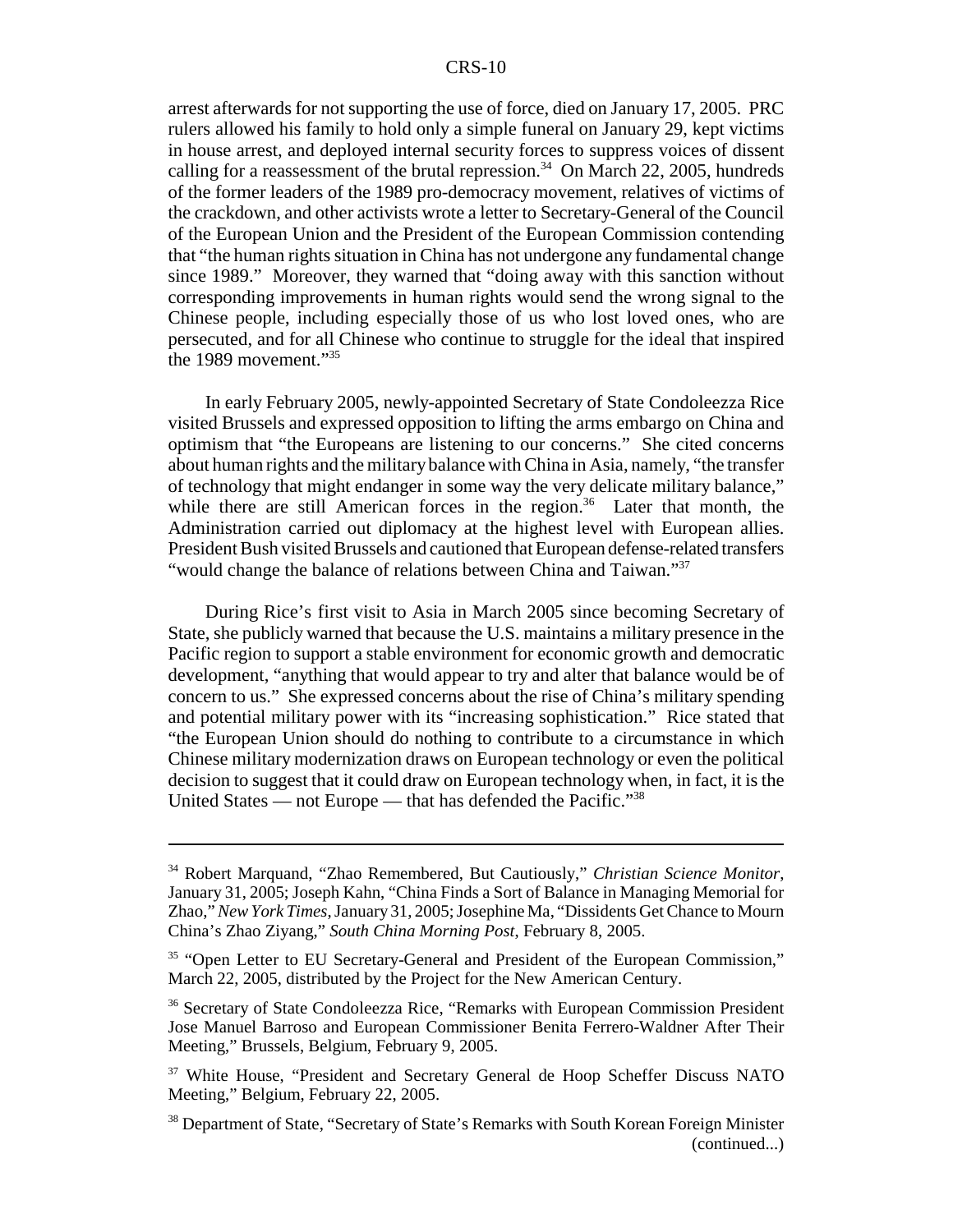Nonetheless, there are questions about the effectiveness of U.S. leverage and diplomacy, in part because of perceived mixed messages in the policy of engagement toward China, including the decision not to introduce a resolution at the Human Rights Commission. Also, while the United States has provided support to Taiwan's self-defense, it has adhered to the "one China" policy of working with the PRC on a range of international issues (with North Korean nuclear weapons frequently cited as a common problem). The United States also pursues Permanent Normal Trade Relations and significant trade with China, now ranked as the third largest U.S. trading partner (with bilateral trade valued at \$231 billion in 2004 involving a deficit of \$162 billion in China's favor).<sup>39</sup> There are questions about whether U.S. policy actually has promoted cross-strait stability, democracy, and human rights in China.<sup>40</sup> The tone in policy toward Taiwan changed from President Bush's declaration in April 2001 that the United States would do "whatever it took to help Taiwan defend herself" to his criticism in December 2003 (stated next to the visiting PRC premier) of Taiwan's leader for attempting to change the status quo. Some say the Administration has paid greater attention to arms sales to Taiwan than promotion of cross-strait dialogue.41 U.S. criticism of European defense trade with China has been publicly harsher than that of Russian or Israeli sales to China. Successive Presidents have issued waivers of U.S. arms sanctions, as discussed above. Still, the Administration argues that U.S. engagement with China does not contribute dangerously to the PLA's buildup.

## **China's Accelerated Military Buildup**

On the eve of the EU-China summit in December 2004, China's Foreign Ministry asserted that the EU's arms embargo should be ended, because it represented "political discrimination" against China. China argued that its demand on the EU to lift the arms embargo had nothing to do with buying "massive weapons from the EU," since China has "neither the capacity nor the intention to do so."<sup>42</sup>

Nonetheless, if the EU lifts its arms embargo on China, there are U.S. concerns that this step could:

• increase China's leverage if there are more competing bidders

 $38$  (...continued)

Ban Ki-Moon," Seoul, Korea, March 20, 2005.

<sup>39</sup> CRS Issue Brief IB91121, *China-U.S. Trade Issues*, by Wayne Morrison.

<sup>&</sup>lt;sup>40</sup> For political issues in policy toward the PRC and Taiwan, see CRS Report RL32804, *China-U.S. Relations: Current Issues and Implications for U.S. Policy*; and CRS Issue Brief IB98034, *Taiwan: Recent Developments and U.S. Policy Choices*, by Kerry Dumbaugh.

<sup>41</sup> CRS Report RL30341, *China/Taiwan: Evolution of the "One China" Policy — Key Statements from Washington, Beijing, and Taipei* and CRS Report RL30957, *Taiwan: Major U.S. Arms Sales Since 1990*, by Shirley Kan. An example of one call for a proactive U.S. role in promoting cross-strait stability is: Kenneth Lieberthal, "Preventing a War Over Taiwan," *Foreign Affairs*, March/April 2005.

<sup>&</sup>lt;sup>42</sup> PRC Ministry of Foreign Affairs, press conference, December 7, 2004.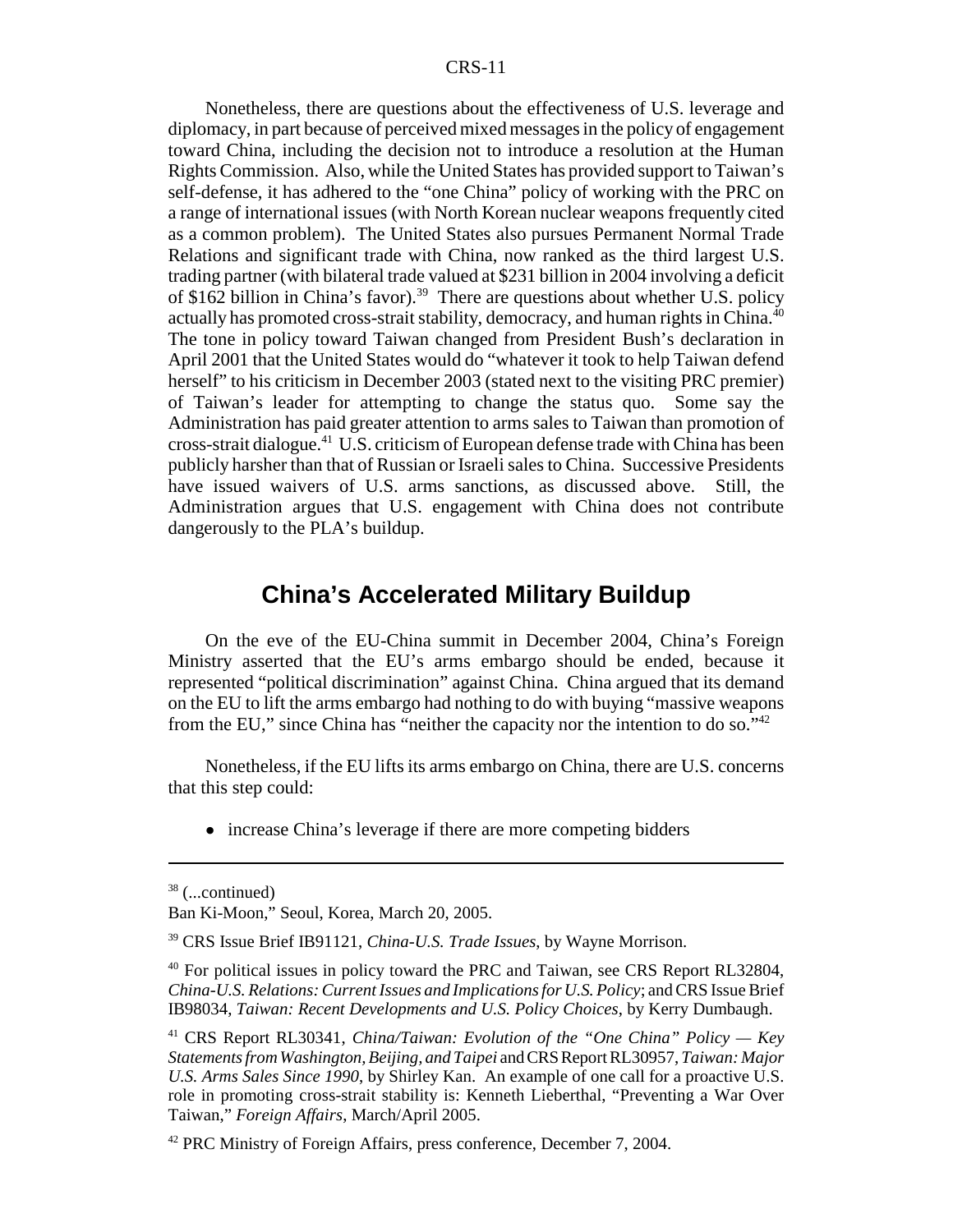- increase China's acquisitions of arms and military technology
- improve China's domestic defense industries
- strengthen China's ability to threaten or use force against Taiwan, U.S. allies, or U.S. forces
- increase China's weapons proliferation to unstable areas (in the Mideast, Asia, and Africa)
- increase China's rising influence regionally as well as globally.

One of China's major objectives has been faster military modernization, particularly in building up offensive capabilities for use against Taiwan and possible intervening U.S. forces and allies. In 1995 and 1996, the PLA conducted provocative military exercises and launches of short-range ballistic missiles into waters near Taiwan. To underscore serious U.S. concerns about China's willingness to use or threaten force, President Clinton deployed two aircraft carrier battle groups near Taiwan in March 1996. The United States is especially concerned that PLA modernization has accelerated after 1999. The Pentagon's report to Congress warned in May 2004 that "after close to 20 years of spectacular economic growth in China, Beijing's diplomatic successes, and steady improvement in the PLA's military capabilities, the cross-strait balance of power is steadily shifting in China's favor."43 On February 16, 2005, the Director of Central Intelligence (DCI) Porter Goss testified that Beijing's military modernization and military buildup are tilting the balance of power in the Taiwan Strait and that improved PLA capabilities threaten U.S. forces in the region.<sup>44</sup> In particular, the PLA has engaged in a missile buildup, increasing its offensive short-range ballistic missiles at the rate of 50-75 per year, according to the Pentagon. Thus, the PLA has an estimated 600-675 such missiles targeted against Taiwan in 2005. The United States is also concerned that some of the PLA's missiles could hit U.S. forces based in Okinawa.

#### **Rising Military Budgets**

China's rising military budgets have contributed to the accelerated military modernization. Noting that the PRC's public military budget "markedly understates" actual defense-related expenditures (excluding categories such as weapons research and foreign arms purchases), the Pentagon's report to Congress on PRC military power estimated that China's total defense spending for 2003 was between \$50 billion and \$70 billion.<sup>45</sup> At that level, China had the third highest level of defense spending in the world (after the United States and Russia) and the highest level of defense spending in Asia (followed by Japan).

<sup>&</sup>lt;sup>43</sup> Department of Defense, "Report on PRC Military Power," May 2004.

<sup>44</sup> Central Intelligence Agency, "Global Intelligence Challenges 2005: Meeting Long-term Challenges with a Long-term Strategy," testimony of DCI Porter Goss before the Senate Select Committee on Intelligence, statement prepared for delivery, February 16, 2005.

<sup>&</sup>lt;sup>45</sup> The Defense Department estimates China's total military spending at 3.5 to 5 percent of gross domestic product (GDP). See Secretary of Defense, *Proliferation: Threat and Response*, 2001.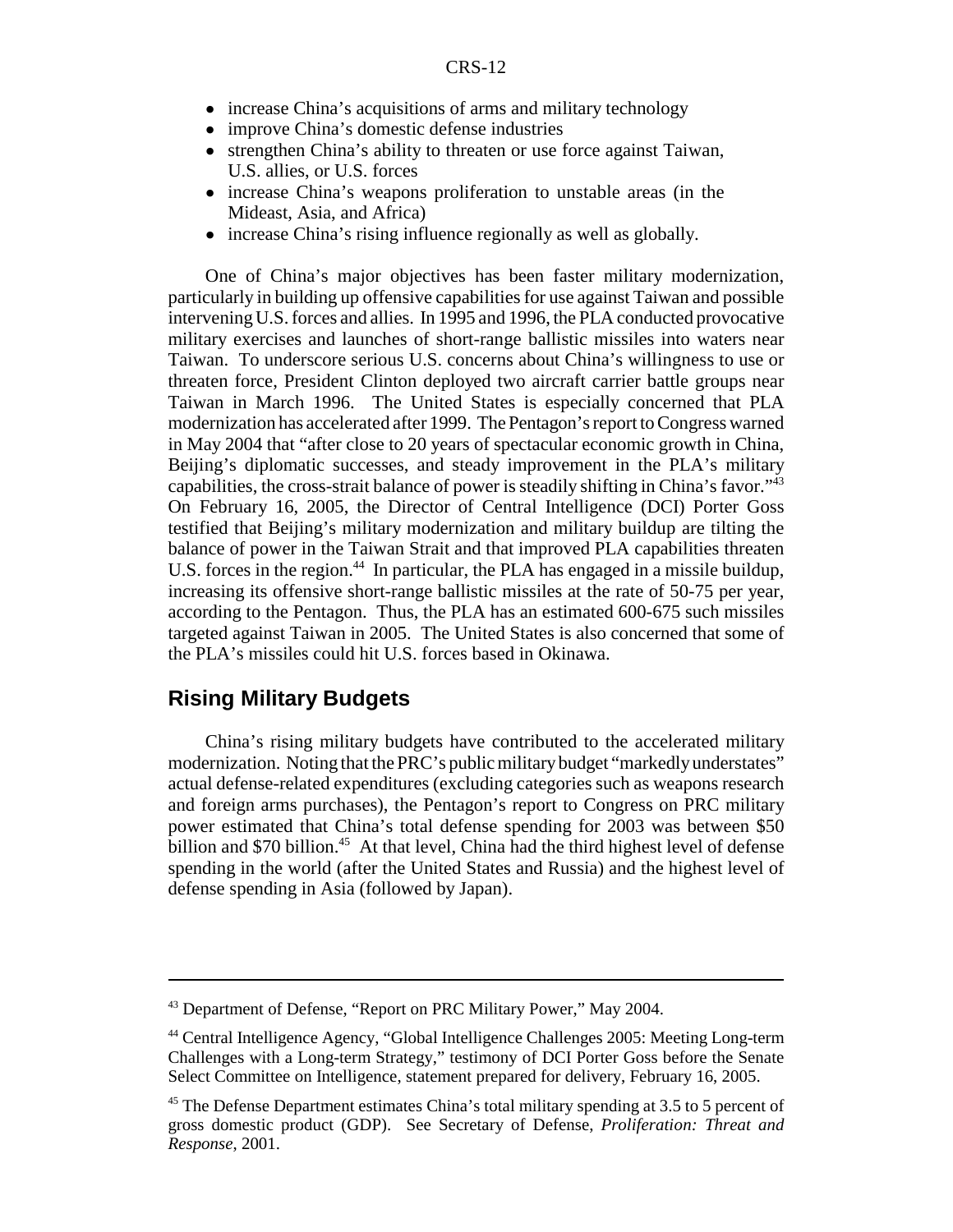Even China's claimed defense budgets have indicated a priority in military upgrades. China's openly announced military budget projected for 2004 was about US\$25 billion, a doubling of the official budget of about US\$12.6 billion in 1999. On March 5, 2005, China announced a projected defense budget for 2005 of almost US\$30 billion. (The chart shows the growth in billions of renminbi (RMB) of China's publicly announced — projected, not actual — military budgets from 1991 to 2005.) U.S. experts on the PLA do not consider China's publicly announced budget to be the full amount of resources given to the PLA. As one indicator of the priority placed on military modernization, China's publicly announced military budget has increased by double-digit percentages in nominal terms every year since 1989. In real terms (adjusted for inflation), China's military budget has increased every year since 1997 (after the Taiwan Strait crisis of 1995-1996), and increased by double-digit percentages in consecutive years since 1998.



**Figure 1. China's Announced Military Budget**

## **Military-related Transfers to China**

Greater resources allocated to defense also have allowed China to increase foreign arms purchases. After the United States, the EU, and other countries imposed arms sanctions on China in response to the crackdown on demonstrators in June 1989, Beijing turned to Moscow for advanced arms.<sup>46</sup> Since 1990, China has acquired significant advanced weaponry from the Soviet Union/Russia, its primary supplier, and has done so at an increased rate since 1999. The Pentagon's report on PRC military power informed Congress in 2004 that China purchased weapons from

<sup>46</sup> CRS Report RL30700, *China's Foreign Conventional Arms Acquisitions: Background and Analysis*, by Shirley Kan, Christopher Bolkcom, and Ronald O'Rourke.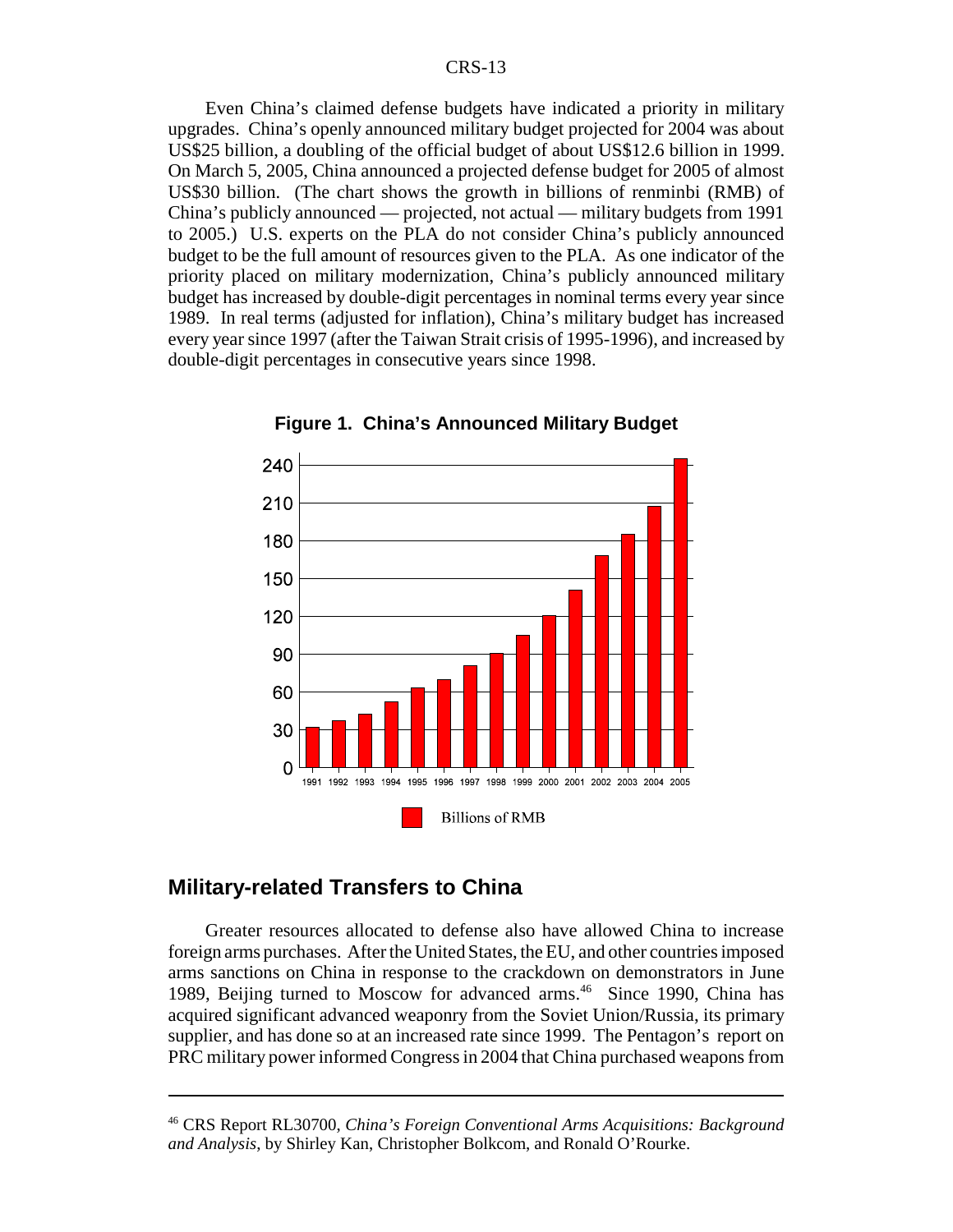Russia valued at about \$1.2 billion a year during the 1990s, but such procurement increased to an annual average of twice that much since 1999. In 2004, sales to China accounted for 40-45 percent of Russia's total arms exports valued at \$5.7 billion.<sup>47</sup> Thus, Russian arms sales to China were worth about \$2.3-2.6 billion.

Since 1990, China's major arms purchases have included:

- ! 402 Russian Su-27 and Su-30 fighters (including: 78 Su-27 fighters and trainers; 200 Su-27 fighters being co-produced in China; 76 Su-30MKK fighters; and 48 Su-30MK2 naval strike fighters for the PLA Navy)
- 12 Russian Kilo-class diesel-electric submarines
- 4 Russian Sovremenny-class destroyers
- Russian SA-10 and SA-15 air defense missile systems.

From a secondary supplier, Israel, China has ordered the Phalcon early warning radar (a sale Israel canceled in 2000 under U.S. opposition) and acquired Harpy antiradiation attack drones. Moreover, Russian sources report that Beijing has pressured Moscow to shift from sales of weapons systems to transfers of new technology.<sup>48</sup>

With foreign arms sales and assistance, China has developed its domestic defense industries. New weapons programs in China include:

- Co-production of Su-27 (called J-11) fighters in China
- airborne warning and control system (AWACS) aircraft
- Luyang-class destroyers
- Type-054 frigates
- Song-class diesel-electric submarines
- Yuan-class diesel-electric submarines (unveiled in July 2004)
- Type-093 nuclear-powered attack submarines
- satellites and space launch vehicles.

The United States also is concerned about China's development of ballistic missiles, land-attack cruise missiles (LACMs), and anti-satellite (ASAT) weapons.

Meanwhile, European defense-related sales to China have increased. The EU reported that its total defense exports to China doubled from 210 million euros (about US\$275 million) in 2002 to 416 million euros (about US\$545 million) in 2003.<sup>49</sup> The value of such sales in 2003 was eight times that of sales in 2001 (worth 54 million euros). $50$ 

<sup>47 &</sup>quot;Russia: A Prosperous Year for Arms Exports," *Voyenno-Promyshlenny Kuryer* (Moscow), December 29, 2004, translated by FBIS.

<sup>48</sup> *Moscow Ekspert*, May 24, 2004, translated by FBIS.

<sup>49</sup> Daniel Dombey and James Blitz, "Doubts Over EU Policy on China Arms Sales," *Financial Times*, January 18, 2005.

<sup>50</sup> Tony Skinner and Michael Sirak, "EU Stands Firm on Lifting Embargo," *Jane's Defense Weekly*, March 30, 2005.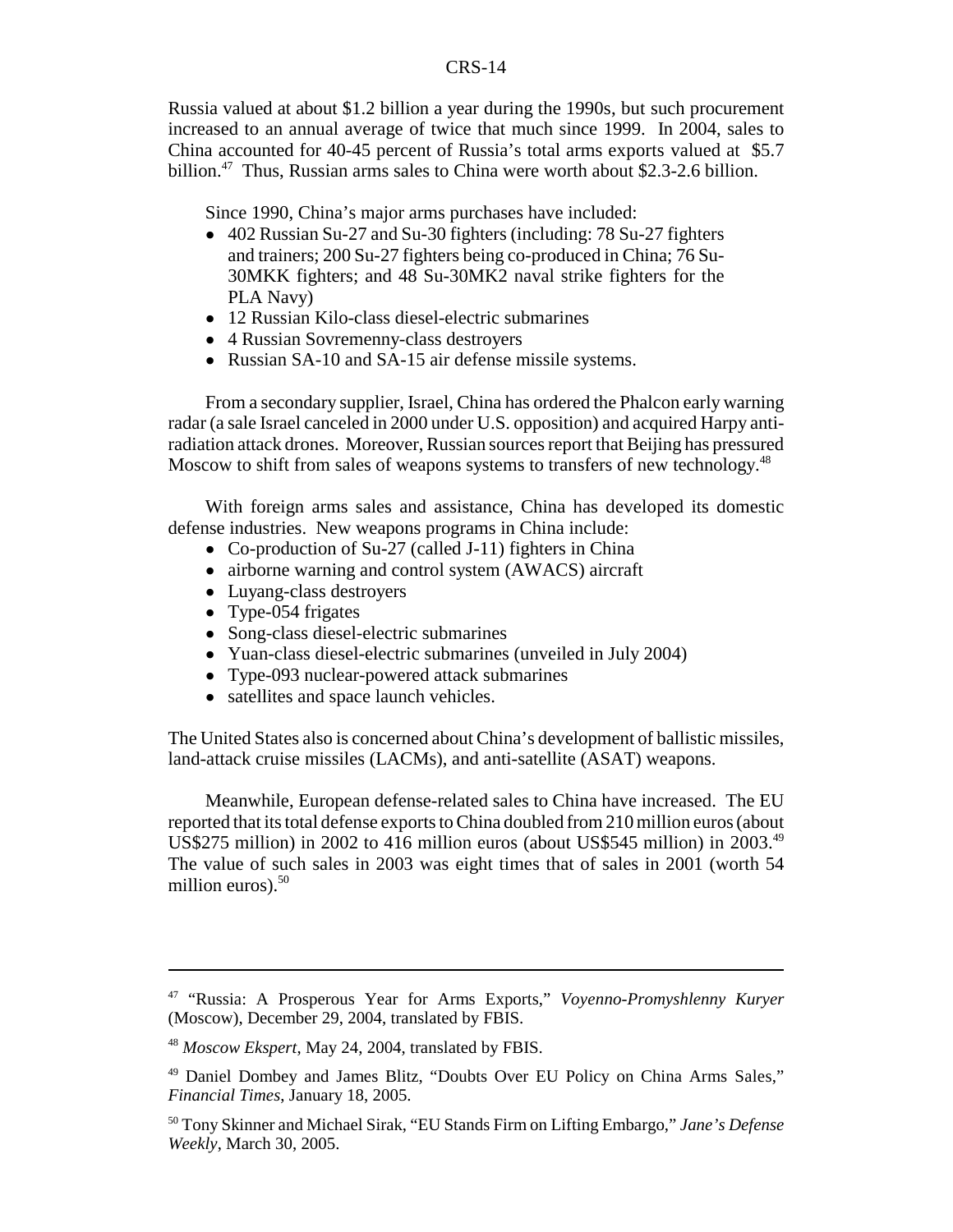Since the 1990s, European military-related sales to or cooperation with China have involved such items as: howitzers, helicopters, fire control radars, jet engines, avionics, diesel engines for naval ships and submarines, and satellites. For example, the U.K.'s Racal Electronics reportedly sold a Searchwater maritime reconnaissance radar for the PLA Navy's Y-8 airborne early warning aircraft, based on a 1996 contract for 6-8 radars. Rolls-Royce of the U.K. reportedly sold Spey engines for China's JH-7 naval strike fighters. Germany's MTU reportedly sold diesel engines for the PLA Navy's Luhai-class destroyer and Song-class submarines. Italy's Finmeccanica reportedly sold Grifo air combat radars for China's F-7 fighter that was also developed for Pakistan. France's S.E.M.T. Pielstick sold diesel engines for the PLA Navy's Type 054-class frigates, with a licence for co-production. Alcatel of France sold China the Chinasat-9 communications satellite, and Surrey Satellite Technology of the U.K. agreed to work on micro-satellites for China. (See **Tables 1 and 2** at the end of this report.)

Nicholas Burns, Under Secretary of State for Political Affairs, testified to Congress on April 14, 2005, that the Bush Administration has concerns about approvals for "current EU sales of military equipment to China," including fire control radars, aircraft engines, submarine technology, and maritime search radars. He characterized approvals for these items as "inconsistent" with the EU's Code of Conduct on military sales. Burns also expressed the American disagreement with European assurances that these transfers involved "non-lethal" items.<sup>51</sup>

### **Potential Benefits for China**

In part because of European defense-related sales to China under the arms embargo thus far, there are concerns about potential gains for China if the embargo is lifted. China expressed its intention to gain military benefits from a removal of the EU's arms embargo. The PRC's own "Policy Paper on the EU" issued in October 2003 stated that the EU should lift its ban on arms sales to China at an early date so as to remove barriers to greater bilateral cooperation concerning defense industries and technology. The policy paper also called for high-level military exchanges; strategic consultation; exchanges of specialized military delegations; and exchanges in military training and education. $52$ 

The Defense Department's 2004 report to Congress on PRC military power warned against an end to the EU arms embargo. The report expressed concerns that lifting the embargo will provide China will "additional opportunities to acquire specific technologies from Western suppliers." According to the Pentagon, Russia

<sup>&</sup>lt;sup>51</sup> Joint Hearing of the House Committees on Armed Services and International Relations, "The National Security and Foreign Policy Implications for the United States of Arms Exports to the People's Republic of China by Member States of the European Union," April 14, 2005.

<sup>52</sup> *Xinhua* [New China News Agency], "China's EU Policy Paper," October 13, 2003.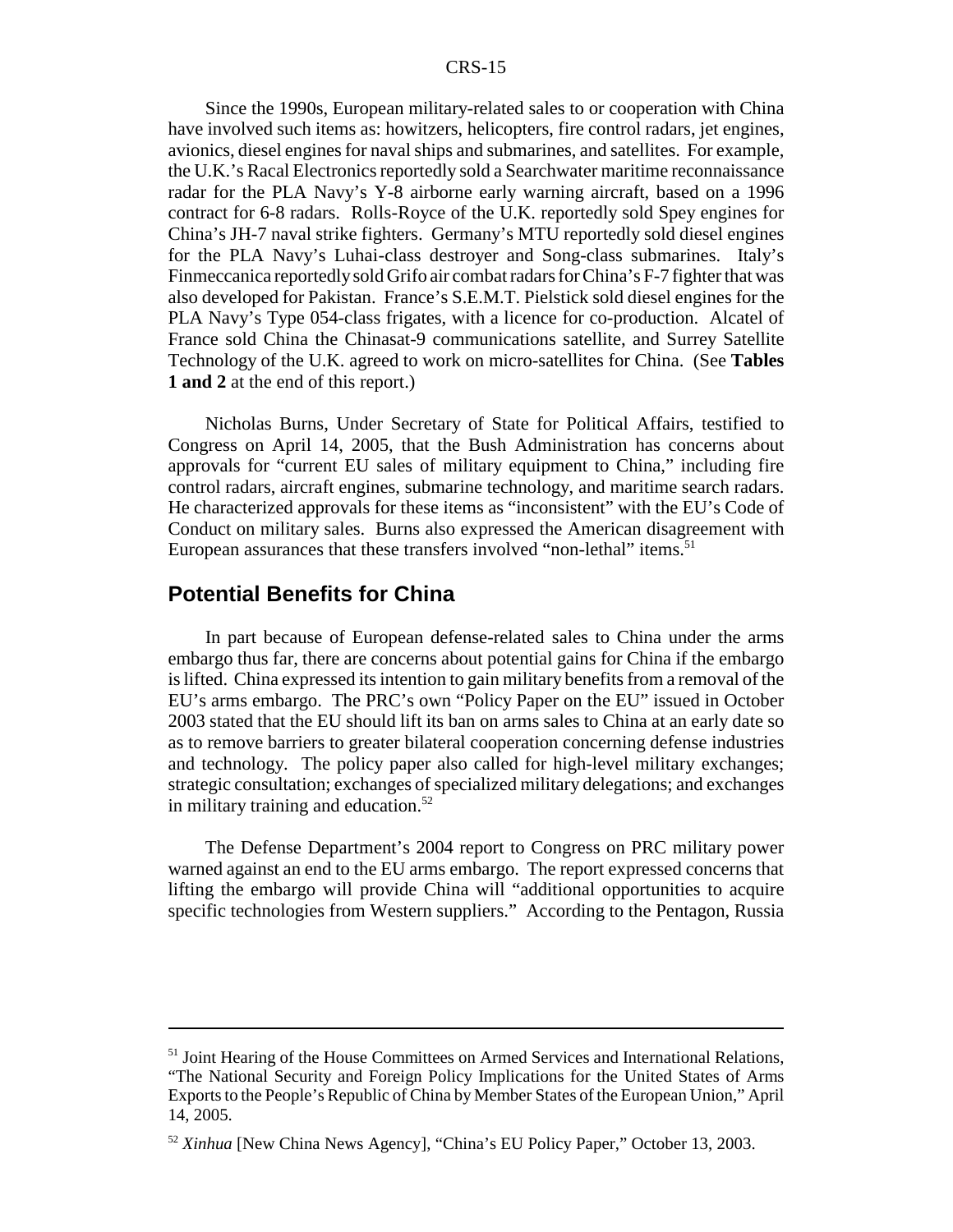would remain the PLA's primary supplier in the near-term, with Europe acting as "an emerging supplier."<sup>53</sup>

Some reports have speculated that China would attempt to purchase such weapon systems as airborne warning and control systems, jet engines, French Mirage fighters, and German submarines.<sup>54</sup> Others argue that China is unlikely to buy complete French fighters or German submarines, given that Russian platforms purchased since 1990 complement PLA weapons based on Soviet or Russian designs. European companies could sell more components and subsystems, particularly for command, control, and communications, and sensors, as they have under the embargo.<sup>55</sup> Former CIA Director James Woolsey judged that China does not need platforms from Europe but rather "command and control and reconnaissance to build systems of systems."<sup>56</sup> Such technologies could enhance the integration of weapons.

Without the political restraint of the arms embargo, a U.S. official has argued that the scale and sophistication of systems sold to China could significantly increase, and even non-lethal items, such as communication and command technologies, could raise the PLA's fighting power.<sup>57</sup> In any case, real or potential competition from European companies could provide China with stronger leverage to negotiate favorable deals for platforms and technology-transfers among Russian, Israeli, European, or other bidders for China's rising defense spending, especially absent strict European export controls. Russian President Vladimir Putin acknowledged this concern about the EU's lifting its arms embargo, saying "we sell a lot of arms to China. The less competitors on the Chinese market, the better." He also suggested future Russian-European cooperation in high-tech projects for China.<sup>58</sup>

A 2004 article in a Hong Kong journal with close ties to the PLA expressed some PRC aspirations for gaining access to "some of the world's best technological products" through Britain, Germany, and France. It said, "even though China is a major nuclear power, the many weaknesses of its conventional weaponry are precisely the ones that can be remedied through introducing new products from the EU." Nonetheless, the article judged that China is unlikely to engage in the great expense of replacing its domestic and Russian fighters and naval vessels with platforms up to Western standards nor make small deals that have little impact on warfighting capabilities. Rather, China is likely to seek technology-transfers and codevelopment and co-production. In particular, the article pointed to China's need for

<sup>&</sup>lt;sup>53</sup> Department of Defense, "PRC Military Power," May 29, 2004.

<sup>54</sup> John Hill, "China Courts Friends in Europe," *Jane's Intelligence Review*, January 13, 2004; Craig Smith, "France Makes Headway in Push to Permit Arms Sales to China," *New York Times*, January 27, 2004.

<sup>&</sup>lt;sup>55</sup> For example: Richard Bitzinger, "High Price to Pay for Overturning China Arms Ban," *Asia Times*, April 30, 2004.

<sup>56</sup> Quoted in *Aviation Week & Space Technology*, March 7, 2005.

<sup>57</sup> Susan Lawrence, "New Cracks in the Alliance," *Far Eastern Economic Review*, August 12, 2004.

<sup>58</sup> Russian Ministry of Foreign Affairs, "press conference following the four-country meeting among Russia, France, Germany, and Spain," March 21, 2005, translated by FBIS.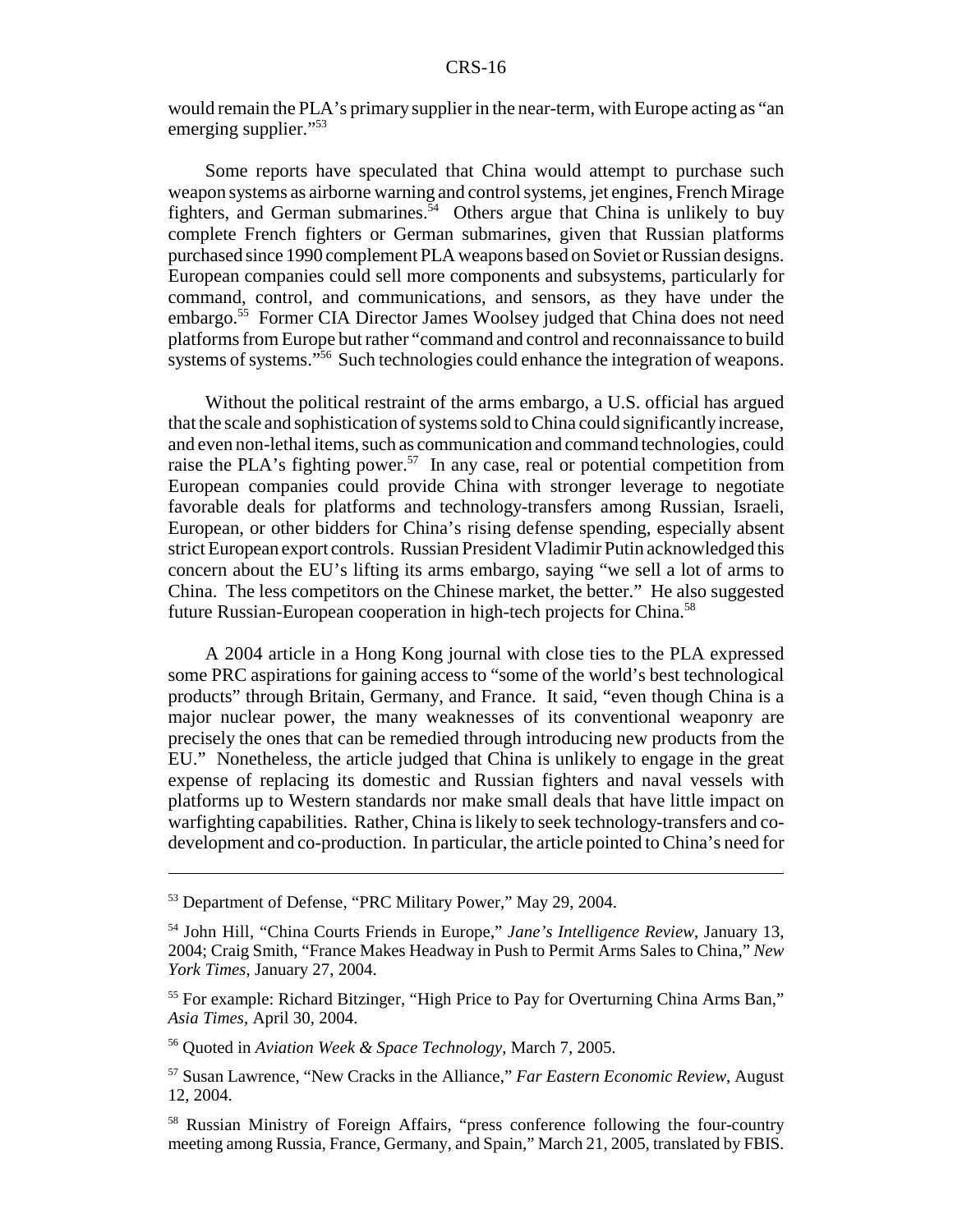French missile technology, German submarine technology, British engine technology, advanced electronics and information technology, precision-guidance for missiles, sensors, lasers, radars, Galileo satellite navigational system, and stealth technology. Beyond foreign purchases, the article also stated that "China's main objective in importing advanced equipment is to enhance the research and development capabilities of its own national defense industry."59

The European Aeronautics Defense and Space Company (EADS) and Thales of France reportedly expressed interest in whether the arms embargo will be lifted, and Surrey Satellite Technology Ltd. of Britain argued that its satellite sales have no significant military utility, but speculated that the export licensing process could be faster without the embargo.<sup>60</sup> Companies in the aerospace industry (Airbus, Eurocopter, and Alcatel in particular) have forged increased business ties with China's aerospace defense industry.61 Moreover, experts are watchful for the PLA Navy's acquisition of air-independent propulsion (AIP) technology for its new submarines and a radar system similar to the U.S. Aegis combat system on new destroyers.62

At the same time, European defense firms might decide against the potential costs to expanding defense business with China. For example, the head of the U.K.'s BAE Systems, Mike Turner, has stressed that his company would not jeopardize its lucrative business with the U.S. Defense Department because of possible sales in China.63 While EADS might be interested in defense sales to China, Co-president Rainer Hertrich said that the company would not jeopardize its business in the United States by selling military equipment to China, conceding that "we have to take the United States into account in matters regarding China and Taiwan."<sup>64</sup> As China develops its defense or dual-use industries, there are additional concerns that it would copy Western technology and be a competitor in the long run. China has been a major arms supplier, particularly to the Mideast. In the aerospace sector, for example, even as China is seeking participation in Europe's Galileo satellite navigation project, an official of the China Aerospace Science and Technology Corporation said in November 2004 that China's intention is to establish its own global satellite navigation and positioning system.<sup>65</sup>

<sup>59</sup> Yu Yang, "What Weapons Will China Be Able to Purchase from Europe?" *Kuang Chiao Ching [Wide Angle]*, May 16, 2004, translated by FBIS.

<sup>60</sup> John Hill, "Europe Considers Ending Chinese Arms Embargo," *Jane's Intelligence Review*, June 1, 2004.

<sup>61</sup> Pierre Sparaco, "Chinese Encore," *Aviation Week & Space Technology*, June 21, 2004.

<sup>62</sup> Lyle Goldstein and William Murray, "China Emerges as a Maritime Power," *Jane's Intelligence Review*, October 1, 2004; *Ching Pao*, Hong Kong, December 1, 2003, translated by FBIS.

<sup>63</sup> Cited in *Aviation Week & Space Technology*, March 7, 2005.

<sup>64</sup> Cited in *Le Monde*, Paris, April 13, 2005, translated by FBIS.

<sup>65</sup> *Ta Kung Pao*, PRC-owned newspaper in Hong Kong, November 7, 2004, via FBIS.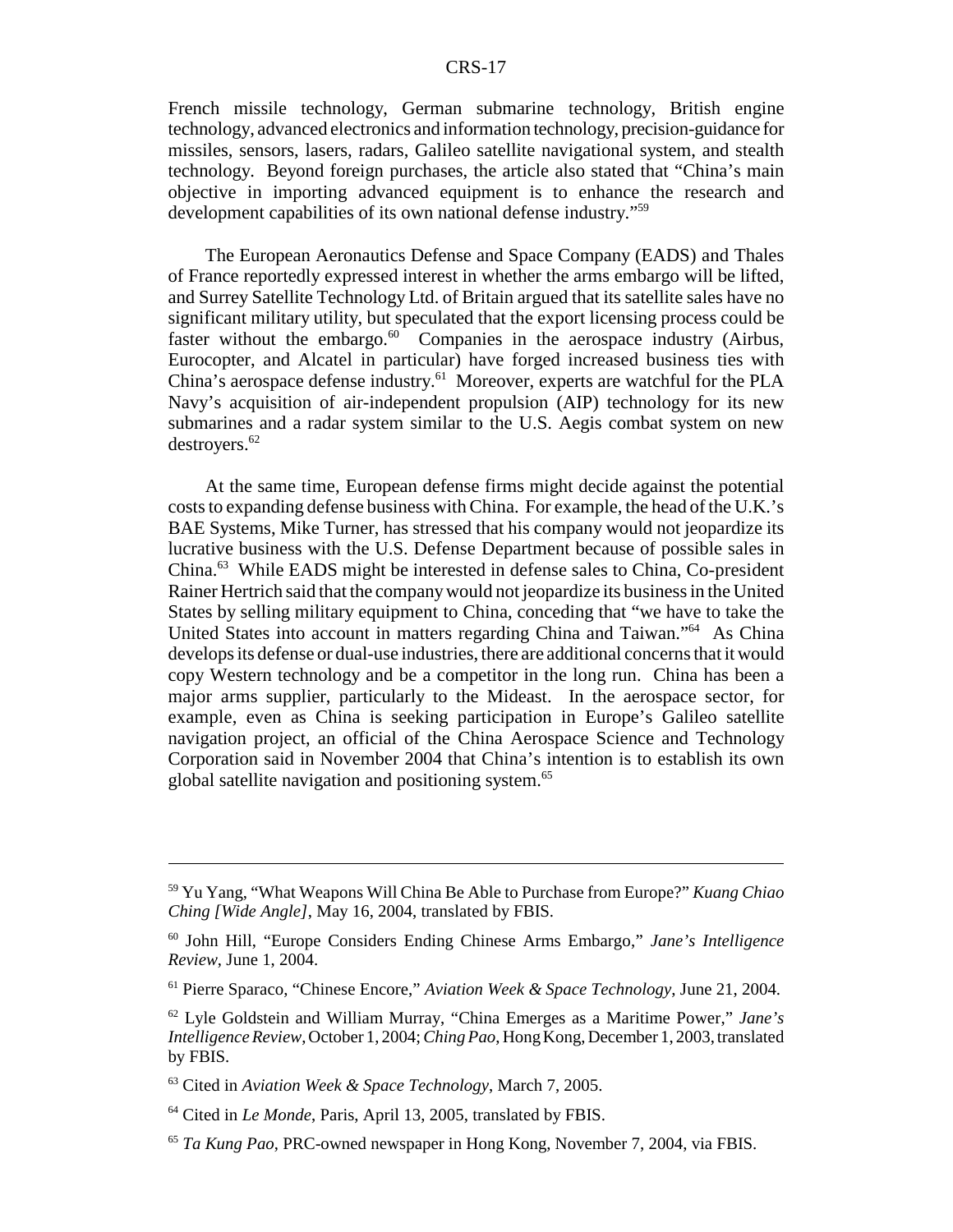## **EU's Perspectives**

Both political and economic considerations are driving EU proclivities toward lifting the arms embargo on China. However, EU policymakers argue that the current EU arms embargo on China is largely symbolic and weak. Its end, they assert, will pave the way for a strengthened EU arms export control regime including a revised and enhanced EU Code of Conduct on Arms Exports — that will be more effective in controlling arms sales not only to China, but also globally.

## **Political Motivations<sup>66</sup>**

The EU is seeking to develop a "strategic partnership" with China. The EU views China as a rising political and economic power whose policies will have implications for global challenges ranging from weapons proliferation to environmental degradation. The EU believes that engagement with China on such issues would be mutually beneficial and hopes to further entrench China in the international system. This is as true for the U.K. and other EU member states that have been more hesitant about lifting the arms embargo on China as it is for France, Germany, and others that are more supportive. Some European leaders seem convinced that China shares their desires for a strong United Nations and a world governed by multilateral rules and institutions.

U.S. critics contend that a few EU members, such as France, are eager to engage more robustly with China in order to promote their vision of a multipolar world. Observers point out that China has made a concerted attempt to talk to the EU as an entity in recent years, and that this effort contrasts sharply with the perception of U.S. ambivalence toward further European integration and an enhanced EU role in international affairs. Most European officials reject the notion that the EU is seeking to counterbalance the United States. However, the EU views forging external relationships with other major powers, such as China, as a key part of building its Common Foreign and Security Policy (CFSP) and boosting the EU's role as an actor on the world stage.<sup>67</sup>

Many European policymakers perceive the arms embargo on China as a hindrance to developing closer EU-China ties. They concede that ending the embargo is the price demanded by China in order to deepen EU-China relations. But many agree with the Chinese position that the arms embargo lumps China in with other nations such as Burma and Zimbabwe, which are also subject to EU arms embargoes, and thus sends a negative signal about the state of EU-China relations. EU leaders argue that lifting the embargo on China would be a politically symbolic act, and that it would remove a psychological barrier to improved relations with

<sup>&</sup>lt;sup>66</sup> For background on how the EU works and its governing institutions, see CRS Report RS21372, *The European Union: Questions and Answers*, by Kristin Archick.

<sup>67</sup> Reginald Dale, "Transatlantic Dispute Over Arming China," *International Herald Tribune*, July 15, 2005; Robin Niblett, "The United States, the European Union, and Lifting the Arms Embargo on China," CSIS Euro-Focus, September 30, 2004; Interviews of European and EU officials.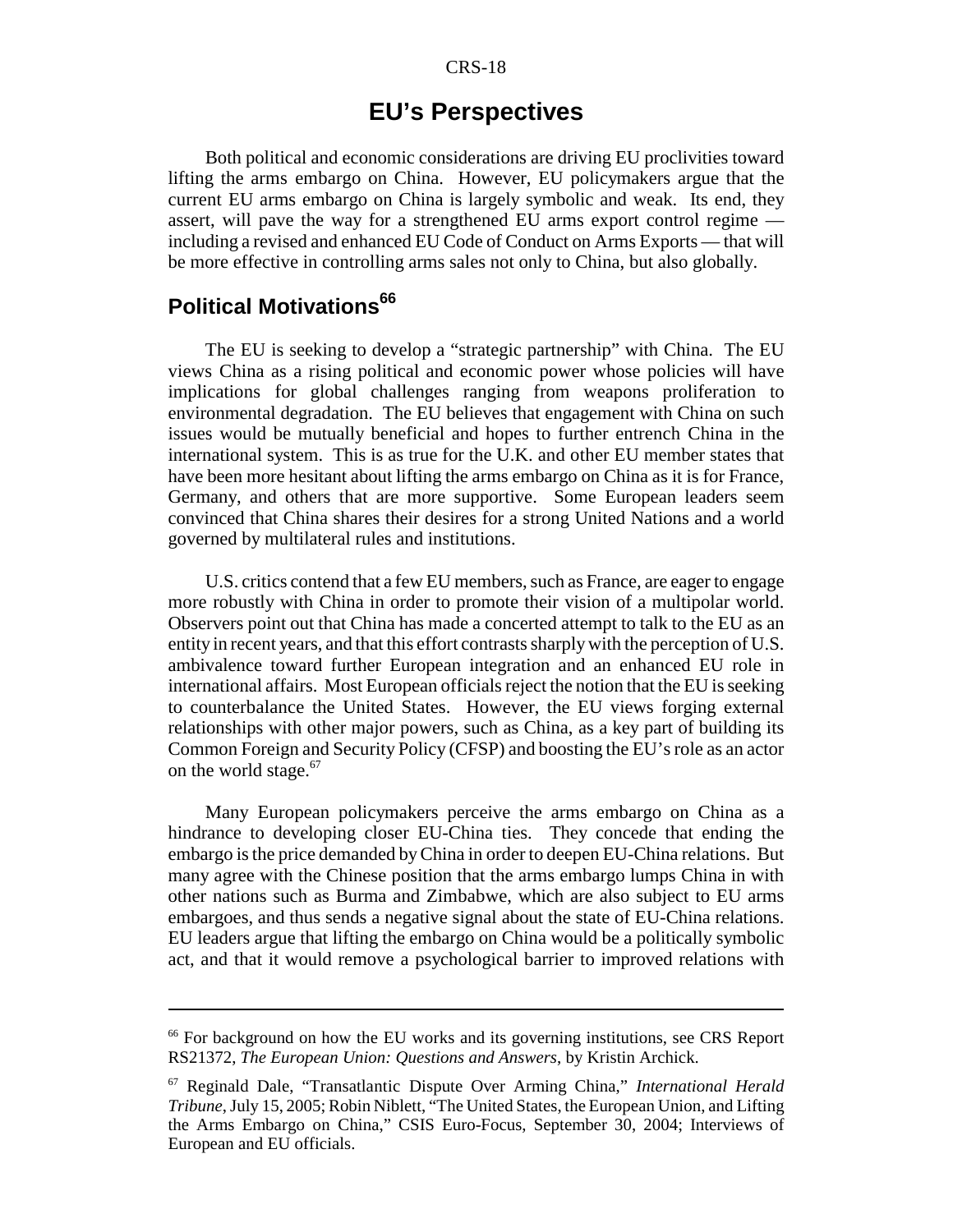China. They stress repeatedly that their intention in lifting the embargo is not to sell more arms to China. In January 2005, Javier Solana, the EU's High Representative for CFSP, stated that lifting the arms embargo on China will be "more a political decision than a military one...it simply involves putting a stop to a political decision made at a specific time in the history of China, rather than a modification of military relations between the EU and China. It does not mean increasing arms exports."68

China's human rights record remains a concern for many EU member states, but others argue that China has evolved since 1989 and that the EU has engaged China in a meaningful human rights dialogue since 1996. They point out that the generation of leaders that ordered the Tiananmen crackdown is no longer in power, and they doubt that the EU arms embargo on China has made a difference on human rights conditions in China. The European Parliament opposes lifting the arms embargo on human rights grounds also, but the Parliament has no role in the decision, which rests solely with the member states.<sup>69</sup> The EU asserts that it will continue to pressure China to improve respect for human rights and the rule of law, despite an end to the embargo.

## **Commercial Interests**

EU commercial interests are also at play. Some U.S. officials believe that France and Germany, among other member states, have been pushing to lift the arms ban chiefly to increase defense sales to China. As noted previously, total EU arms licensed for export to China have increased in recent years. Given that European defense companies are more dependent on arms exports than their U.S. counterparts, many analysts believe that some European leaders are eager to gain greater access to China's growing defense market. Some observers suggest that European frustration with what they view as limited opportunities in the U.S. defense market is fueling European interest in the Chinese defense market. French officials argue that European sales of weapons technologies to China could slow Beijing's efforts to develop its own capabilities.<sup>70</sup> On the other hand, some defense experts point out that EU companies and countries will have to weigh the benefits of selling arms to China against possible losses in the U.S. defense market, especially if Congress were to impose restrictions on U.S. procurement efforts from EU member states as a result.71 (Also see the section on **Transatlantic Relations** below.)

<sup>68 &</sup>quot;Solana Suggests Early Warning System," Agence Europe, January 26, 2005.

<sup>69</sup> The EU's governing institutions do not correspond exactly to the traditional division of power in democratic governments. Rather, they embody the EU's dual supranational and intergovernmental character. The European Parliament has a decision-making role in several policy areas, but not in foreign or defense policy because member states retain sovereignty in these fields. The Parliament may issue non-binding opinions on foreign affairs issues. For more information, see CRS Report RS21998, *The European Parliament*, by Kristin Archick.

<sup>70</sup> Peter Spiegel and John Thornhill, "France Urges End To China Arms Embargo," *Financial Times*, February 15, 2005.

<sup>71</sup> William Matthews, "Who'll Get Hurt?," *Defense News*, March 14, 2005.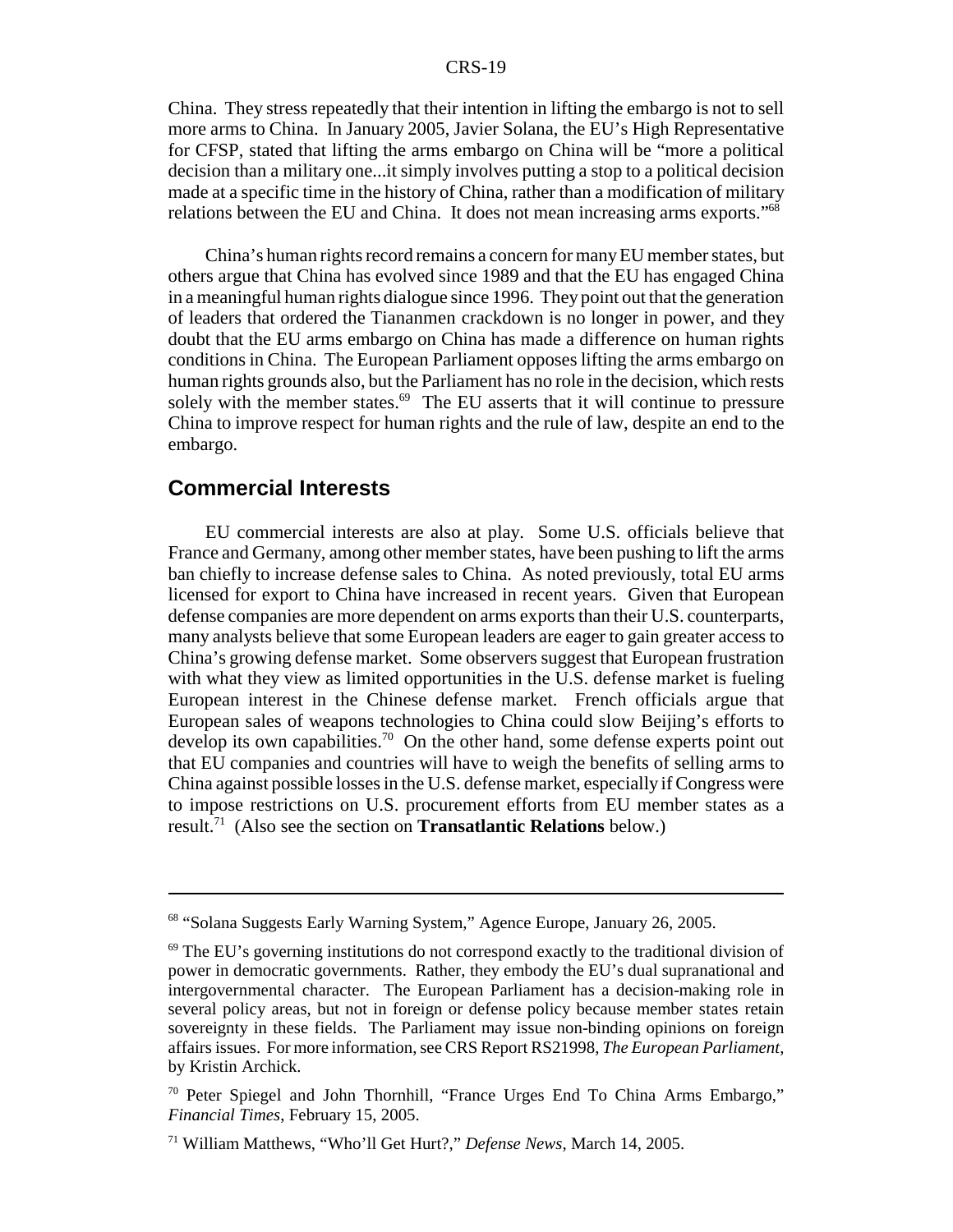Some Europeans bristle at U.S. concerns regarding their potential arms sales to China. They point out that Washington is far less critical of Russian or Israeli arms exports to the PRC. They also note that Australia lifted its arms embargo on China in 1992, and Canada never imposed one following the Tiananmen Crackdown, but U.S. policymakers have not taken these countries to task.

Many observers assert that non-military economic objectives — such as deepening the EU's foreign investment profile and closing the EU's trade deficit with China — are also key motivating factors for several EU member states. They hope that lifting the embargo will encourage favorable procurement decisions by PRC authorities in areas such as commercial aircraft, automotives, civil engineering, and transportation infrastructure. For example, analysts point out that China's orders are crucial to the success of European-owned Airbus' A380 civilian jumbo jet, and PRC leaders have reportedly linked more orders for the A380 to an end to the arms ban. At the same time, some Europeans suspect that U.S. economic interests and concerns about growing European competition — especially in the commercial aircraft sector — might be motivating some U.S. opposition to an end to the EU's arms embargo on China.72

## **A Symbolic Embargo?**

In any case, EU officials argue that the EU's current arms embargo on China is far from water-tight, and many view it as largely worthless. They point out that the language in the EU's 1989 political declaration calling for the embargo is extremely vague and each member state defines and implements it differently. Many countries, including the U.K. and France, have interpreted the embargo narrowly to cover lethal military items, but have continued to supply avionics, radar, and other militaryrelated equipment. Nor does the embargo apply to dual-use items that can be used for both civil and military purposes.<sup>73</sup>

Nevertheless, some defense experts and U.S. officials claim that the embargo has exerted a restraining influence on many member states and thus, has prevented sales to China of weapons systems, such as fighters and submarines. European officials claim that they have no intention of selling their "next generation" weapons systems to China even if the embargo is lifted. French Defense Minister Michele Alliot-Marie has asserted that "we don't sell our state-of-the-art technologies to just anyone."74 Some defense analysts, however, believe that an end to the EU embargo could cause a "ripple effect;" in this view, other countries already selling to China —

<sup>72</sup> Niblett, *Op. Cit.*; "Widening Business Opportunities Drive EU's Review of China Arms Embargo," *Aviation Week and Space Technology*, December 13, 2004; Mark Landler, "Europe Wants China Sales but Not Just of Weapons," *New York Times*, February 24, 2005; Discussions with European, EU, and U.S. officials.

<sup>73</sup> Judy Dempsey, "Britain Seeks To Tighten Rules on Arms To China," *International Herald Tribune*, March 9, 2005; Interviews of European, EU, and U.S. officials.

<sup>74</sup> Craig Smith, "In U.S. Visit, French Envoy Seeks Support on Arms Issues," *New York Times*, March 9, 2005.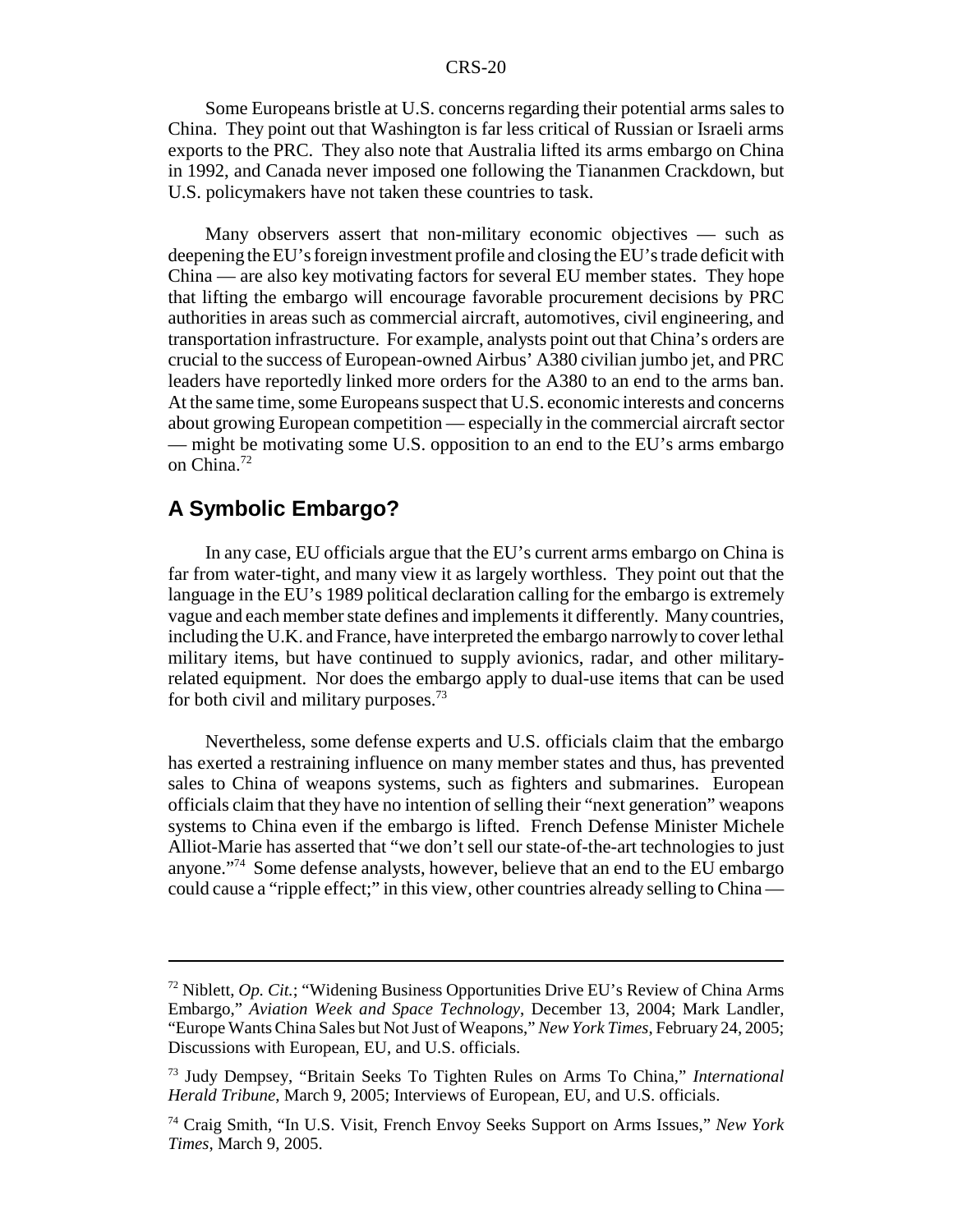such as Israel — may be compelled to sell even more advanced or high-tech items to China in order to remain competitive with European sellers.<sup>75</sup>

## **Code of Conduct and Arms Export Control Regime76**

EU officials also stress that the arms embargo is neither the only nor the principal mechanism governing member states' military exports to China. Member states maintain their own national export controls, and in 1998, they agreed on the EU Code of Conduct on Arms Exports.<sup>77</sup> The Code sets out eight criteria for EU members to utilize when reviewing license requests and making decisions on whether or not to make an arms export. These can be summarized as follows:

(1) Consistency of export with international commitments arising from U.N., EU, or the Organization for Security and Cooperation in Europe (OSCE) arms embargoes; (2) Risk that export would be used for internal repression or where the recipient country has engaged in serious violations of human rights;

(3) Risk that export would provoke or prolong armed conflicts;

(4) Risk of recipient using export to undermine regional peace and security;

(5) Effect of export on defense and national security interests of friends, allies, and other EU member states;

(6) Commitment of purchaser to fight terrorism and uphold international law;

(7) Risk of diversion to third parties or to a terrorist organization;

(8) Risk that export would undermine the sustainable development of the recipient country.

In June 2000, the EU adopted a Common List of Military Equipment covered by the EU Code in an effort to encourage standardization across the Union.<sup>78</sup> The EU asserts that the Code is intended to complement national arms export control legislation adopted by member states. Some EU members, such as Germany, have also reportedly translated the Code into their national legislation.

The Code also applies to dual-use goods if the end-user may be the recipient country's police or military forces. In addition, EU member states' exports of dualuse items are governed by an EU regulation that is directly applicable in EU member states; it establishes requirements that must be met and procedures to be followed for granting export licenses for dual-use goods. In June 2003, EU members also established common rules to control arms brokering to prevent circumvention of U.N., EU, or OSCE embargoes on arms exports and the criteria established in the EU Code. It calls on member states to put in place legal norms for lawful brokering

<sup>75</sup> Stephen Glain, "Bullets for Beijing," *Newsweek*, August 9, 2004.

<sup>76</sup> For more information, also see the Law Library of Congress Report No. 2005-01586, *European Union Arms Embargo on China*, by Theresa Papademetriou.

<sup>77</sup> The text of the EU's 1998 Code of Conduct is available on the EU's website [http://europa.eu.int/comm/external\_relations/cfsp/sanctions/codeofconduct.pdf].

<sup>&</sup>lt;sup>78</sup> The EU's Common List of Military Equipment was updated in November 2003. See [http://europa.eu.int/comm/external\_relations/cfsp/sanctions/common-list.pdf].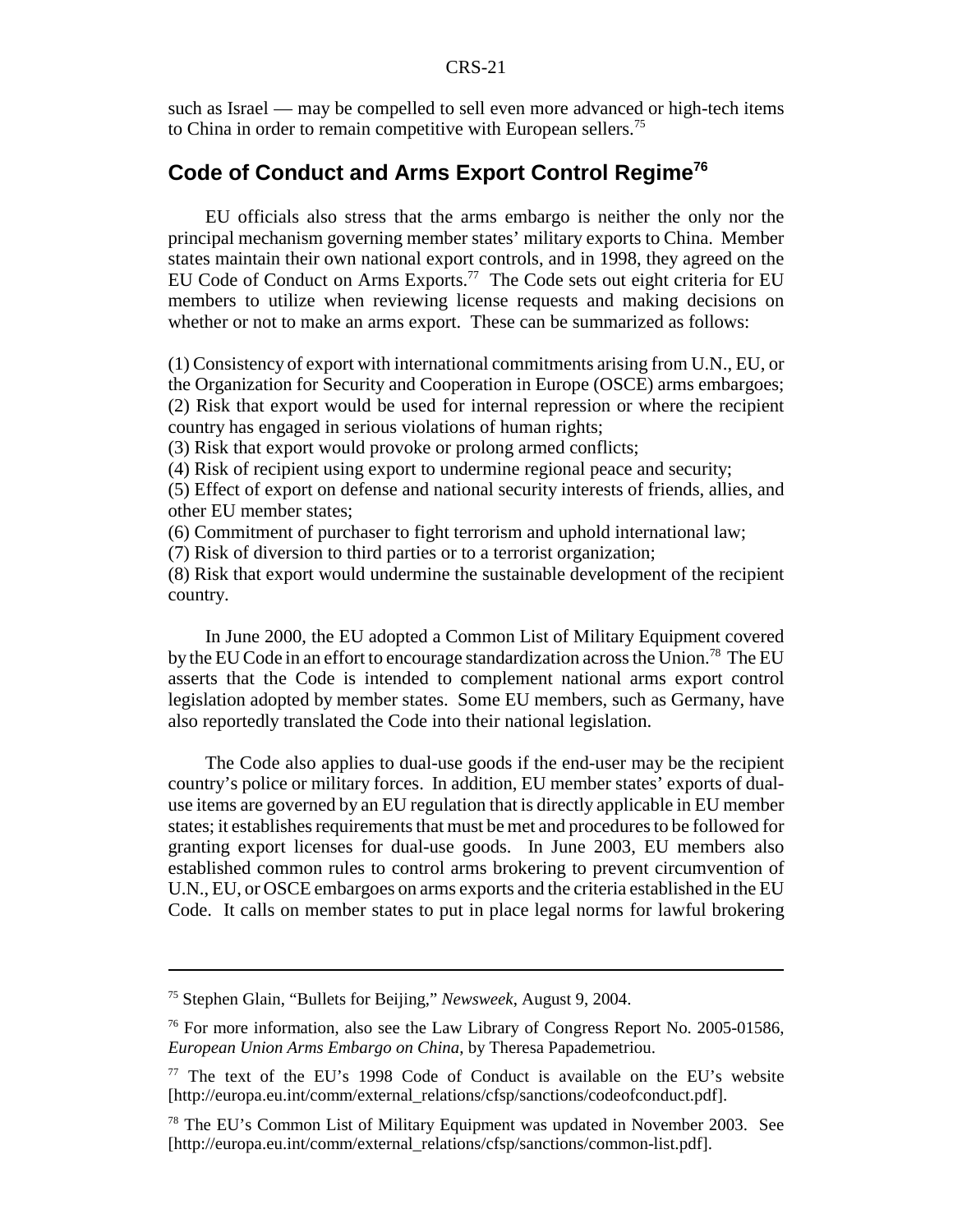activities, including obtaining written authorization prior to engaging in arms brokering and to keep records for a least 10 years.<sup>79</sup>

Many Europeans argue that the 1998 Code of Conduct has been much more instrumental in blocking arms sales to China, including high-tech and dual-use exports, than has the 1989 arms embargo, because the Code spells out specific criteria and sets up a denial notification and consultation mechanism, and other arms sales reporting requirements. These measures, they claim, exert considerable peer pressure on the member states to abide by the Code. For example, under the denial notification procedure, member states are required to transmit through diplomatic channels information on licenses refused and reasons for the denial. Before a member state authorizes a license for the same transaction that has already been refused by another member state, it must first consult the member state that rejected the license. If a member state decides to issue the license, it must inform the state that refused to grant authorization.

Nevertheless, numerous analysts have criticized the Code for containing several weaknesses and loopholes that militate against the Code being a strong regime in its current form. For example, some point out that although the Code sets up a denial notification procedure, there is no requirement for notification of licenses granted. Many also say that the Code's general reporting requirements do not provide sufficient transparency or accountability. The Code calls on each member state to prepare a confidential annual report, which is to be circulated by each member to the other EU states, on its defense exports and implementation of the Code. A consolidated public report is subsequently produced based on the submissions of individual EU members. However, the complete details of actual arms exports made by EU states are not set out in this public document, although it does provide values of arms export licenses issued and values of deliveries made, if available, by the exporting country. A supplier list is also provided, giving a total of sales denials made, but not what specific weapon sale was denied, nor to whom. Consequently, some analysts say that the Code's reporting requirements do not provide a full or clear picture of all EU arms exports; this, in turn, fuels suspicions that some EU member states may be understating the extent of defense deals already taking place with China.

Furthermore, critics argue that individual states have different arms trade licensing, data collecting and reporting practices, so there is often a lack of uniformity in reporting across the membership of the EU. For example, the EU's 2003 public report on the Code's implementation breaks down the export data by EU Common Military List category. For those states whose licensing systems categorize their arms export licenses in detail, it is possible to get a sense of what general types of military equipment are being licensed. However, the U.K. provides no detailed breakdown of its licenses because the way its standard export licenses are valued in its national licensing system currently preclude this. The same is true for Italy and

 $79$  The EU's regulation that governs exports of dual-use items is Council Regulation (EC) No 1334/2000 [http://europa.eu.int/comm/external\_relations/cfsp/sanctions/1334.pdf]. The EU position on the control of arms brokering is Council Common Position 2003/468/CFSP [http://europa.eu.int/comm/external\_relations/cfsp/sanctions/468.pdf].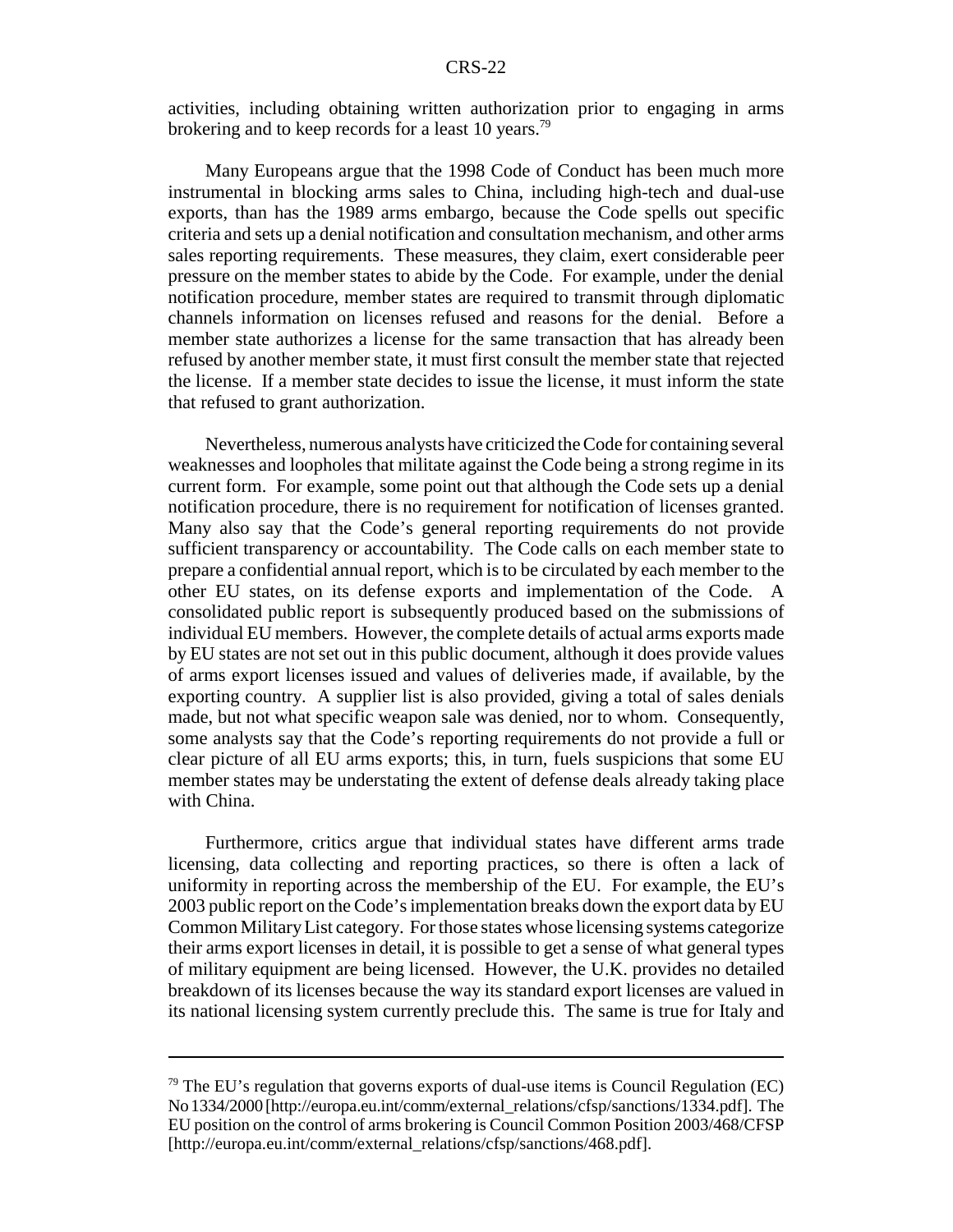the Czech Republic. France and Germany are able to break down the categories of their licenses for purposes of the EU report.<sup>80</sup>

Another complaint that some U.S. critics level against the Code is that it is neither legally binding nor enforceable. They are skeptical of EU arguments that the Code represents an effective politically binding commitment or that its reporting requirements dissuade member states from financially profitable arms exports. As evidence, they point to the increase in EU arms sales licenses to China over the last few years. EU officials maintain that although the Code is not legally binding, it is not voluntary either; all member states have agreed and are expected to implement the common foreign policy goals and moral imperative embodied in the Code.

Some analysts suggest that the Code should be transformed into an EU Common Position in the context of the EU's Common Foreign and Security Policy. The Treaty on European Union (the Maastricht Treaty) states that "member states shall ensure that their national policies conform to the common positions."81 They believe this would lend added credibility to the Code and would effectively require its enforcement in national legislation. Others point out that enforcement would still be up to the competent authorities in the EU's member states, which could leave some differences in terms of implementation across the Union. More importantly, the decision to grant or deny any arms export would likely remain at the national discretion of each member, as the current Code states. For the foreseeable future, no member state would be willing to cede sovereignty over its national export control policies to the Union, or to agree to a sanctions scheme if one or more members were found non-compliant with the Code. In other situations in which EU members have agreed to enact penalties on their partners if they do not live up to their commitments — as with the financial requirements set out in the EU's Stability and Growth Pact for the EU's single currency — member states have been reluctant to actually impose such penalties for political reasons. However, the EU is working to revise and strengthen the Code to make it a more effective arms export control tool with better built-in peer pressure mechanisms (see below).<sup>82</sup>

## **EU's Plans and Other Options**

As noted previously, the United States opposes an end to the EU's arms embargo on China and continues to urge the EU to maintain its embargo and strengthen export controls. In the event that the EU opts to overturn the embargo, EU

<sup>80</sup> The EU's annual reports on the Code of Conduct are published in the *Official Journal of the European Union*. Links to all of the annual reports may be found on the EU's website [http://ue.eu.int/cms3\_fo/showPage.asp?id=408&lang=EN&mode=g]. For a critique of the annual reports, see Sibylle Bauer and Mark Bromley, *The European Union Code of Conduct on Arms Exports: Improving the Annual Report*, SIPRI Policy Paper No. 8 [http://editors.sipri.se/pubs/policypaper8.pdf], November 2004.

<sup>&</sup>lt;sup>81</sup> See Article 15 of the Treaty on European Union. Available on the EU's website [http://europa.eu.int/eur-lex/lex/en/treaties/index.htm].

<sup>&</sup>lt;sup>82</sup> Interviews with European, EU, and U.S. officials, January-March 2005.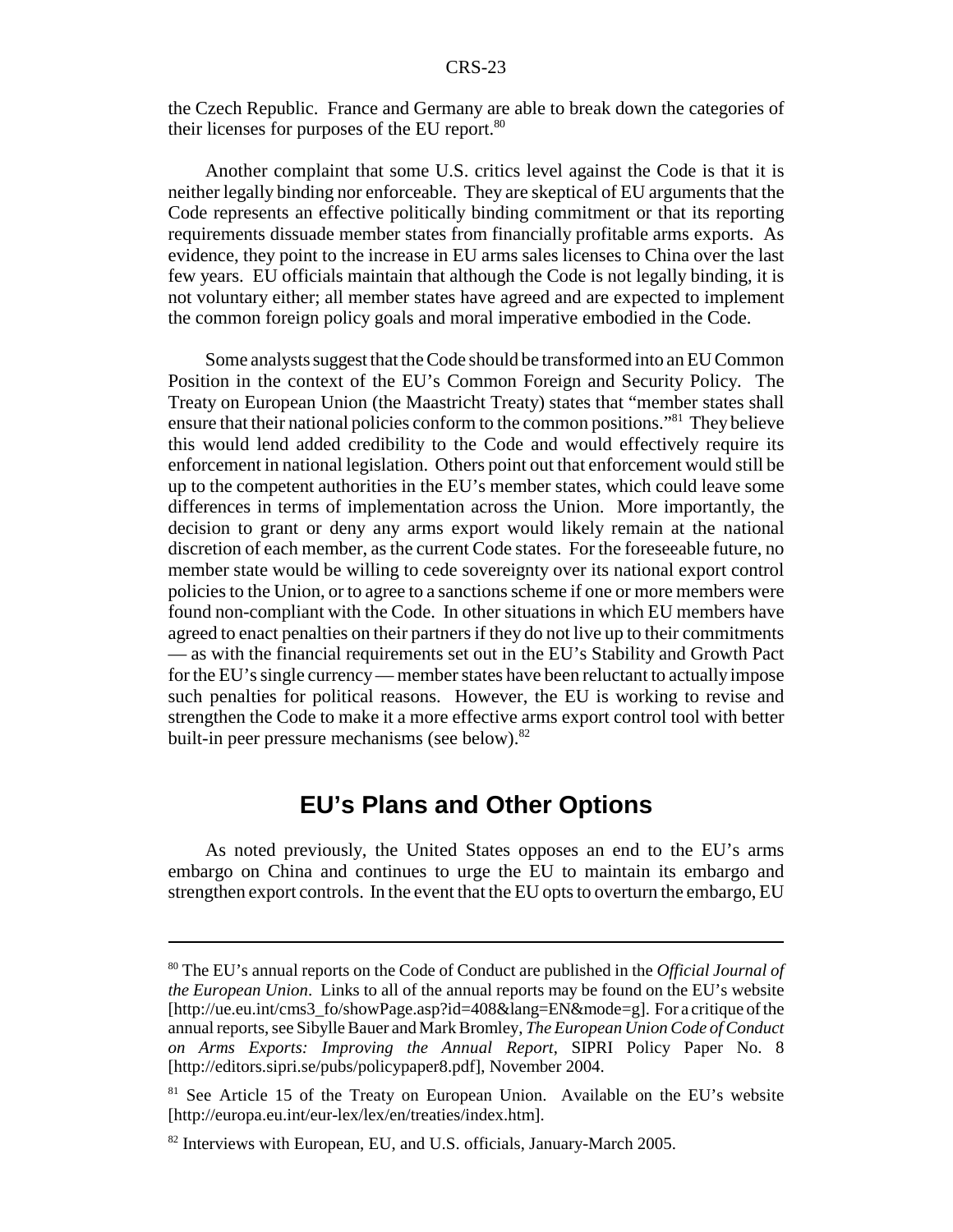officials insist that it will not lead to more arms sales to China. They point out that at the EU's December 2004 summit, the EU pledged that any eventual EU decision to end the arms embargo on China should not result in "an increase of arms exports from EU member states to China, neither in quantitative nor qualitative terms." This pledge has been dubbed the "standstill clause." In addition, the EU announced plans to adopt a revised Code of Conduct and a new "toolbox" — i.e., measures that will pertain to arms exports for countries, like China, that are emerging from an EU arms embargo. Both the revised Code and the "toolbox" seek to improve consultation, transparency, and accountability among member states. The United Kingdom and some smaller member states with human rights concerns about China have been key drivers behind these efforts aimed at strengthening the Code. They claim that the EU arms embargo on China will not be lifted until there is agreement on a more robust Code and on the "toolbox."83

The strengthened Code and the "toolbox" have reportedly been finalized at the technical level, but await political approval from EU leaders.<sup>84</sup> Publicly available details of the contents of both documents, however, are currently sketchy. Press reports and discussions with European officials suggest that provisions in the revised Code will seek to tighten requirements for technology transfers and the export of dual-use goods, and to clarify the Code's annual reporting requirements for member states. The "toolbox" is expected to call on member states to inform one another of defense export licenses granted as well as those denied to post-embargo countries (the current Code only requires notification of denials). To establish a baseline to judge whether some member states are violating the EU's "standstill clause" on China, the "toolbox" will also require EU member states to exchange information on all licenses approved and denied for the last five and three years respectively.

Many observers, however, doubt the credibility of the EU's "standstill clause" given what they view as strong European commercial interests in increasing arms sales to China. They question how compliance with the "standstill clause" or even a strengthened Code of Conduct will be measured or enforced. They also remain skeptical that EU member states possess the political will to significantly improve the Code or to increase information-sharing among themselves about their arms exports. Some member states have been resistant to sharing detailed information about licenses granted, arguing that company confidentiality must be respected. Furthermore, it is unclear how long the "toolbox" will apply. Some member states reportedly want its provisions requiring information-sharing on new licenses granted to be applicable for only a few years — perhaps three — while other members have advocated that the "toolbox" should remain in place for a decade at least.<sup>85</sup>

<sup>83</sup> Brussels European Council, Presidency Conclusions, December 17, 2004, *Op. Cit.*

<sup>84</sup> See European Union Fact Sheet, "China: Export Control Systems Fact Sheet," [http://www.eurunion.org/legislat/ChinExpContrSysts.doc].

<sup>85</sup> European Union Fact Sheet, "EU Arms and Dual Use Exports Policy and EU Embargo on China," February 2005 [http://europa.eu.int/comm/external\_relations/us/bush/china.pdf]; Dempsey, *Op. Cit*., Interviews of European, EU, and U.S. officials.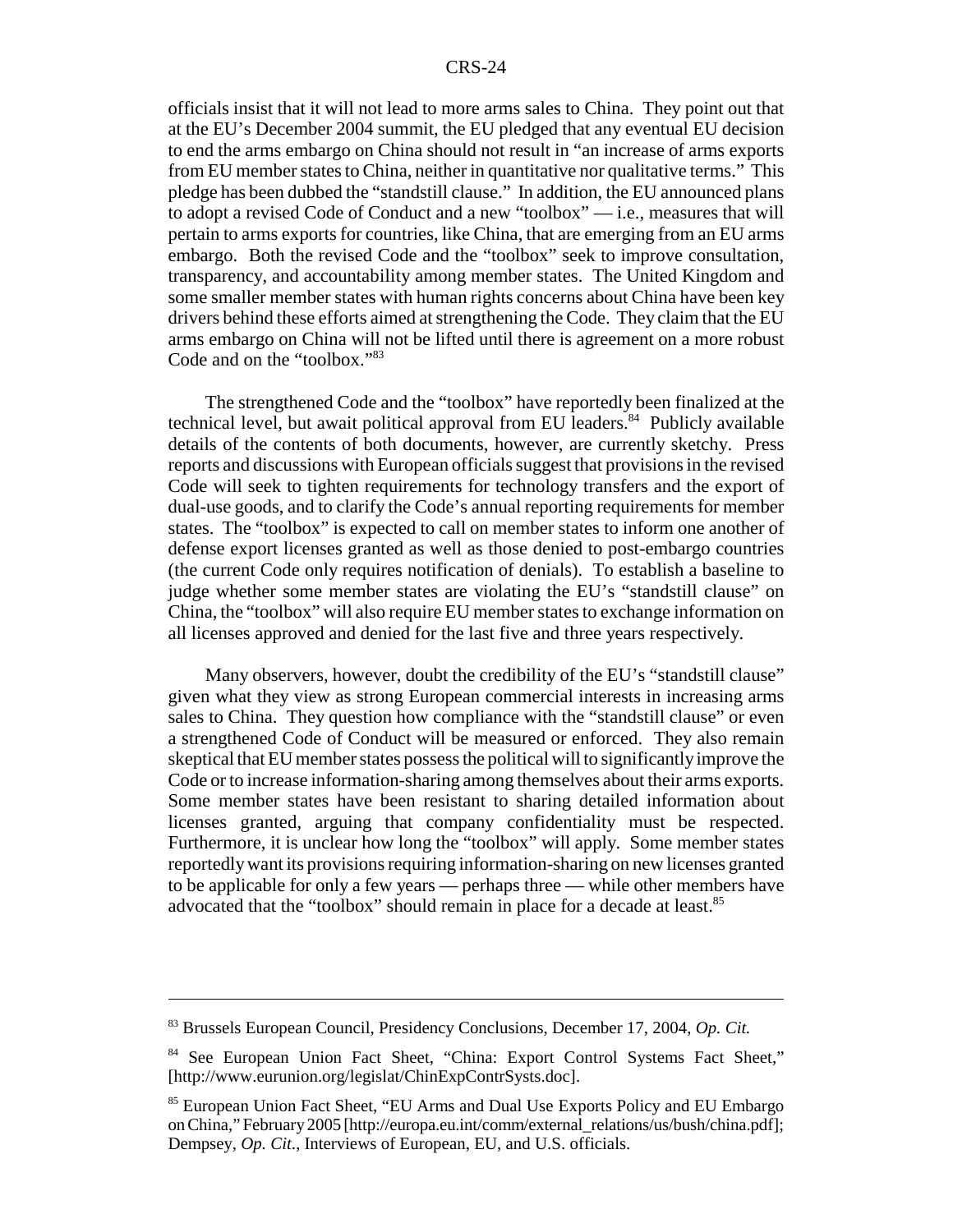EU officials hope that their efforts to strengthen their arms export control regime will address U.S. concerns about lifting the arms embargo on China. Additional options the EU might consider to ameliorate U.S. concerns include:

- Seek explicit commitments from China on human rights. The EU claims it has been pressing China to ratify the U.N.'s 1976 International Covenant on Civil and Political Rights. The EU might also pursue the release of Chinese political prisoners. Press reports suggest that the EU may ask China for a "significant gesture" on human rights as a condition for lifting the embargo.<sup>86</sup>
- Seek commitments from China on nonproliferation of weapons of mass destruction and an agreement from China that it will refrain from re-exporting conventional arms and weapons systems obtained from EU member states.
- Establish a "no sell" list with the United States that would set out specific weapons and advanced technologies that neither side would export to China. This might be done in the context of establishing a regular U.S.-EU technical consultative mechanism to discuss military and dual-use technology exports to China. European officials are reportedly considering such a dialogue but maintain that it would have to be a two-way exchange of information. $87$
- Ensure that equipment would not be sold directly or indirectly to China's internal security forces, including the Ministry of Public Security and the paramilitary People's Armed Police (PAP), that could be used for repression of dissent and for crackdowns on Muslim populations (in the northwestern Xinjiang region) or Tibetans.
- Deepen involvement in the dispute across the Taiwan Strait to promote a peaceful resolution. In January 2004, German Foreign Minister Joschka Fischer acknowledged to reporters that Germany "sees a need for further discussion [with China] on human rights and on Taiwan."88

However, in his testimony to Congress on April 14, 2005, Under Secretary of State Nicholas Burns reported that the Administration will soon begin a Strategic Dialogue with the EU on the arms embargo on China and other Asian security issues, and he noted that the talks will not be a negotiation over terms for lifting the embargo.

<sup>86</sup> Katrin Bennhold and Graham Bowley, "EU May Tie China Arms Embargo to Human Rights," *International Herald Tribune*, April 13, 2005.

<sup>87 &</sup>quot;EU Finalizes Plan To Lift Arms Embargo on China," *Financial Times*, February 2, 2005; Discussions with European officials.

<sup>88 &</sup>quot;EU To Consider Lifting Arms Sales Ban on China," *Dow Jones Newswires/AP*, January 26, 2004.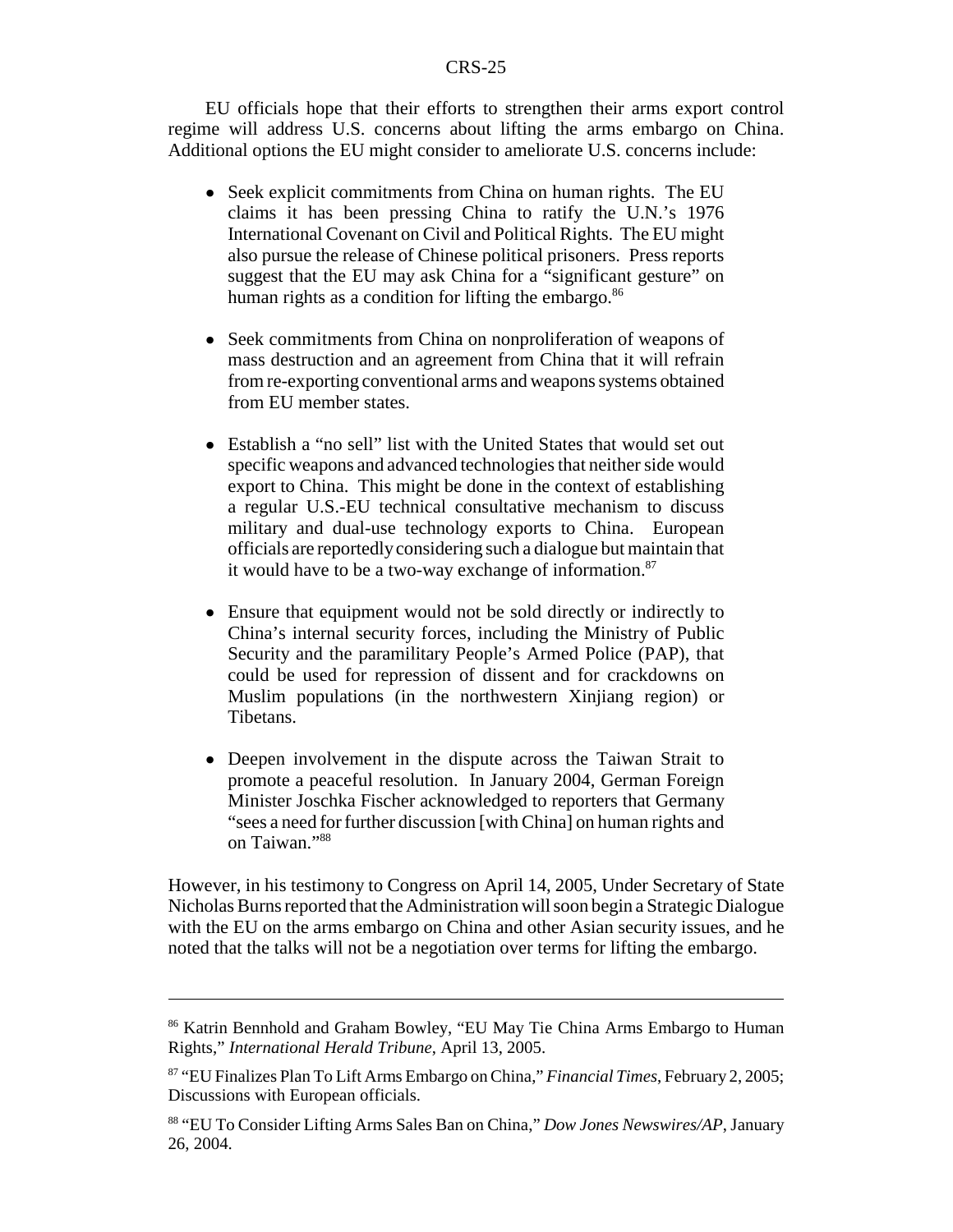## **Implications for U.S. Interests**

#### **Transatlantic Relations**

Both U.S. and European officials believe that the EU's lifting of its arms embargo on China could torpedo recent U.S.-European efforts to revitalize the transatlantic relationship. If the EU ends the embargo and U.S. policymakers remain unconvinced that the EU's strengthened export control regime will sufficiently constrain European arms sales to China, some in Washington may take it as a sign that the EU cannot be trusted to be a responsible security partner. Given that 19 EU member states are also NATO allies, this could worsen U.S.-European tensions within the alliance. Amid transatlantic divisions over the war with Iraq and other foreign policy disputes, a number of U.S. officials and experts question the extent to which the European allies share U.S. interests and threat perceptions. A decision by 19 NATO allies to lift the EU's arms embargo on China in the absence of a stronger EU arms export control regime may further erode Washington's confidence in NATO's value or the allies' willingness to join with the United States in sharing the security burden not only within, but also outside of Europe. On the other hand, if the EU succeeds in creating a more robust arms export control regime with greater accountability and transparency that is more effective in curtailing arms sales to China than the current EU arms embargo, this may help to better protect U.S. interests in the region and demonstrate to U.S. skeptics that the European allies are committed to being credible and reliable security partners.

Lifting the embargo in order to pave the way for closer EU-China ties may also heighten U.S. concerns that the EU is seeking to create a multipolar world to constrain U.S. influence. EU members argue that they are not trying to strengthen China in order to balance or rival the United States. European policymakers admit that they did not adequately anticipate U.S. strategic concerns about ending the embargo, but that they are now trying to address U.S. worries. At the same time, some Europeans bristle at such vocal U.S. opposition because in their view, the Bush Administration has appeared uninterested until recently in consulting with or listening to its long-time allies on a range of international issues, from Iraq to climate change. They also worry that Washington's attempts to encourage one of more EU member states to veto ending the arms embargo on China may hinder EU efforts to develop a more common foreign policy.

Some U.S. and European officials and defense companies are concerned that if the EU moves ahead with ending the arms ban on China, this could impede U.S.- European defense cooperation on weapons systems and technology transfers. Over the years, the United States has developed defense arrangements with individual EU members states, either by the direct sales of U.S. defense articles, defense services, and military technology to them, or by engaging in joint cooperative ventures in the defense area. Overturning the EU embargo on China would probably increase U.S. fears that military equipment or sensitive weapons technologies sold to or shared with European countries might be re-exported to China.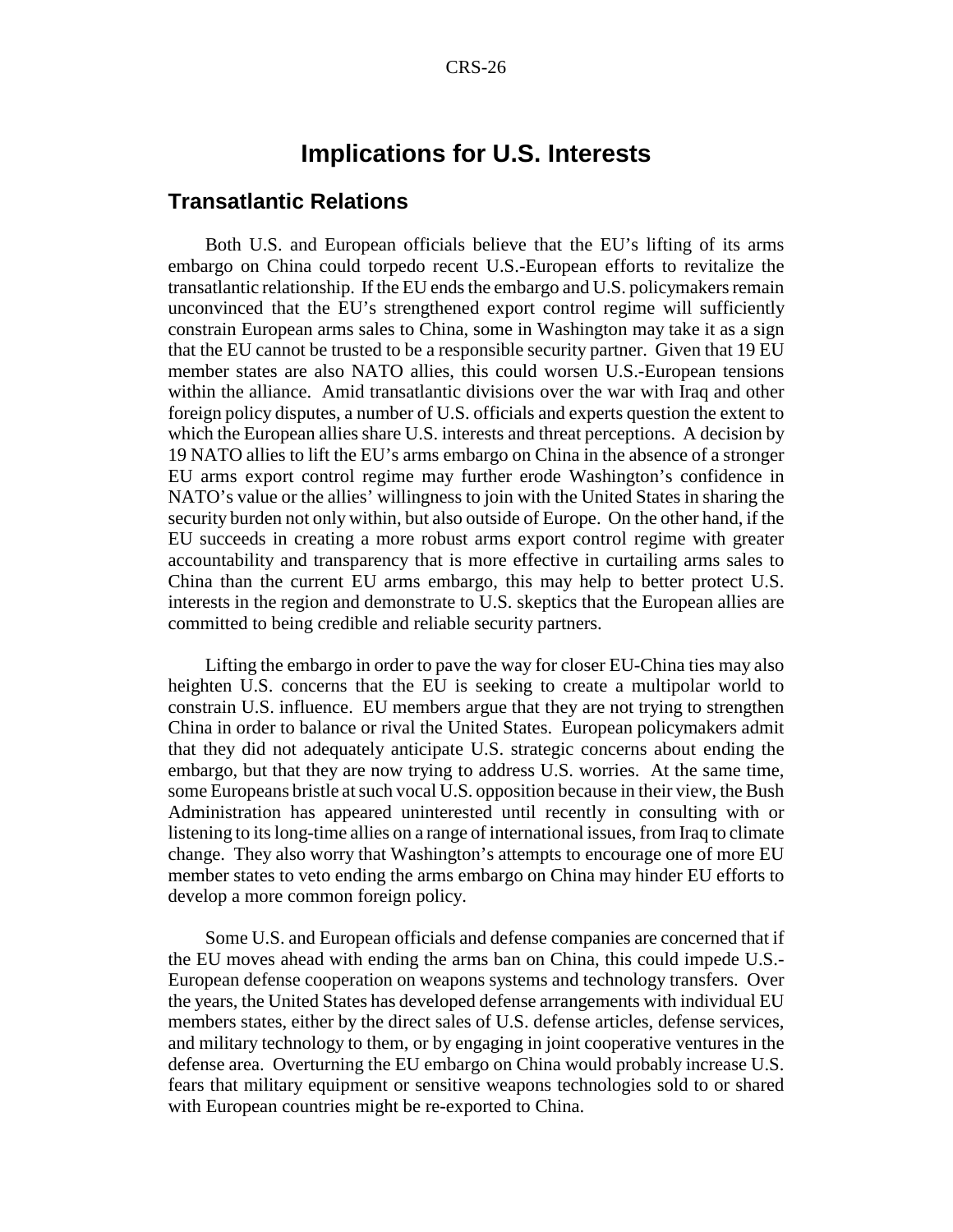Consequently, should the United States decide to impose severe restrictions on current or future sales or on defense cooperation, due to concerns raised by the lifting of the EU arms embargo on China, the effect on U.S.-EU defense industrial cooperation, and the quality and quantity of defense items sold to or purchased from EU countries could be significant. These potential effects are illustrated by the following:

- ! American sales of defense articles, services, and technology to individual states of the European Union have been notable. From 2000-2003, the United States concluded government-to-government arms sale agreements with Poland for \$3.7 billion, with Greece for \$3.3 billion, with the United Kingdom for \$1.8 billion, and with Italy for \$1.3 billion.<sup>89</sup> Regarding potential future sales as an example, the Defense Ministry of the United Kingdom has estimated that in coming years the value of new business in the U.K. for American defense contractors could approach \$13 billion. This would be in addition to the defense supplies or programs for which American firms currently hold contracts.<sup>90</sup> U.S. defense industries have expressed concerns about the implications for their business prospects should the U.S. place significant restrictions on their exports to EU nations. $91$
- Between 2000 and 2004, the United States has imported from a single member of the EU, the United Kingdom, approximately \$6 billion in defense products.<sup>92</sup>
- ! Various EU member states are suppliers of defense articles to the United States for incorporation into U.S. weapons systems. The supply of these defense articles could be curtailed or ended should given EU states choose to do so in a retaliatory response to U.S. restrictions on military sales to them. (See the text box below for examples of such weapons systems and the EU members that supply these defense articles to the United States). Although the United States could generally find domestic sources for defense components currently received from EU member states, this would require delays in production of given weapons systems and would increase costs until viable alternate U.S. domestic sources were identified and qualified, manufacturing facilities were created and placed under contract, and production to existing quality standards was initiated.

In addition, if the EU were to end its arms ban on China, most observers believe that neither the Bush Administration nor Congress would be likely to support

<sup>89</sup> For more information, see CRS Report RL32689, *U.S. Arms Sales: Agreements with and Deliveries to Major Clients, 1996-2003*, by Richard F. Grimmett.

 $90$  Information provided by the Ministry of Defense of the United Kingdom.

<sup>91</sup> See for example, Matthews, *Op. Cit*.

 $92$  Information provided by the Ministry of Defense of the United Kingdom.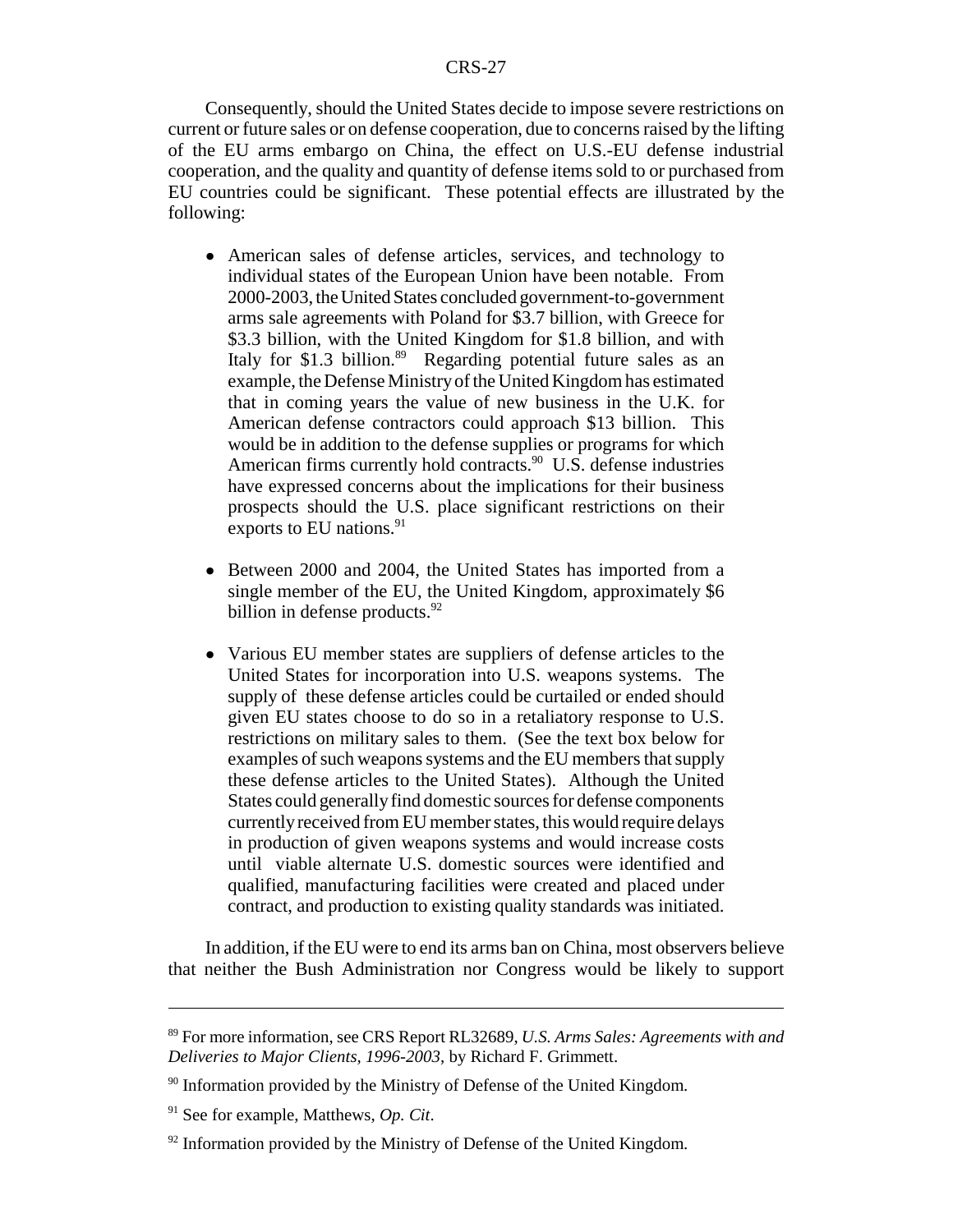exempting the U.K. or other EU member states from existing U.S. arms export controls. For several years efforts have been underway to exempt, in particular, the United Kingdom from the requirements of Section 38(j) of the U.S. Arms Export Control Act (AECA). This has generally been referred to as seeking a waiver from the International Traffic in Arms Regulations  $(ITAR)$ <sup>93</sup> Under such an exemption, unclassified defense items (equipment and intellectual materials) could be exported without the need for a U.S. export license. The rationale for such an exemption has been that certain allied countries with proven records of strict arms export controls, and common concerns about weapons proliferation, should be permitted to obtain U.S. defense articles and services with a minimum of regulatory review. Prior to the recent controversy over the EU embargo on China, the U.K. had not yet fully overcome Congressional concerns about the nature of U.K. export controls, including concerns about re-transfer controls. In October 2004, Congress passed a provision in the Ronald W. Reagan National Defense Authorization Act for FY2005 (P.L. 108- 375) that directs expedited processing of U.K. requests for the purchase of U.S. defense articles or services, but does not provide for waiver of their review under U.S. law and regulations. (See the **Legislation** section below for details.)

Some speculate that European frustration with existing U.S. export controls on sensitive weapons technologies may play a role in the EU decision to lift or maintain the embargo. They suggest that some European defense policymakers are doubtful that they would ever obtain ITAR waivers. As a result, such European officials might feel that they have little to lose in this regard by agreeing to lift the EU arms embargo on China.<sup>94</sup>

<sup>&</sup>lt;sup>93</sup> Section 38 of the Arms Export Control Act delegates authority to the President to promulgate regulations to govern the export and import of defense articles and defense services. Pursuant to this authority, the President has created the International Traffic in Arms Regulations (ITAR), which sets the rules and guidelines for U.S. arms exports, and contains the United States Munitions List, which in turn stipulates those items for which the U.S. Government must give approval prior to a U.S. company exporting any of them.

<sup>94 &</sup>quot;China and the EU," *The Economist*, May 15, 2004; Niblett, *Op. Cit.*, Discussions with U.S. and U.K. officials.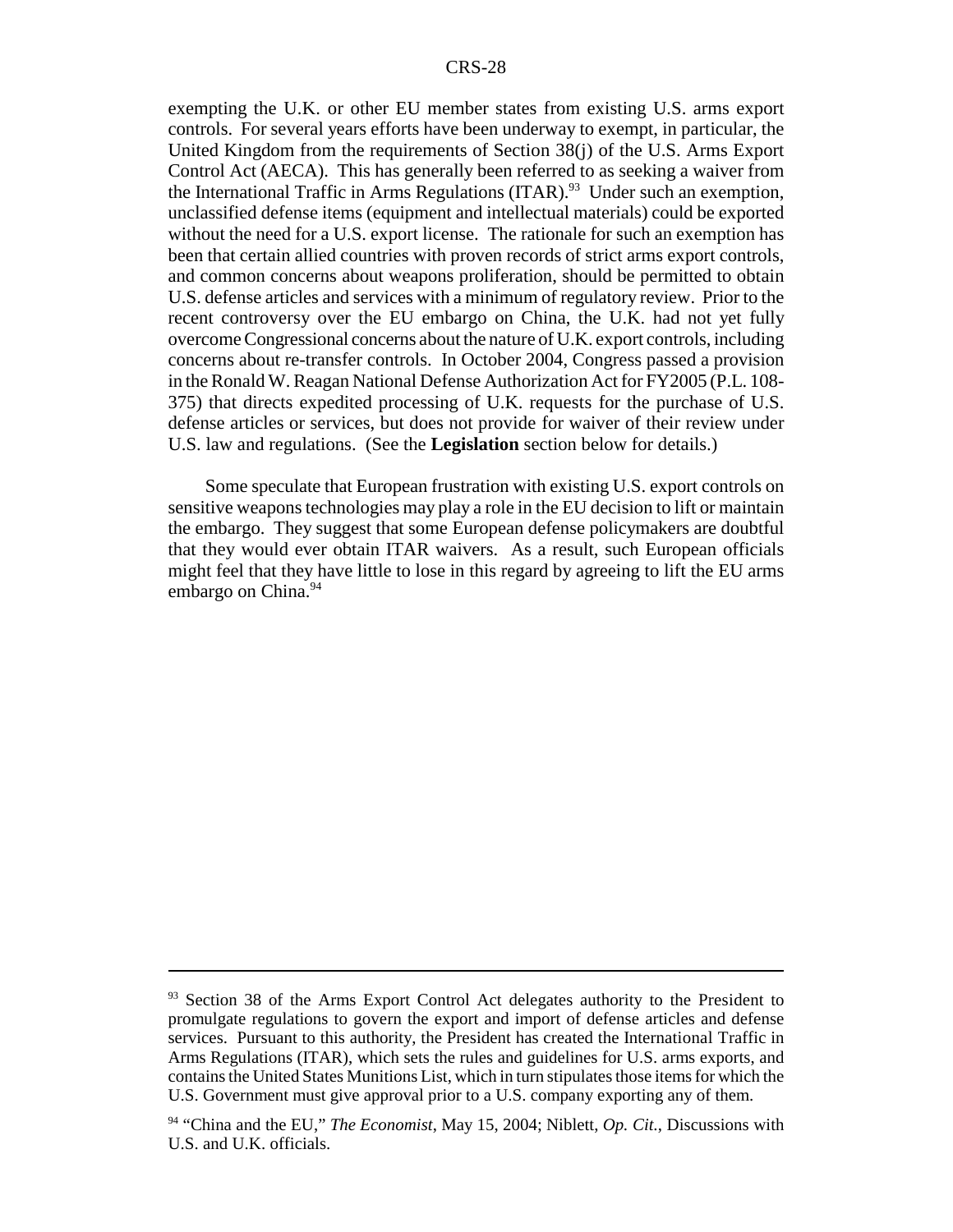#### **Key U.S. Weapons Systems with EU Suppliers**

The **Patriot Advanced Capability (PAC-3) Missile** (the next generation upgrade to the Patriot Air Defense Systems used to destroy tactical ballistic missiles, cruise missiles or aircraft). The United Kingdom, Germany, the Netherlands and Belgium are EU member suppliers of component parts to the United States. The Department of Defense has stated that the capability to produce all PAC-3 components domestically does exist (though no assessment of production capacity has been announced) except for one — the lethality enhancer manufactured in Germany.

The **Tactical Tomahawk Missile** (the next generation surface and submarinelaunched standoff weapon used by the Navy for critical, long-range precision strike missions). The United Kingdom and Italy are EU member suppliers of component parts. There are U.S. domestic suppliers with comparable capabilities available to produce the foreign source items, given some additional qualification time and cost. The Defense Department has not made public any assessment of the capacity of U.S. industry to manufacture these components in quantity.

The **Predator Unmanned Aerial Vehicle (UAV)** (a semi-autonomous, retaskable, unmanned aerial vehicle reconnaissance system providing surveillance, reconnaissance, target acquisition and direct strike capability to theater commanders). Belgium, Austria, and the United Kingdom are EU member suppliers of component parts. There are multiple U.S. domestic suppliers available to produce the foreign-supplied components, given additional qualification time and cost.

**Source:** Office of the Deputy Under Secretary of Defense for Industrial Policy, *Study on Impact of Foreign Sourcing of Systems*, January 2004.

Supporters of a strong transatlantic partnership caution that both the United States and its European allies must not allow the EU arms embargo issue to drive a wedge in the U.S.-European relationship. Some say this would fulfill what many China-watchers believe to be a PRC goal, i.e., to separate the United States from its traditional allies and increase U.S. isolation. Atlanticists argue that the United States and Europe stand a much better chance of addressing the challenges posed by China's rise if they work together rather than at cross purposes. Many suggest that despite the tensions surrounding the arms embargo issue, it has created an opportunity to establish a U.S.-European dialogue on security challenges in East Asia and their implications for U.S. and allied interests. On the other hand, they believe that if the United States sanctions European companies or restricts U.S.-European defense industrial cooperation in response to an end to the EU arms embargo on China, this would severely sour transatlantic relations. A significant transatlantic rift over the EU arms embargo on China could also hinder Washington's ability to gain allied support and cooperation on other global concerns ranging from countering terrorism to promoting peace in the Middle East to making the world trading system more open and efficient.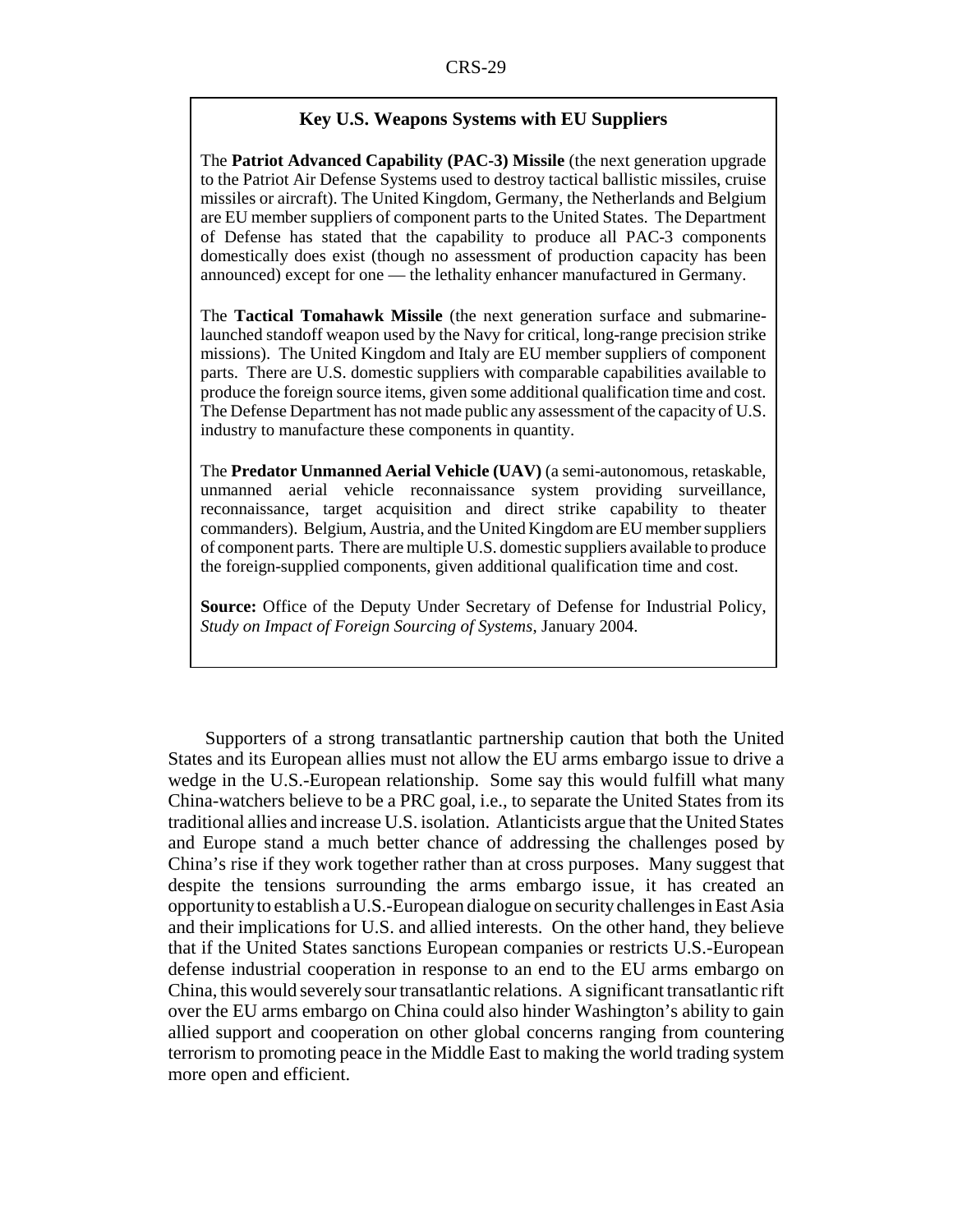## **U.S. Policy Toward China**

If the EU ended its arms embargo on China, particularly without a corresponding improvement in the U.S.-European dialogue, one implication might be a reduction in coordinated Western leverage on China to improve its human rights practices. Moreover, there might be less pressure on China's rulers to reexamine the Tiananmen Crackdown, a reexamination that would undermine China's justification for a possible military crackdown on pro-democracy demonstrators in the future. U.S. policy-makers might also review the priority placed on improving human rights conditions in China in the broader approach towards China.

On the security side, since the Nixon Administration in the early 1970s, the United States has promoted a policy of peaceful engagement with China, including vast economic ties, but remained vigilant to destabilizing moves by China. In the current Bush Administration, the U.S. National Security Strategy stated that "we welcome the emergence of a strong, peaceful, and prosperous China." At the same time, there are concerns. The same strategy also warned that "in pursuing advanced military capabilities that can threaten its neighbors in the Asia-Pacific region, China is following an outdated path that, in the end, will hamper its own pursuit of national greatness."95

Despite the engagement policy, there are concerns about China's rising economic, political, and military power, because of what some perceive as conflicting U.S.-China strategic interests for maintenance of global peace and stability. The Bush Administration's Quadrennial Defense Review (QDR) of 2001 declared that one U.S. security objective is to preclude hostile domination of critical areas, particularly Europe, Northeast Asia, the East Asian littoral, and the Middle East and Southwest Asia. Issued after the EP-3 aircraft collision crisis with China in April  $2001<sup>96</sup>$  the QDR cautioned that "although the United States will not face a peer competitor in the near future, the potential exists for regional powers to develop sufficient capabilities to threaten stability in regions critical to U.S. interests. In particular, Asia is gradually emerging as a region susceptible to large-scale military competition." While China is not named explicitly, the report points out that "the possibility exists that a military competitor with a formidable resource base will emerge in the region." Moreover, the report noted one particular area of concern: the "East Asia littoral" is defined as the region stretching from south of Japan through Australia and into the Bay of Bengal.<sup>97</sup>

Security implications would not be confined to the Asian region or the United States. The EU also has recognized that weapons nonproliferation is an issue with China. At the EU-China summit on December 8, 2004, they issued a "Joint Declaration on Nonproliferation and Arms Control." There is concern that foreign

<sup>&</sup>lt;sup>95</sup> President George W. Bush, "The National Security Strategy of the United States of America," September 2002.

<sup>96</sup> See CRS Report RL30946, *China-U.S. Aircraft Collision Incident of April 2001: Assessments and Policy Implications*, coordinated by Shirley Kan.

 $97$  Department of Defense, "Quadrennial Defense Review Report," September 30, 2001.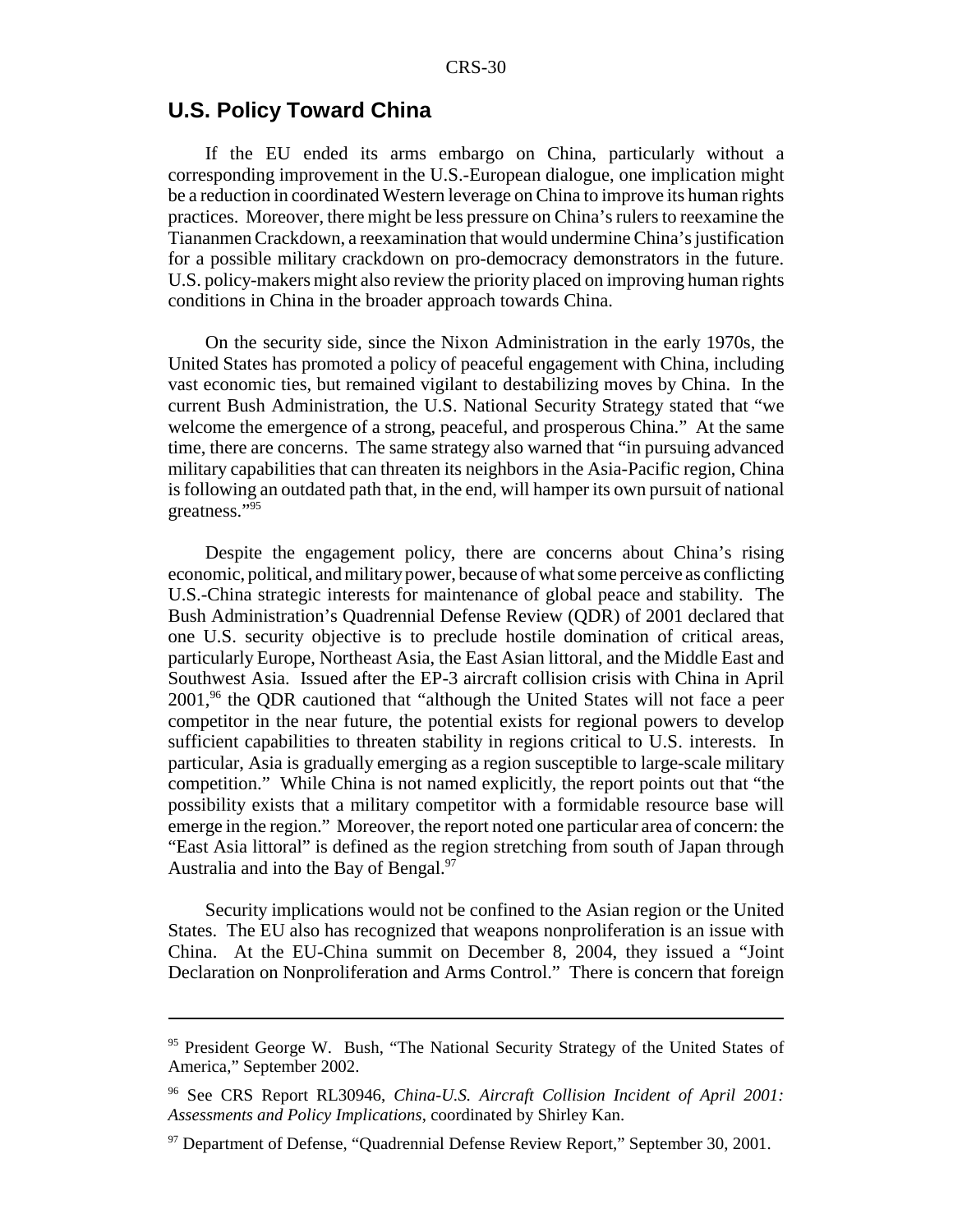cooperation with PRC defense-industrial corporations benefit and subsidize some that have engaged in weapons proliferation, including to unstable areas such as the Middle East. Moreover, as China obtains more advanced technology, it can sell its older equipment to poorer countries or those with problematic human rights records.

The United States has imposed sanctions on PRC entities, including some in the defense industries, with multiple sanctions imposed in certain cases on the same "serial proliferators." European companies have cooperated with some PRC organizations of concern for weapons proliferation. For example, Eurocopter signed an agreement with the Hafei Aviation Industry Company and China Aero-Technology Import-Export Corporation (CATIC) to assemble HC120 helicopters.<sup>98</sup> The State Department imposed sanctions for weapons proliferation on CATIC in May 2002 and December 2004. Italy's Iveco company has cooperated with North China Industries Corporation (NORINCO) to produce an anti-tank weapon. A defense-industrial organization, NORINCO has been a subject of U.S. sanctions on six occasions. U.S. sanctions also have been imposed on PRC entities in the shipbuilding and space launch industries. Alcatel's sale of the Chinasat-9 communication satellite undercuts U.S. sanctions for PRC weapons proliferation, which have prohibited the export of U.S. satellites to China.<sup>99</sup>

Furthermore, the EU's consideration of an end to its arms embargo on China has raised U.S. concerns about the EU's support for U.S. efforts to discourage an aggressive PRC posture in the Taiwan Strait and elsewhere in Asia. U.S. efforts to uphold Asian stability has fostered conditions benefitting U.S., European, Asian, and other economies. In particular, U.S. efforts have intensified since the summer of 2004 to focus on cross-strait dialogue as a priority, and U.S. officials consider 2005 to be a window of opportunity for resumption of cross-strait dialogue. Washington worries that, in ending the arms embargo, the EU could inadvertently send a different message from that of U.S. policy, which denies Beijing's claim to any justification to use force against Taiwan. According to this view, such a move would also undermine the EU's stated policy of supporting a peaceful resolution of the Taiwan question.

The attention on the EU's arms embargo could also lead to a review of whether U.S. arms sanctions on China should be maintained, eased, or tightened. A periodic issue concerns whether to issue further waivers of the sanctions imposed for the Tiananmen Crackdown, including for satellite exports (as discussed above in **U.S. Sanctions on Arms Sales to China**). In 2002, the State Department considered Boeing's request to export Chinook heavy-lift helicopters to China.<sup>100</sup> China's organizers and American exporters could urge transfers of U.S. equipment related to security surrounding the Olympics to be held in Beijing in 2008, equipment that also could be used for internal security.

<sup>98</sup> Pierre Sparaco, "Chinese Encore," *Aviation Week & Space Technology*, June 21, 2004.

<sup>99</sup> CRS Report RL31555, *China and Proliferation of Weapons of Mass Destruction and Missiles: Policy Issues*; and CRS Report 98-485, *China: Possible Missile Technology Transfers Under U.S. Satellite Export Policy — Actions and Chronology*, by Shirley Kan.

<sup>100</sup> Jason Sherman, "U.S. May Ease Utility Copter Export Rules," *Defense News*, April 8-14, 2002.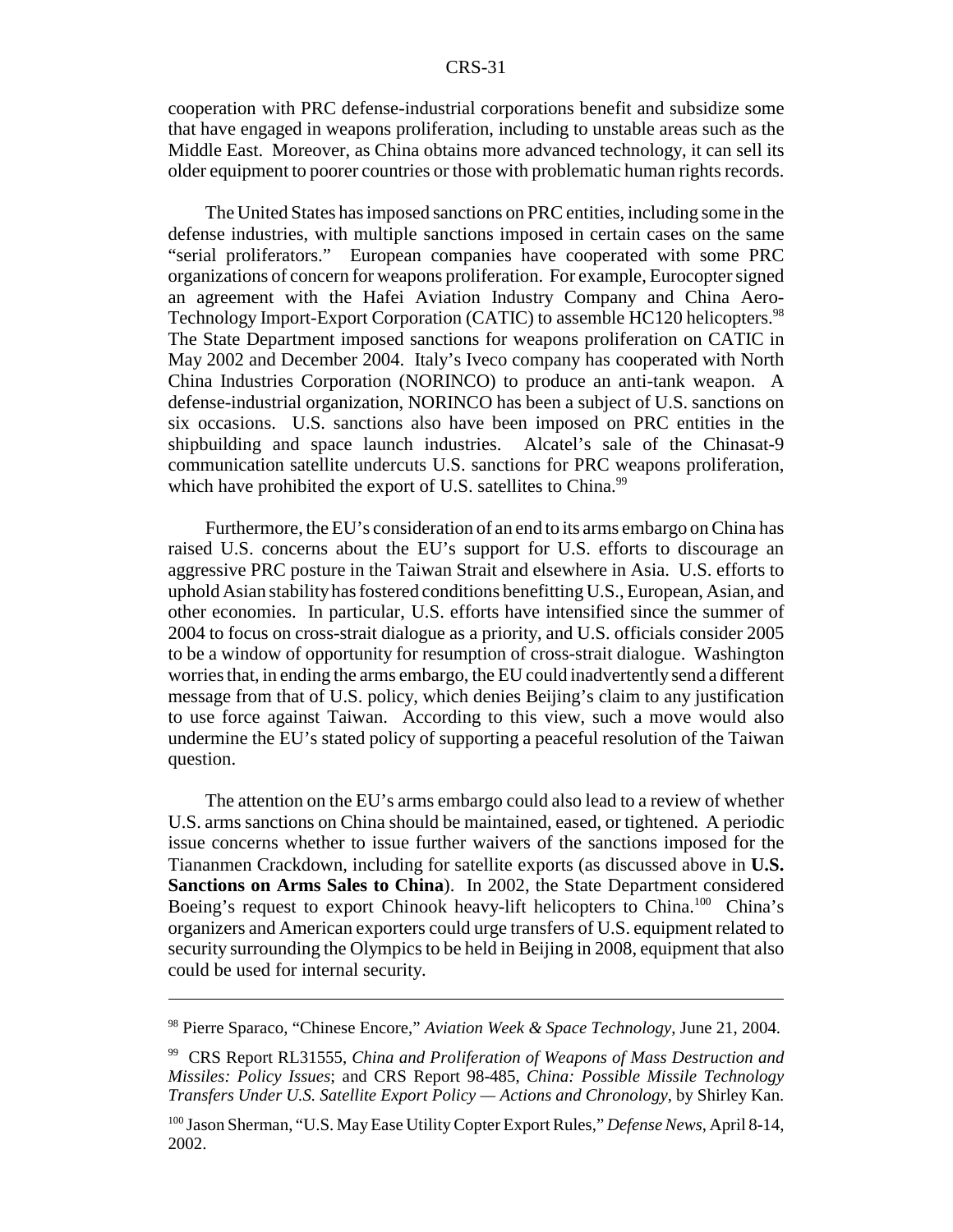There is increasing concern in the U.S. government that China's military modernization is accelerated, offensive, and destabilizing, threatening U.S. forces and allies. Among U.S. allies, Japan, in particular, has increased concerns about the PLA's buildup. Japanese officials publicly have expressed opposition to the EU lifting its arms embargo, particularly after incidents that raised tensions. On November 10, 2004, a PLA Han-class submarine intruded into Japanese territorial waters, and Japan's Maritime Self-Defense Force deployed anti-submarine aircraft and destroyers to track the submarine. On January 22, 2005, Japan's Maritime Selfdefense Forces tracked the PLA Navy's two Sovremenny-class destroyers in waters under Japanese surveillance.<sup>101</sup> Japanese Foreign Minister Nobutaka Machimura told the EU's top foreign policy official, Javier Solana, on February 8 that Japan opposes the lifting of the arms embargo, because that would have "a negative effect on security not only in Japan, but also in East Asia."<sup>102</sup> The United States and Japan issued a Joint Statement on February 19, 2005, which explicitly declared that they seek the common strategic objectives of encouraging China to "play a responsible and constructive role regionally as well as globally" and encouraging "the peaceful resolution of issues concerning the Taiwan Strait through dialogue."<sup>103</sup> Thus, the impact of U.S. diplomacy with the EU would affect U.S. security interests as well as those of allies, such as Japan (especially given the new level of U.S.-Japan allied coordination on security concerns).

Attention on the EU's arms embargo also raises questions about broader concerns over the range of arms suppliers to the PLA, including Russia, Europe, and Israel. (See **Tables 1 and 2** at the end of this report.) In response to the National Defense Authorization Act for FY2000, P.L. 106-65 (enacted on October 5, 1999), the Pentagon has submitted annual reports to Congress on PRC military power. In the National Defense Authorization Act for FY2002, P.L. 107-107 (enacted on December 28, 2001), Congress added a new requirement for the report to include a section on significant sales and transfers of military hardware, expertise, and technology to China. Congress did not limit the scope of this reporting requirement to transfers from Russia or other former Soviet states, as in the original language passed by the House. However, the new section of the report submitted in 2002, "Cooperation Between the Former Soviet Union and China," only discussed arms sales by former Soviet states, excluding Israel and other countries. The report submitted to Congress in 2003 did not have this section. The report in 2004 included a sub-section on "[Former Soviet Union] Arms Sales and Technology Transfers to China Since 1991," again excluding Israel. This report briefly raised concerns about an end to the EU's arms ban.

<sup>101</sup> *Yomiuri Shimbun*, Tokyo, January 25, 2005, via FBIS.

<sup>102</sup> *Tokyo Shimbun*, February 9, 2005, via FBIS.

<sup>&</sup>lt;sup>103</sup> U.S. and Japanese Foreign and Defense Ministers issued the "Joint Statement of the U.S.-Japan Security Consultative Committee," February 19, 2005.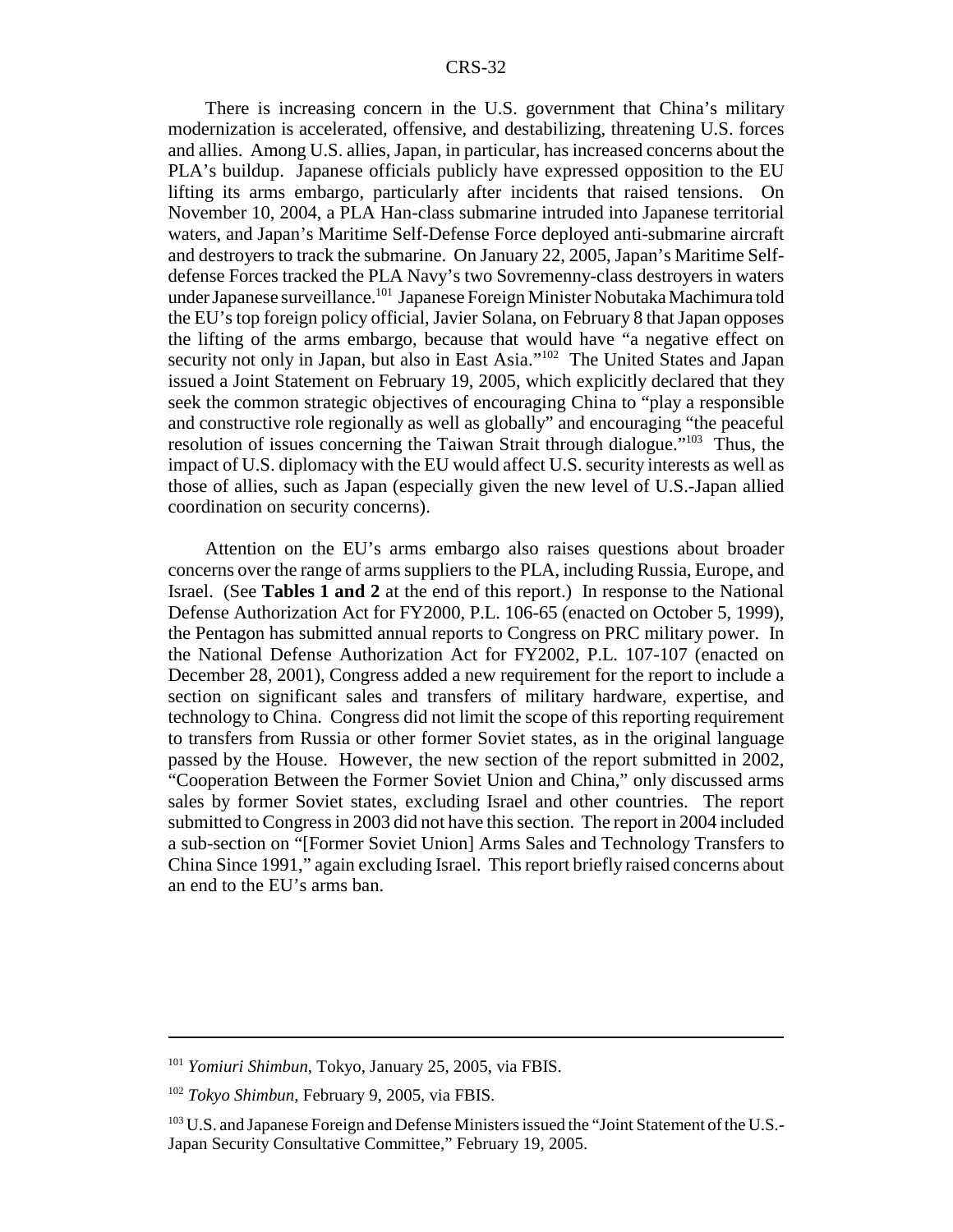## **Options for U.S. Policy**

### **Continue to Urge the EU to Maintain its Arms Embargo**

Conveying specific U.S. concerns about China's ongoing human rights abuses to EU interlocutors may heighten concerns that lifting the embargo could increase internal repression in China. This argument may be especially cogent for member states such as Sweden, the Netherlands, and Ireland, which have strong human rights advocacy traditions. Some of the new EU members from Central and Eastern Europe may be more receptive to U.S. arguments that lifting the EU embargo could also damage U.S.-European relations in NATO. If the U.S. strategy, however, is perceived as trying to divide and weaken the EU, it could backfire and increase transatlantic tensions. Washington might also more systematically and publicly raise concerns about Russian and Israeli arms sales to China in order to deflect European complaints that EU members are being singled out for criticism.

## **Encourage the EU to Strengthen its Code of Conduct**

The United States could encourage a significant strengthening of the European Union's Code of Conduct to enhance its transparency and provide EU member states with near-real-time notice of *prospective* arms sales to China *prior* to issuance of an export license. In this way, those EU members concerned about the negative implications of such a sale could bring peer pressure to bear within the EU arms control context sufficient to dissuade the prospective seller from agreeing to such a sale. Urging the EU to make the EU Code of Conduct, in its strengthened form, a Common Position, could also enhance its credibility as an instrument of arms exports control. The United States could also encourage the EU to incorporate into its own Military Control List the munitions lists of all major international arrangements, including the Wassenaar Arrangement Military Control lists. Fully encompassing all weapons lists in one place would further enhance the credibility of the EU's Code as the principal vehicle for EU arms exports control.

### **Promote a Cooperative U.S.-EU Strategy**

The United States could promote a cooperative strategy toward China and possibly on East Asia more broadly. The United States could encourage the establishment of an institutionalized mechanism in which the United States, the EU, and possibly Japan, could engage in an on-going strategic dialogue on East Asia. EU and U.S. officials appear receptive to developing this sort of strategic dialogue. EU leaders view recent discussions with U.S. counterparts on China and the arms embargo as the first steps toward developing such a dialogue. Many Europeans say they were surprised by the strength of U.S. opposition to ending the EU ban because they did not view it as posing a threat to U.S. interests in the region. A sustained dialogue on East Asia may also enable Washington to draw its European allies and friends into deeper engagement on the question of Taiwan. Greater intelligencesharing might be pursued.

Within this broad strategic dialogue, the United States could promote regular consultative meetings on potential U.S. and EU arms sales to the region. The United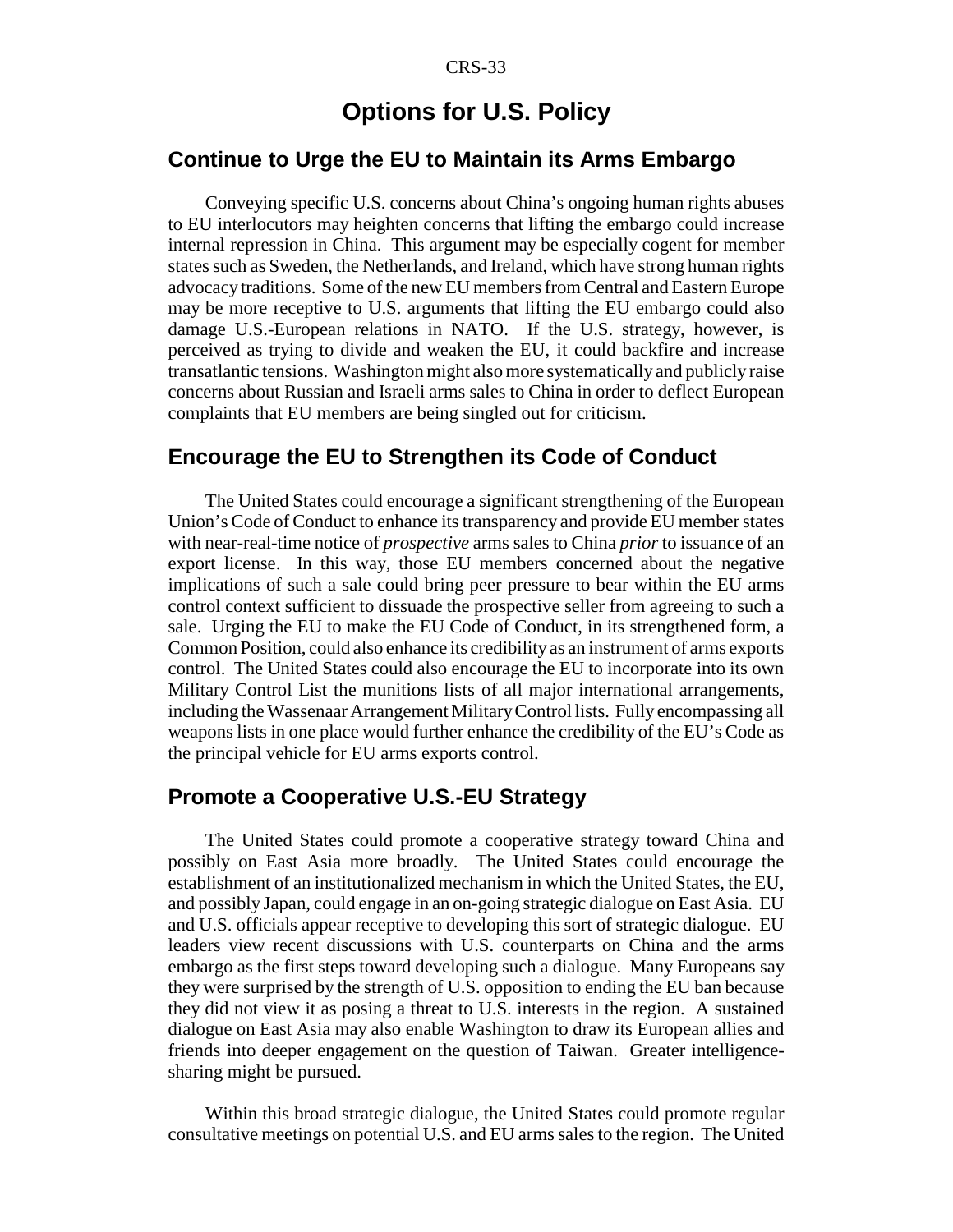States could in this way express to the EU what its greatest concerns may be regarding specific types of arms transfers to China. Such a vehicle would not intrude on the sovereignty of the EU member states by mandating a prohibited arms sales list for China, but would provide the EU, the United States, and possibly Japan, with a clear picture of what arms sales may be in prospect, and afford a private opportunity for the United States, in advance of any sale to China, to explain in detail its concerns about such a sale. In this way, it is possible that controversies over potentially problematic sales to China could be minimized or avoided.

#### **Pursue Robust Bilateral Efforts on European Arms Exports**

The United States could seek bilateral agreements with individual EU member states to constrain arms sales to China, and possibly to ban the transfer of sensitive U.S. weapons or technology to China. This might help ensure that U.S. interests are taken into consideration by each EU member state, given that national sovereignty concerns still limit the coordination of arms export control policies at the EU level. Such arrangements would also protect U.S. defense cooperation with those EU member states that have agreed with U.S. conditions. However, it is unclear whether EU member states would be receptive to such bilateral arrangements. Some may prefer an EU-wide agreement in order to bolster harmonization of export controls throughout the Union. Some member states might demand ITAR waivers or greater access to the U.S. defense market as the price of such bilateral agreements.

#### **Engage with the European Parliament**

Members of Congress could seek to play a role in shaping the transatlantic debate on East Asia by engaging in discussions with counterparts in the European Parliament through the existing Transatlantic Legislator's Dialogue. The European Parliament has passed several resolutions urging the EU to maintain the arms embargo. Although the Parliament does not have a formal role in the decision to maintain or lift the embargo, some analysts believe the Parliament has become an important forum for foreign policy debates in the EU. Members of Congress could encourage continued Parliamentarian vigilance of the status of the EU arms embargo on China, and of EU-China relations more broadly.

#### **Retaliate to Protect U.S. National Security**

**Impose Restrictions on Sales of Defense Articles and Technology to EU Member States**. If the EU lifts its arms embargo on China, many Members of Congress have asserted that they would be prepared to restrict U.S. sales of defense articles and technology to EU member states that sell certain defense items to China. This would help ensure that U.S. defense exports and advanced military technology are not re-directed to China. Such restrictions could be imposed by placing specific conditions, beyond those required by current U.S. law in the contracts for sale, by specifically stating that the contract would be null and void, should the buying company's nation make specific classes of arms sales or technology transfers to China. This could be done by a specific amendment to the Arms Export Control Act, by a free-standing bill, or through an amendment to an available legislative vehicle.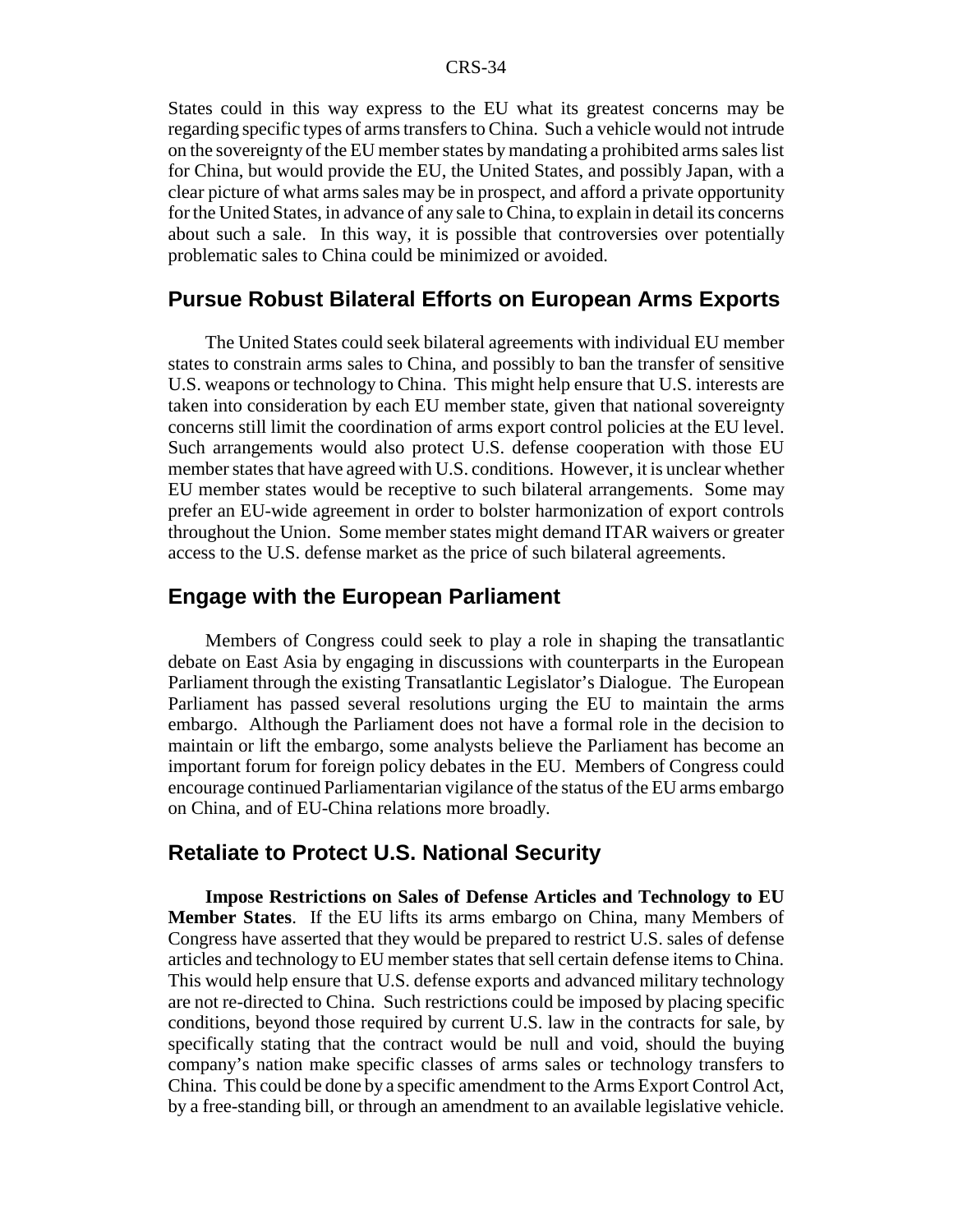**Impose Restrictions on U.S. Military Procurement from EU States**. The United States could place restrictions on defense industrial cooperation with EU states that make weapons sales to China the United States determines to be problematic. This could include suspension of cooperation with EU states currently participating in joint defense projects with the United States, such as the Joint Strike Fighter (JSF) program. It could also include termination of defense article purchases from EU states that are currently procured for integration into weapons systems produced by the United States, with the U.S. replacing the foreign defense article with one domestically produced.

## **Legislation**

**ITAR Waivers**. On June 22, 2004, the Senate approved an amendment (S. Amdt. 3429) to the National Defense Authorization Act for FY2005 (S. 2400) that would have waived Section 38(j) of the Arms Export Control Act for the U.K. (and Australia). Section 38(j) requires that for a foreign country to become exempt from U.S. defense export licensing requirements it must have first concluded a "binding bilateral agreement" with the United States which obligates the foreign country to have or to establish a domestic defense export control regime consistent with the detailed guidelines set out in Sections 38(j) (1) and (2) of the Arms Export Control Act. In order to permit an export licensing exemption for the U.K., given the differences of its national export control system from that of the United States, Congress must waive Section 38(j). On October 9, 2004, the House and Senate approved a conference report on a bill that removed the Senate provision waiving Section 38(j), replacing it with a new provision (Section 1225 of H.R. 4200) which requires expedited processing of defense export licenses for the U.K. (and Australia), but does not exempt them from review. H.R. 4200 was signed into law (P.L. 108- 375) on October 28, 2004.

**Defense Procurement Sanctions**. In May 2004, the House passed its version of the Ronald W. Reagan National Defense Authorization Act for FY2005 (H.R. 4200), which included a provision to impose procurement sanctions against any foreign person that transfers certain military items to China. The Senate's bill did not have similar language, and the section was dropped in conference.

**Resolutions Urging the EU to Keep the Embargo**. On February 2, 2005, the House passed H. Res. 57 to urge the EU to maintain its arms embargo on China. On March 17, 2005, the Senate passed S. Res. 91, urging the EU to maintain its arms embargo on China.

## **Appendix: Non-Russian Military-related Transfers to China**

The following tables present information from unclassified reports on non-Russian military-related (including dual-use) transfers to China from European countries, Israel, and other secondary sources of supplies. **Table 1** reports on non-Russian systems that have been transferred or are under contracts. **Table 2** reports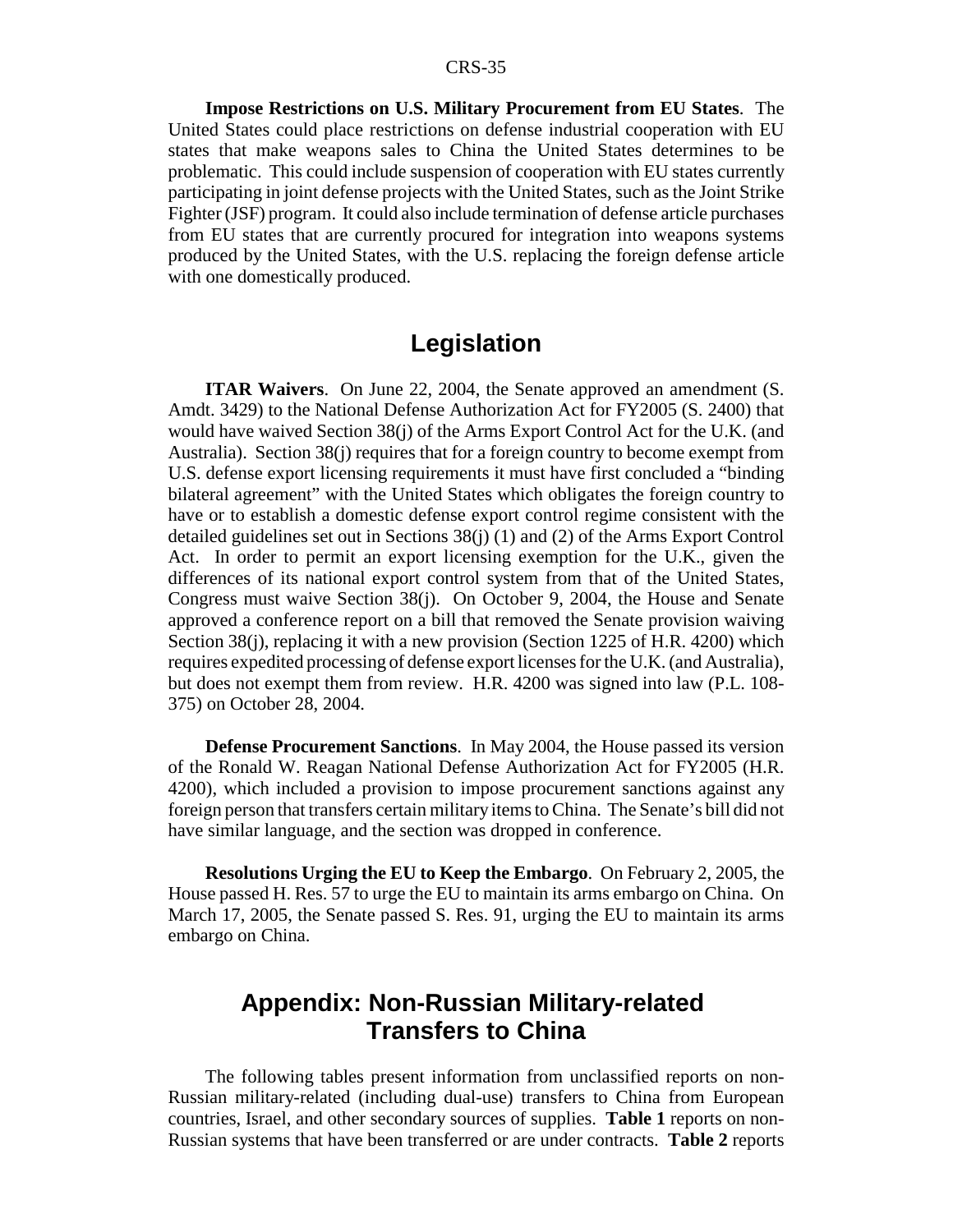on non-Russian systems that have been reported as negotiated (not those in which China has shown interest), but contracts or transfers are not as evident as those in **Table 1**. The information should not be considered exhaustive, since commercial contracts for defense-related trade are closely guarded. CRS makes no claims as to whether such reported transfers violated any policies or contributed to the PLA's capabilities to threaten security interests of the United States or other countries.

#### Acronyms:

- AAM air-to-air missile
- AEW airborne early warning<br>SAM surface-to-air missile
- SAM surface-to-air missile<br>GPS Global Positioning Sy GPS Global Positioning System<br>UAV unmanned aerial vehicle
- unmanned aerial vehicle

## **Table 1: China's Acquisitions under Reported Contracts for Military-related Systems from Europe (Excluding Russia), Israel, and Others Since the 1990s**

| <b>System/Technology</b><br>(dual-use included)                                            | <b>Country (Company) as</b><br><b>Reported Source of System</b><br>or Technology | <b>Citations and Comments</b>                                                                                                                                                                                                                                                    |
|--------------------------------------------------------------------------------------------|----------------------------------------------------------------------------------|----------------------------------------------------------------------------------------------------------------------------------------------------------------------------------------------------------------------------------------------------------------------------------|
| development of J-10<br>fighter (based on the<br>Lavi)                                      | <b>Israel</b> (Israel Aircraft<br>Industries)                                    | Flight International, Nov.<br>2-8, 1994: contract signed<br>in 1992; Los Angeles<br>Times, Dec. 28, 1994;<br>Office of Naval<br>Intelligence reported in<br>1996 that U.S. technology<br>transferred through Israel;<br>People's Daily, Apr. 9,<br>2003, PLAAF began<br>testing. |
| <b>Pack Howitzers</b>                                                                      | Italy (OTO-Breda Division of<br>Alenia Difesa)                                   | Jane's Defense Weekly,<br>May 14, 1997: supplied<br>two samples to the PLA,<br>and the PRC apparently<br>made copies instead of<br>making further orders.                                                                                                                        |
| EC 120 helicopter                                                                          | France/Germany/Spain<br>(Eurocopter) & Singapore<br>(Technologies Aerospace)     | People's Daily, Nov. 21,<br>2003: agreement to<br>assemble the helicopters in<br>China, developed since<br>1993                                                                                                                                                                  |
| Searchwater maritime<br>reconnaissance radars<br>for PLA Navy's Y-8<br><b>AEW</b> aircraft | U.K. (Racal Thorn Defense<br>of Racal Electronics)                               | Defense News, Aug. 5-11,<br>1996; contract for 6-8<br>radars; Jane's Aircraft<br>2004-2005: at least one Y-<br>8 AEW aircraft.                                                                                                                                                   |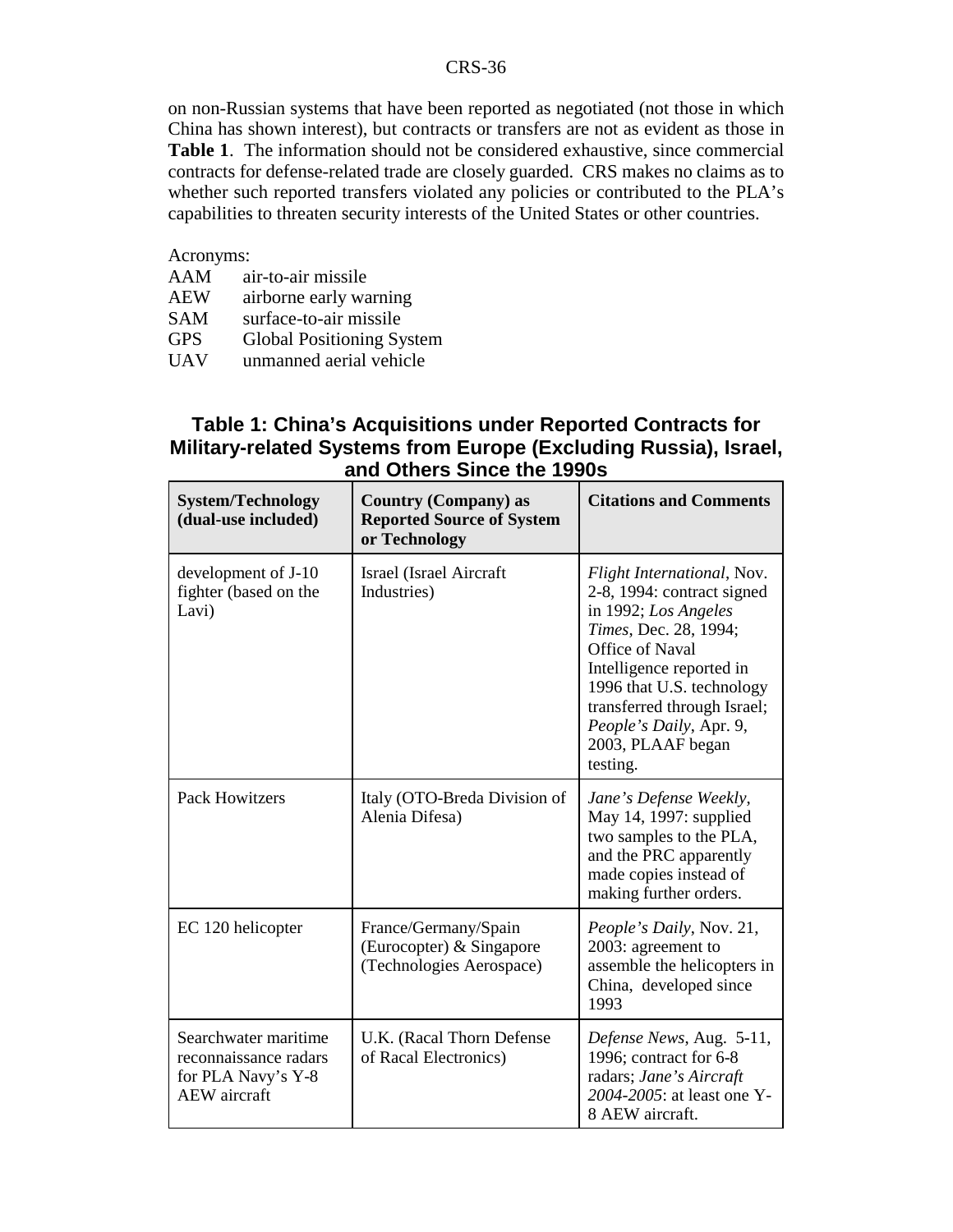| <b>System/Technology</b><br>(dual-use included)                                                                                       | <b>Country (Company) as</b><br><b>Reported Source of System</b><br>or Technology | <b>Citations and Comments</b>                                                                                                                                                                                                                                                        |
|---------------------------------------------------------------------------------------------------------------------------------------|----------------------------------------------------------------------------------|--------------------------------------------------------------------------------------------------------------------------------------------------------------------------------------------------------------------------------------------------------------------------------------|
| PL-9 AAM/Python-3<br><b>AAM</b>                                                                                                       | Israel (Rafael)                                                                  | <b>Aviation Week &amp; Space</b><br>Technology, April 30,<br>2001: deployed on F-8<br>fighter that crashed into<br>U.S. EP-3.                                                                                                                                                        |
| aircraft engines for K-8<br>jet trainer                                                                                               | Ukraine                                                                          | DOD, PRC Military Power<br>report, 2004.                                                                                                                                                                                                                                             |
| components for missile<br>systems                                                                                                     | <b>Belarus</b>                                                                   | DOD, PRC Military Power<br>report, 2004.                                                                                                                                                                                                                                             |
| Il-76 transport aircraft                                                                                                              | Uzbekistan (Tashkent<br><b>Aviation Production</b><br>Association)               | Defense News, Nov. 6,<br>2000: sold 10 in 1999;<br>DOD, PRC Military Power<br>report, 2004.                                                                                                                                                                                          |
| Spey engines for JH-7<br>naval strike fighters<br>(export version called<br>FBC-1 Flying Leopard)                                     | U.K. (Rolls-Royce)                                                               | Jane's Aircraft 2004-<br>2005: Contracts since<br>1970s with initial sale of<br>an estimated 50 engines;<br>Defense News, Feb. 1,<br>1999; Far Eastern<br>Economic Review, Jan. 24,<br>$2002$ : in $2001$ , supplied up<br>to 90 additional jet<br>engines, based on a 1999<br>deal. |
| avionics for F-7 fighter                                                                                                              | U.K. (GEC-Marconi)                                                               | www.sinodefence.com<br>May 1, 2004: featured in<br>export versions                                                                                                                                                                                                                   |
| gas turbine and diesel<br>engines for the Luhai-<br>class destroyer                                                                   | Ukraine (gas turbines) and<br>Germany (MTU) (diesels)                            | Jane's Defense Weekly,<br>May 1, 2002; Jane's<br>Fighting Ships 2004-2005.                                                                                                                                                                                                           |
| Kolchuga passive<br>radars                                                                                                            | Ukraine (Topaz)                                                                  | <b>Statement of Ambassador</b><br>of Ukraine in Ottawa,<br>Nov. 14, 2002; CNN, Nov.<br>26, 2002; Fisher, 2004.                                                                                                                                                                       |
| Grifo air combat radar<br>in FC-1 multi-role<br>fighter developed in<br>China for Pakistan and<br>in F-7 fighter for PLA<br>Air Force | Italy (Galileo Avionica of<br>Finmeccanica)                                      | Fisher, 2002;<br>www.sinodefence.com,<br>May 1, 2004; Sina Com,<br>Dec. 1, 2004; Company<br>information from Galileo<br>Avionica.                                                                                                                                                    |
| EL/M-2032 fire-control<br>radar for FC-1 fighter                                                                                      | Israel (Israel Aircraft<br>Industries, Elta unit)                                | Jane's Defense Weekly,<br>July 4, 2001                                                                                                                                                                                                                                               |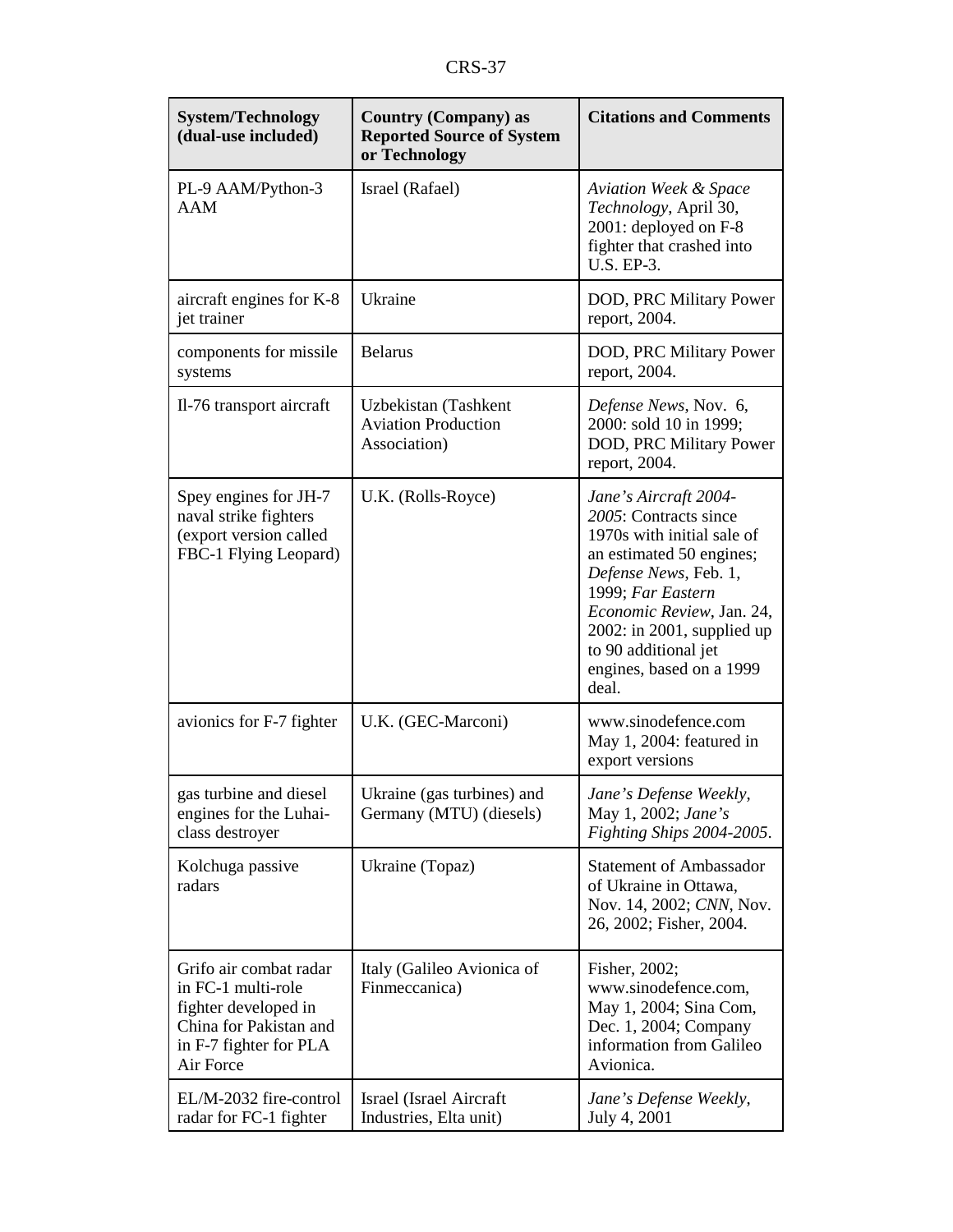| <b>System/Technology</b><br>(dual-use included)                                                        | <b>Country (Company) as</b><br><b>Reported Source of System</b><br>or Technology | <b>Citations and Comments</b>                                                                                                                                                                                |
|--------------------------------------------------------------------------------------------------------|----------------------------------------------------------------------------------|--------------------------------------------------------------------------------------------------------------------------------------------------------------------------------------------------------------|
| Arriel engines for Z-9<br>and Z-11 helicopters                                                         | France (Turbomeca)                                                               | Jane's Aircraft 2001-<br>2002; Turbomeca, press<br>release, March 15, 2004.                                                                                                                                  |
| transmission system for<br>Medium Helicopter (Z-<br>10)                                                | Italy/U.K. (AgustaWestland)                                                      | South China Morning<br>Post, March 23, 1999;<br><b>Aviation Week &amp; Space</b><br>Technology, Apr. 5, 1999;<br>Jane's Defense Weekly,<br>May 8, 2002                                                       |
| rotor system for<br>Medium Helicopter (Z-<br>10)                                                       | France/Germany/Spain<br>(Eurocopter of EADS)                                     | Jane's Defense Weekly,<br>May 8, 2002; Jane's<br>Aircraft 2001-2002.                                                                                                                                         |
| engines for Z-8 and Z-<br>10 helicopters                                                               | Canada (Pratt and Whitney<br>Canada, subsidiary of United<br>Technologies)       | Jane's Defense Weekly,<br>May 8, 2002                                                                                                                                                                        |
| DFH-4 communication<br>satellite                                                                       | France (Alcatel)                                                                 | Alcatel, press release on<br>new contract, Sept. 27,<br>2002                                                                                                                                                 |
| Harpy anti-radiation<br><b>UAV</b>                                                                     | Israel (Israel Aircraft<br>Industries)                                           | Washington Times, July 2,<br>2002; DOD, PRC Military<br>Power report, 2003; in<br>2004, U.S. asked Israel not<br>to return some upgraded<br>attack drones.                                                   |
| Series 396 SE diesel<br>engines for Song-class<br>(Type 039) submarines                                | Germany (MTU, belonging to<br>DaimlerChrysler)                                   | Hong Kong Commercial<br>Daily, May 16, 2004;<br>Jane's Fighting Ships<br>2004-2005; Goldstein and<br>Murray; Kanwa Defense<br>Review, Oct. 15, 2004:<br>total of 22 engines<br>delivered by October<br>2004. |
| PA6 STC diesel<br>engines for first two<br>Type 054-class frigates,<br>with licensed co-<br>production | France (S.E.M.T. Pielstick)                                                      | Jane's Fighting Ships<br>2004-2005; S.E.M.T.<br>Pielstick's company news.                                                                                                                                    |
| An-70 transports                                                                                       | Ukraine (Antonov)                                                                | Jane's Defense Weekly,<br>Oct. 1, 2003: August 2003<br>MOU for co-production.                                                                                                                                |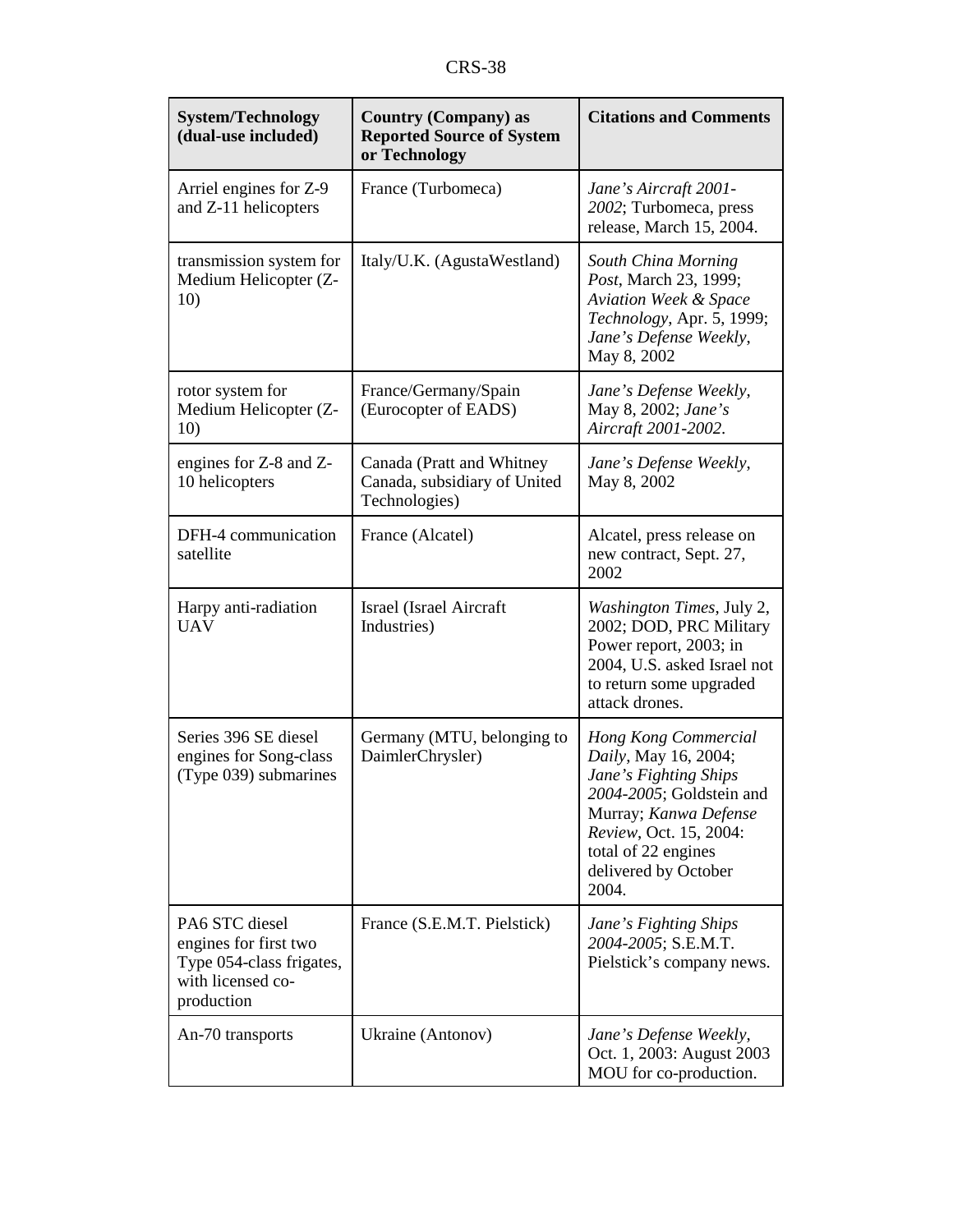| <b>System/Technology</b><br>(dual-use included)                                                         | <b>Country (Company) as</b><br><b>Reported Source of System</b><br>or Technology | <b>Citations and Comments</b>                                                                                                                                                                                                                 |
|---------------------------------------------------------------------------------------------------------|----------------------------------------------------------------------------------|-----------------------------------------------------------------------------------------------------------------------------------------------------------------------------------------------------------------------------------------------|
| Co-development and<br>production of Y-8F600<br>medium transports<br>(based on An-12<br>transports)      | Ukraine (Antonov)                                                                | Jane's Aircraft 2004-<br>2005; Kiev Narodna<br>Armiya, Feb. 18, 2005:<br>contracted in 2002 and<br>first flight scheduled for<br>summer 2005.                                                                                                 |
| Galileo satellite<br>navigation system<br>(separate from U.S.<br>GPS)                                   | European Commission<br>(European Space Agency)                                   | Xinhua, October 10, 2004;<br>China signed agreement<br>with EU to join Galileo.                                                                                                                                                               |
| development of<br>medium (7-ton)<br>helicopter                                                          | France/Germany/Spain<br>(Eurocopter of EADS)                                     | China Daily, Oct. 11,<br>2004; Dow Jones, Oct. 13,<br>2004; signed agreement<br>for co-development.                                                                                                                                           |
| Chinasat-9<br>communications<br>satellite                                                               | France (Alcatel)                                                                 | Space News, June 14,<br>2004; \$145 million<br>contract signed on June<br>11, 2004, for delivery in<br>late 2006 for PRC launch.                                                                                                              |
| Earth observation,<br>remote-sensing micro-<br>satellites with extra<br>high-resolution (50-<br>meters) | U.K. (Surrey Satellite<br>Technology Ltd., part of<br>Surrey University)         | Far Eastern Economic<br>Review, Jan. 24, 2002;<br>Jane's Intelligence<br>Review, June 1, 2004;<br>China Daily, Nov. 9,<br>2004; DOD, PRC Military<br>Power report, 2004;<br>Financial Times, Mar. 6,<br>2005; launch planned for<br>May 2005. |
| Cross-country 4X4<br>chassis built in China<br>for NORINCO's Red<br>Arrow anti-tank guided<br>weapon    | Italy (Iveco)                                                                    | Jane's Defense Weekly,<br>Nov. 10, 2004;<br>NORINCO is a defense-<br>industrial corporation<br>under U.S. sanctions for<br>weapons proliferation.                                                                                             |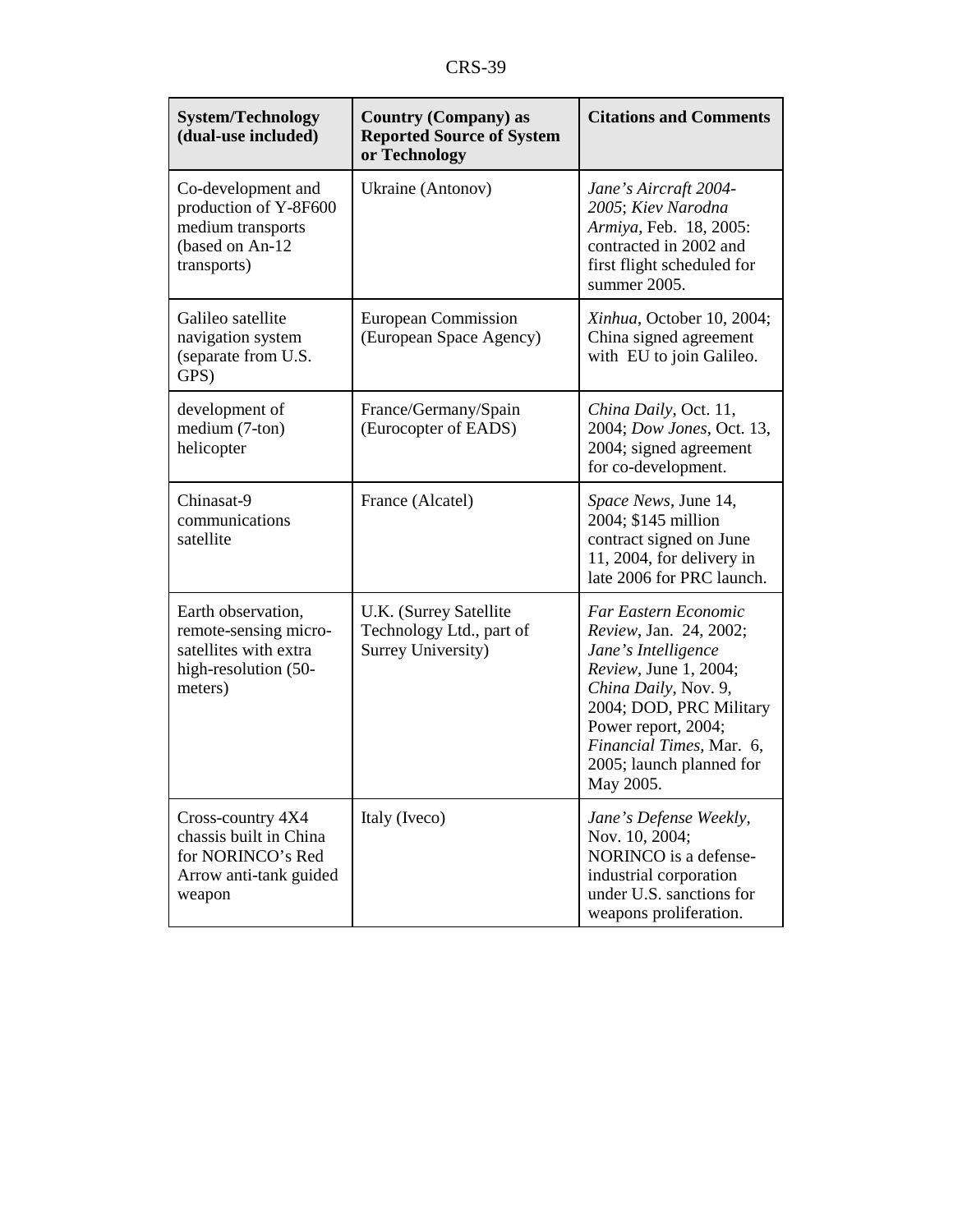| <b>System/Technology</b><br>(dual-use included)                     | <b>Country (Company) as</b><br><b>Reported Source of</b><br><b>System or Technology</b> | <b>Citations and Comments</b>                                                                                                                |
|---------------------------------------------------------------------|-----------------------------------------------------------------------------------------|----------------------------------------------------------------------------------------------------------------------------------------------|
| Phalcon AEW radar<br>(installed on Russian Il-<br>76)               | Israel (Israeli Aircraft<br>Industries)                                                 | Flight International, July<br>17-23, 1996; March 19-25,<br>1997; Israel canceled in<br>July 2000, after the U.S.<br>objected.                |
| Argus AEW radar                                                     | U.K. (GEC-Marconi<br>Avionics)                                                          | Defense News, Mar. 18-24,<br>1996; Aug. 5-11, 1996.                                                                                          |
| Python-4 AAM                                                        | Israel (Rafael)                                                                         | Flight International, Sep.<br>24-30, 1997; Defense News,<br>Dec. 8-14, 1997; Fisher,<br>2004                                                 |
| Barak naval SAM system                                              | Israel (MBT, ELTA,<br>Rafael)                                                           | SpaceDaily/AFP, June 27,<br>2000; Fisher, 2004.                                                                                              |
| Lahat laser homing anti-<br>tank missile                            | Israel (Israel Aircraft<br>Industries, MBT unit)                                        | SpaceDaily/AFP, June 27,<br>2000.                                                                                                            |
| Ehud air combat training<br>system                                  | <b>Israel</b> (Israel Aircraft<br>Industries)                                           | SpaceDaily/AFP, June 27,<br>2000; Fisher, 2004.                                                                                              |
| licensed production of<br>Spey jet engines starting in<br>2005-2006 | U.K. (Rolls-Royce)                                                                      | Defense News, July 2-8,<br>2001: unclear if U.K.<br>approved technology<br>exports.                                                          |
| Slava-class cruiser                                                 | Ukraine                                                                                 | Kanwa Intelligence Review,<br>Jan. 6, 2003.                                                                                                  |
| Tavor assault weapons                                               | Israel (Israel Military<br>Industries)                                                  | Defense News, Dec. 15,<br>2003.                                                                                                              |
| telecommunications<br>satellites                                    | Israel (Israel Aircraft<br>Industries)                                                  | Space News, Jan. 20, 2003:<br>deal signed on Jan. 17,<br>2002, for 2-8 satellites, but<br>remained unfunded.                                 |
| Vera anti-aircraft radar<br>systems                                 | Czech (Omnipol)                                                                         | Aerospace Daily, April 20,<br>2004; Washington Times,<br>May 26, 2004; Flight<br>International, June 1-7,<br>2004: U.S. objected in<br>2004. |
| An-124 and An-225 heavy<br>transport planes                         | Ukraine (Antonov)                                                                       | Jane's Defense Weekly,<br>September 29, 2004                                                                                                 |

## **Table 2: China's Reported Negotiations for Military-related Systems from Non-Russian Sources Since the 1990s**